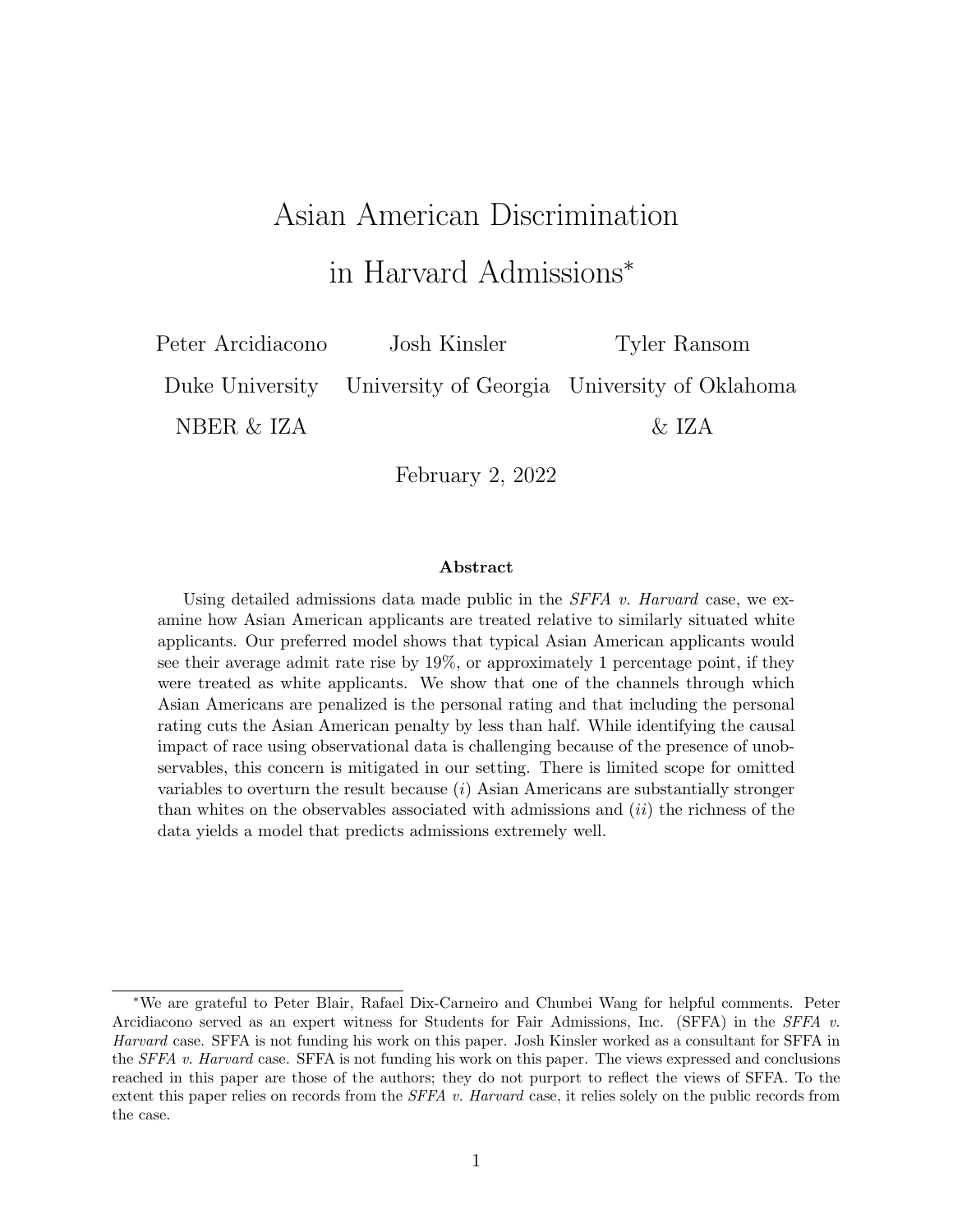### <span id="page-1-1"></span>1 Introduction

For years, there has been a perception that Asian American applicants to elite US colleges and universities are held to a higher standard than similarly situated white applicants [\(Golden,](#page-32-0) [2006;](#page-32-0) [Fuchs,](#page-32-1) [2019\)](#page-32-1). Despite this public perception, empirical work on the topic is scarce, primarily due to lack of data. Universities tightly guard access to admissions data, and even the criteria by which universities score their applicants is often unknown. The *SFFA* v. Harvard case provided unprecedented access to Harvard's admissions process. Using information made public through this lawsuit, we show that Asian American applicants are penalized relative to their observationally-equivalent white counterparts.

The data we analyze covers six admissions cycles for applicants who, if they were to graduate in four years, would have done so as the Classes of 2014–2019. The Harvard admissions data is exceptionally rich. In addition to many demographic, geographic, and academic measures, the data include information on internal Harvard ratings that influence admissions decisions. These include Harvard admissions officers' ratings of the applicants overall as well as ratings on academics, extracurriculars, athletics, and personal qualities. It also includes the admissions officers' ratings of the letters submitted by high school counselors and teachers. Finally, the data include information on alumni interviews of the applicants in the form of an overall score and a personal score.

In this paper, we focus on typical Harvard applicants, or applicants who do not belong to one of the following groups: recruited athletes, legacies, donor connections, and children of faculty and staff (ALDC). These special applicants are predominantly white, receive large preferences in admissions, and are evaluated differently than typical applicants.<sup>[1](#page-1-0)</sup> Our primary sample excludes these special groups in an effort to make reasonable comparisons across similarly situated applicants. Importantly, more than 97% of Asian American applicants are not ALDC, meaning that our sample covers the overwhelming majority of Asian American applicants. However, we also show that our key findings regarding Asian American discrimination are robust to the inclusion of ALDCs.

<span id="page-1-0"></span>Among typical applicants, Asian Americans actually have a slightly higher unconditional

<sup>&</sup>lt;sup>1</sup>See [Arcidiacono, Kinsler, and Ransom](#page-30-0) [\(2022\)](#page-30-0) for details on the racial composition of ALDC applicants and how they are treated differently in Harvard's admissions process.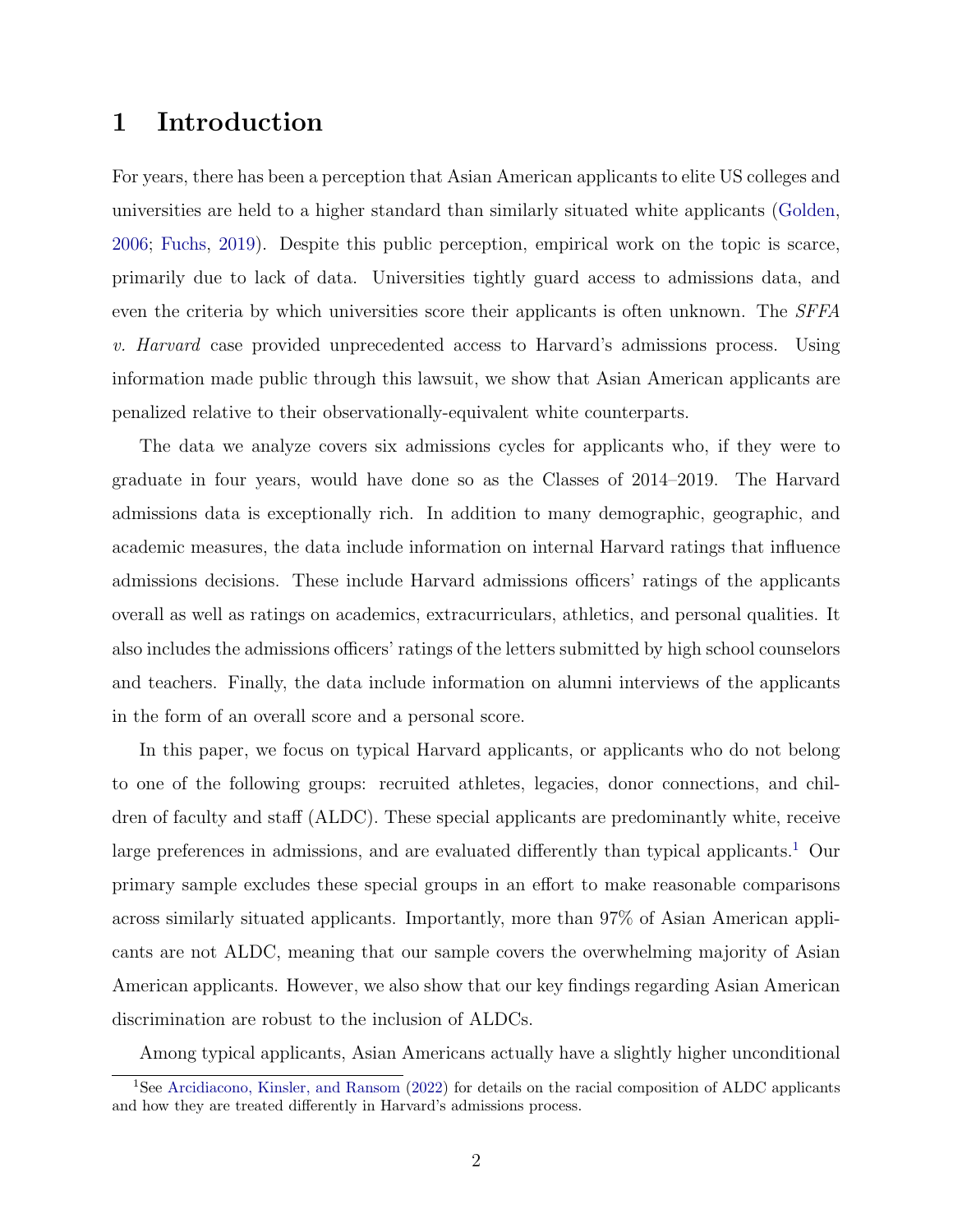<span id="page-2-2"></span>admit rate than whites. But as we show in Section [3,](#page-7-0) these unconditional admit rates mask substantial differences in qualifications between the two groups. While it is widely understood that Asian American applicants are academically stronger than whites, it is startling just how much stronger they are. During the period we analyze, there were 42% more white applicants than Asian American applicants overall. Yet, among those who were in the top ten percent of applicants based on grades and test scores, Asian American applicants outnumbered white applicants by more than 45%.[2](#page-2-0)

Of course, Harvard values more than just academics. And here, too, Asian American applicants as a whole perform as well or better than white applicants on most of Harvard's ratings. But Harvard's ratings may also be affected by racial preferences and penalties. Indeed, Harvard acknowledges that race, in the form of preferences for under-represented minority groups (URMs), is one of the inputs into the overall rating [\(Day 4 Trial Transcript,](#page-31-0) p. 50).[3](#page-2-1) Consistent with this, we find large racial gaps in the assignment of the overall rating conditional on academic strength. Similar patterns hold for the personal rating, suggesting that this measure is also directly influenced by race. Further, we show that racial groups who have observed characteristics associated with lower overall and personal ratings score higher on these ratings, again suggesting a direct role of race.

We estimate a model of Harvard admissions that aims to uncover the causal influence of Asian American status. Given our findings that race influences both the overall and personal ratings, our preferred model of admissions, described in Section [4,](#page-14-0) excludes both of these ratings. That said, we include numerous other variables that would capture differences in the non-academic attributes of the applicant pool. The set of controls available far outnumbers

<span id="page-2-0"></span> $2A \sin \theta$  similar pattern exists at Yale University. According to a litigation complaint [\(Document 1\)](#page-31-1), there were 35% more white applicants as compared to Asian American applicants in 2017 and 2018. However, among the top ten percent of applicants based on grades and test scores, Asian American applicants outnumbered white applicants by 85%. Also similar to Harvard, white applicants in the top deciles of grades and test scores are admitted at significantly higher rates than their Asian American counterparts. For example, in the top decile of academic strength white applicants are admitted at a rate of 20.2%, while Asian American applicants are admitted at a rate of 14.3% (see p. 23).

<span id="page-2-1"></span><sup>3</sup>Past US Supreme Court rulings allow universities to enact affirmative action to increase the representation of URM applicants. For this reason, we focus primarily on comparisons between Asian American and white applicants, since neither of these groups should be impacted by affirmative action. However, we keep African American and Hispanic applicants in our sample since they help illustrate when and where racial preferences are active in Harvard's admission process. In Online Appendix E.2.1 we illustrate that estimating a model with just white and Asian American applicants also results in a statistically significant penalty against Asian Americans.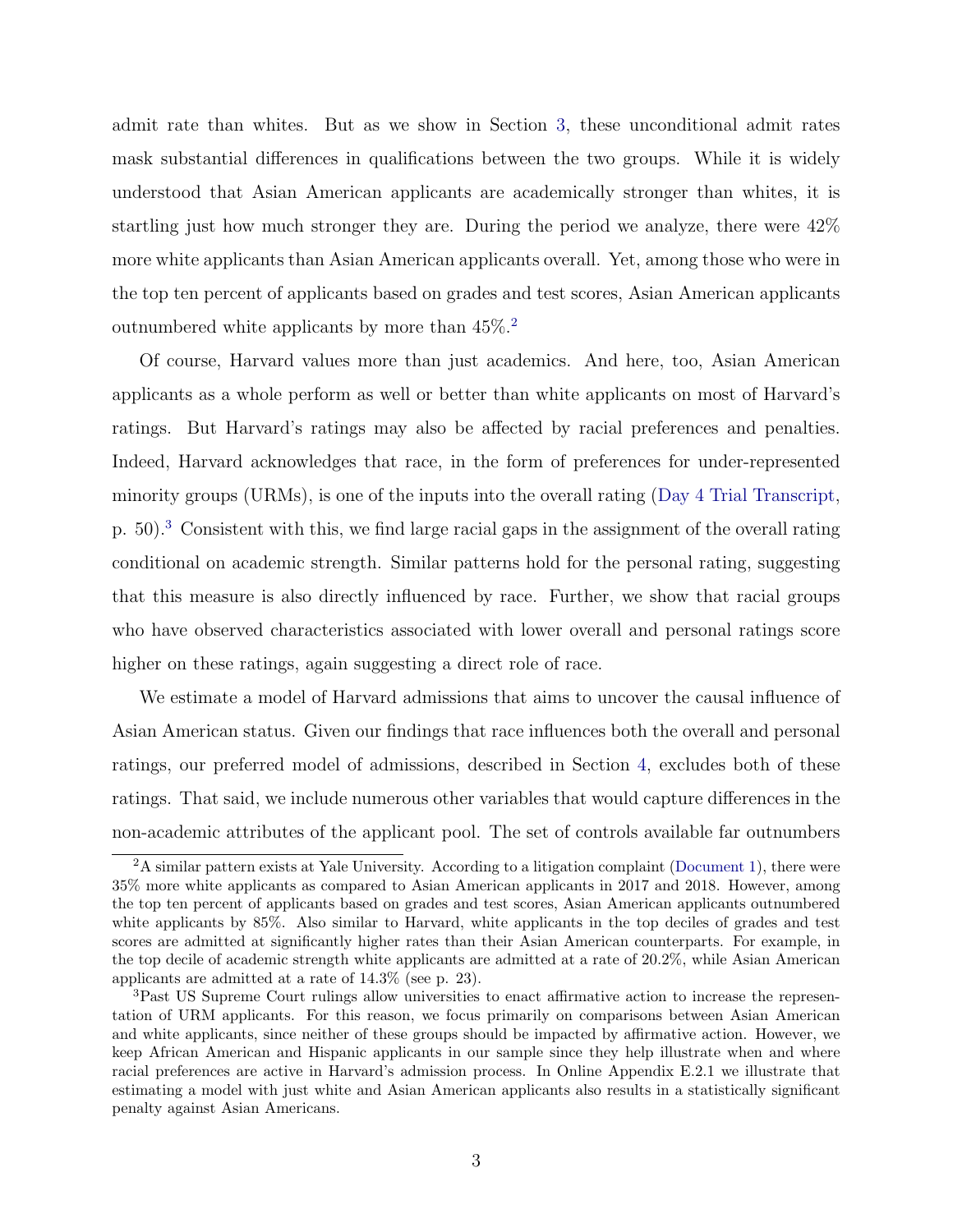<span id="page-3-5"></span>past work on admissions and, as a result, the model fits the data extremely well.[4](#page-3-0)

Our preferred admissions model shows a substantial penalty against Asian American applicants relative to their white counterparts. The average marginal effect of being Asian American is -1 percentage point. Given that the overall admit rate for Asian Americans is around 5 percent, removing the penalty would increase their admissions chances by roughly  $19\%$ <sup>[5](#page-3-1)</sup> Even if the personal rating is included in the model, the statistical case for a penalty against Asian Americans remains, with the penalty declining by less than half.<sup>[6](#page-3-2)</sup>

We identify the effect of race on admissions using a selection-on-observables approach. The concern with this methodology is that race can proxy for differences in unobserved factors not fully captured by applicant characteristics and Harvard ratings. To avoid concerns about omitted variable bias, researchers have often turned to audit and correspondence studies in other economic settings where racial discrimination is a concern. However, this approach is infeasible for college admissions in the United States because it would be impractical to generate fictitious applicants to the level of detail that admissions offices review applicants.[7](#page-3-3) Alternatively, researchers have exploited differential patterns in outcomes across groups to address concerns about unobserved factors when estimating racial disparities in decision making.[8](#page-3-4) This approach is typically employed in settings where limited data expands the

<span id="page-3-0"></span><sup>&</sup>lt;sup>4</sup>Previous work on college admissions primarily uses third party data which contains basic controls such as race, gender, test scores, and athlete/legacy status. Examples include [Hurwitz](#page-32-2) [\(2011\)](#page-32-2), [Long](#page-33-0) [\(2004\)](#page-33-0), [Espenshade, Chung, and Walling](#page-32-3) [\(2004\)](#page-32-3), and [Espenshade and Chung](#page-32-4) [\(2005\)](#page-32-4). An exception is [Bhattacharya,](#page-30-1) [Kanaya, and Stevens](#page-30-1) [\(2017\)](#page-30-1), who have access to admissions data for a selective UK university that includes not only test scores, but also interview and essay scores.

<span id="page-3-1"></span><sup>5</sup>Our finding of a 19% penalty is large, considering the magnitude of other penalties in the discrimination literature. As a common example, consider the gender wage gap. The unconditional gender gap in earnings for full-time workers in the United States is approximately 20%, with the gap narrowing to roughly 9% after adjusting for a battery of worker and job characteristics [\(Blau and Kahn,](#page-30-2) [2017\)](#page-30-2).

<span id="page-3-2"></span><sup>6</sup>Furthermore, Harvard's Office of Institutional Research (OIR) estimated a number of admission models which all found a significant Asian American penalty [\(Trial Exhibit P009](#page-33-1) and [Trial Exhibit P028\)](#page-33-2).

<span id="page-3-3"></span><sup>&</sup>lt;sup>7</sup>In addition to test scores, high school GPA, and demographic characteristics, applicants must also submit lengthy personal statements, teacher recommendation letters, and counselor recommendation letters. Further, at the most elite schools the majority of applicants interview with alumni. The US admissions system contrasts with that of many other countries, where an entrance exam is the main determining factor of admission. For studies of college admissions in other countries, see [Ding and Lehrer,](#page-31-2) [2007](#page-31-2) and [Jia and](#page-32-5) [Li,](#page-32-5) [2017](#page-32-5) (China); [Ketel et al.,](#page-32-6) [2016](#page-32-6) (Netherlands); [Kirkeboen, Leuven, and Mogstad,](#page-32-7) [2016](#page-32-7) (Norway); and [Bordon and Fu,](#page-30-3) [2015](#page-30-3) and [Zimmerman,](#page-34-0) [2014,](#page-34-0) [2019](#page-34-1) (Chile).

<span id="page-3-4"></span><sup>8</sup>See [Bhattacharya, Kanaya, and Stevens](#page-30-1) [\(2017\)](#page-30-1) in the context of college admissions. This approach has been used more commonly in the criminal justice setting, including [Knowles, Persico, and Todd](#page-32-8) [\(2001\)](#page-32-8), [Anwar](#page-30-4) [and Fang](#page-30-4) [\(2006\)](#page-30-4), and [Arnold, Dobbie, and Yang](#page-30-5) [\(2018\)](#page-30-5). These methods often rely on strong assumptions about the underlying preferences of the decision maker [\(Canay, Mogstad, and Mountjoy,](#page-30-6) [2020\)](#page-30-6).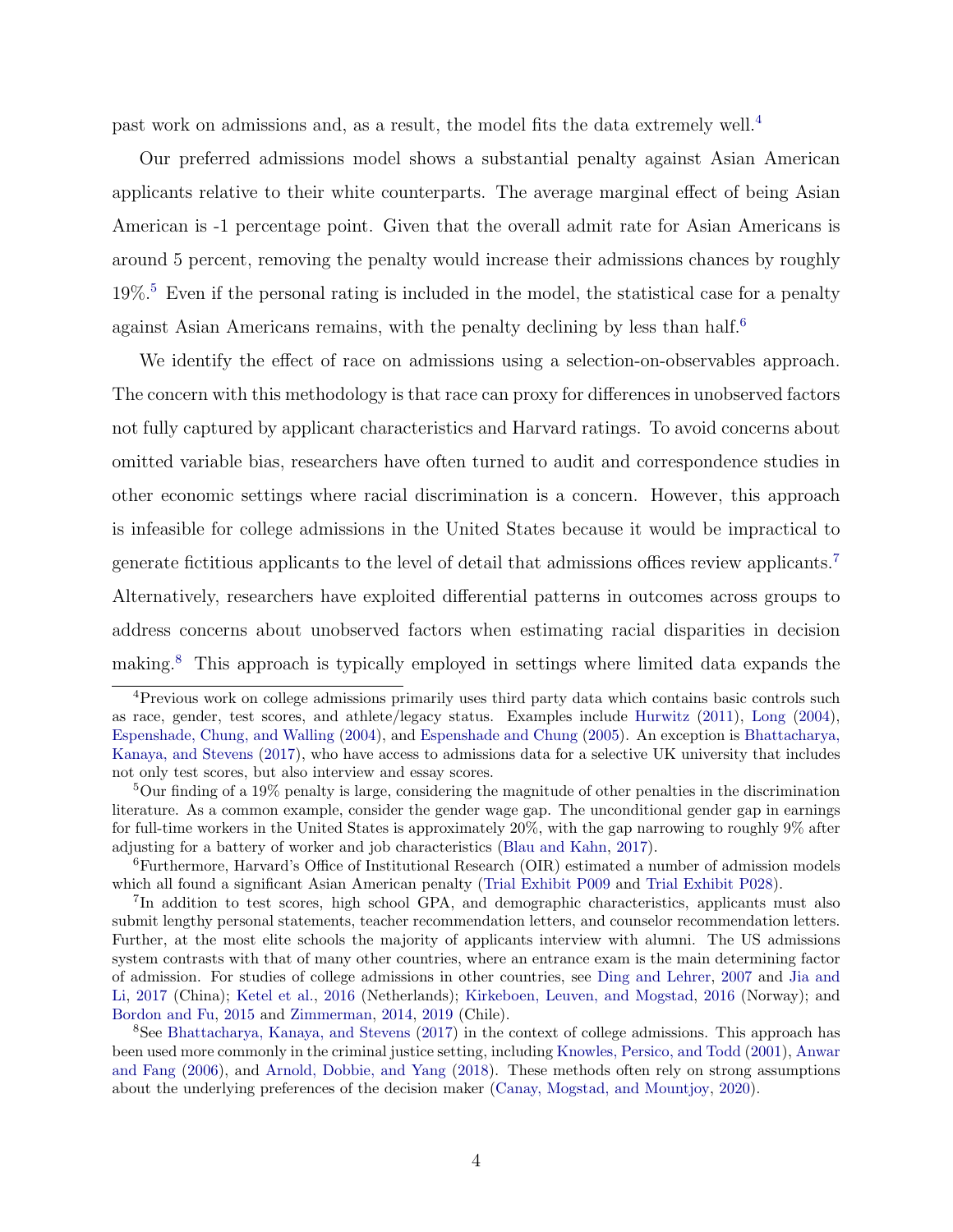<span id="page-4-2"></span>scope for unobserved factors to overturn the impact of race.

While neither of these approaches are available to us, concerns about omitted variable bias are significantly reduced in our setting. The richness of the applicant data yields a model of admissions outcomes that matches the data incredibly well. The Pseudo  $R<sup>2</sup>$  of our preferred model is equal to 0.56, a value well above what is considered an excellent fit [\(McFadden,](#page-33-3) [1979\)](#page-33-3). For comparison purposes, [Espenshade, Chung, and Walling](#page-32-3) [\(2004\)](#page-32-3) estimate racial preferences in elite college admissions and obtain a Pseudo  $R<sup>2</sup>$  of around 0.2. In Section [4](#page-14-0) we provide further insight regarding the fit of our model by mapping our Pseudo  $R^2$  value to model accuracy and a more traditional  $R^2$  measure.

Not only is there limited scope for omitted variable bias, the evidence suggests that, if anything, we are likely understating the direct penalty Asian Americans face in the admissions process. Asian American applicants are significantly stronger than white applicants on the observable characteristics—outside of race—that Harvard values when making admissions decisions. While there may be differences in unobservables as well, researchers typically assume that groups that are stronger on the observed characteristics are also likely to be strong on the unobserved characteristics.<sup>[9](#page-4-0)</sup> However, in our case, the estimated effect of being Asian American is negative despite Asian Americans being positively selected on the academic and non-academic observables associated with admission. Thus, if we were to follow the literature and assume Asian American applicants are also stronger on the unobserved factors affecting admission, the actual penalty would be larger than our estimates indicate.

Since this paper relies on reports from the *SFFA v. Harvard* case, it is important to note that Harvard's expert reached a different conclusion on whether Asian Americans were discriminated against in Harvard's admissions process. In Online Appendix E, we outline the key differences in the analysis and why we believe our approach to be correct. But it is essential to point out that, taking all the modeling choices of Harvard's expert and simply removing the personal rating shows a significant admissions penalty against Asian Americans.[10](#page-4-1)

<span id="page-4-0"></span><sup>&</sup>lt;sup>9</sup>Indeed, that selection on observed characteristics moves in the same direction as selection on unobserved characteristics provides the motivation for the empirical approaches of [Altonji, Elder, and Taber](#page-30-7) [\(2005\)](#page-30-7), [Krauth](#page-32-9) [\(2016\)](#page-32-9), and [Oster](#page-33-4) [\(2019\)](#page-33-4).

<span id="page-4-1"></span><sup>&</sup>lt;sup>10</sup>See Exhibit 21 of [Document 419-141](#page-31-3) and direct testimony on pages 8–10 of [Day 14 Trial Transcript.](#page-30-8)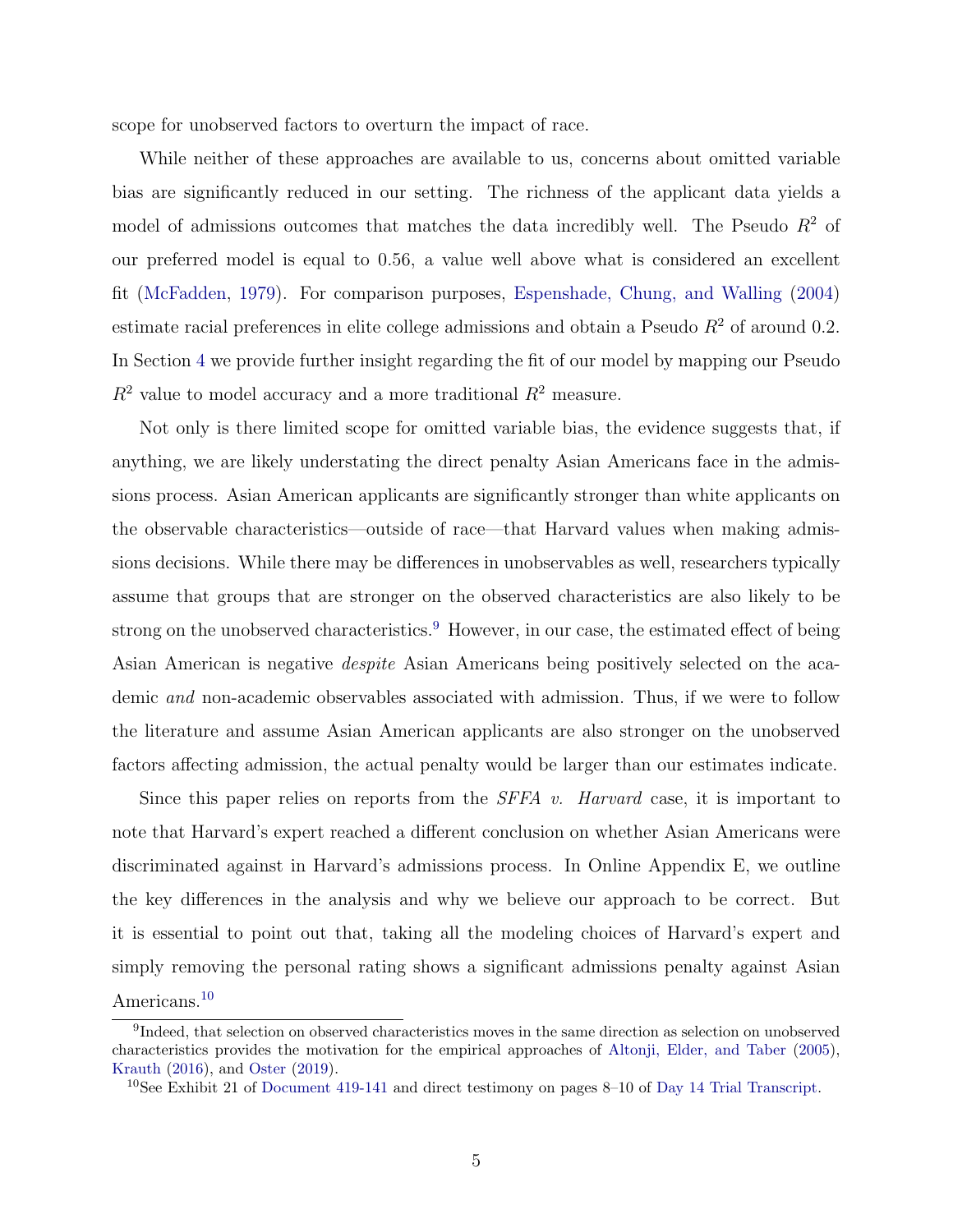<span id="page-5-2"></span>Throughout the paper we discuss the copious amounts of evidence that the personal rating is directly influenced by an applicant's race. In particular,  $(i)$  every model of the personal rating shows a significant penalty against Asian Americans, (ii) Asian Americans are stronger on the observables associated with the personal rating, and *(iii)* the personal and overall ratings (where race explicitly plays a role) are the only ones where the ordering of the race coefficients is the opposite of the strength of the racial groups on the observables. Given all the evidence, it is clear that the personal rating is an improper control in a model of admissions focused on estimating racial preferences. Accepting Harvard's argument that the personal rating is an appropriate control provides a blueprint for how to discriminate both in admissions and in the workplace: simply create a rating to penalize the targeted group.

### 2 Data and Admissions Process

Our primary data source is applicant-level data from the Classes of 2014–2019 produced by Harvard in the *SFFA v. Harvard* lawsuit. However, due to court protections, we do not use this data directly. Rather, we rely on publicly available documents such as expert witness reports or internal admissions office memos that were made public as part of the lawsuit. Among these publicly available documents, we rely most heavily on the plaintiff's expert witness rebuttal report (Document  $415-9$ ).<sup>[11](#page-5-0)</sup>

In all, the data used in [Document 415-9](#page-31-4) consist of 142,728 typical domestic applicants who have complete application data.<sup>[12](#page-5-1)</sup> For each applicant, the data contain details on academics, demographics, geography, ALDC status, and a host of other variables (e.g. parental education, whether the applicant applied for financial aid, etc.). As mentioned in the introduction, we exclude ALDC applicants from our analysis, meaning we estimate racial preferences and penalties only for typical applicants. As Online Appendix A makes clear, it is possible to ob-

<span id="page-5-1"></span><span id="page-5-0"></span><sup>&</sup>lt;sup>11</sup>For a complete list of legal documents we rely on in this paper, see Online Appendix Table F1.

<sup>&</sup>lt;sup>12</sup>Domestic applicants are those who are either US citizens or permanent residents. There are certainly some applicants who attend high school in the US who are not domestic applicants. There are also some US citizens who attend high school overseas. [Trial Exhibit DX 042](#page-33-5) shows annual application, admission and matriculation rates by race/ethnicity for the Classes of 2000–2017. During the period of our data, internationals make up about 18% of the applicant pool and about 11% of the admitted class.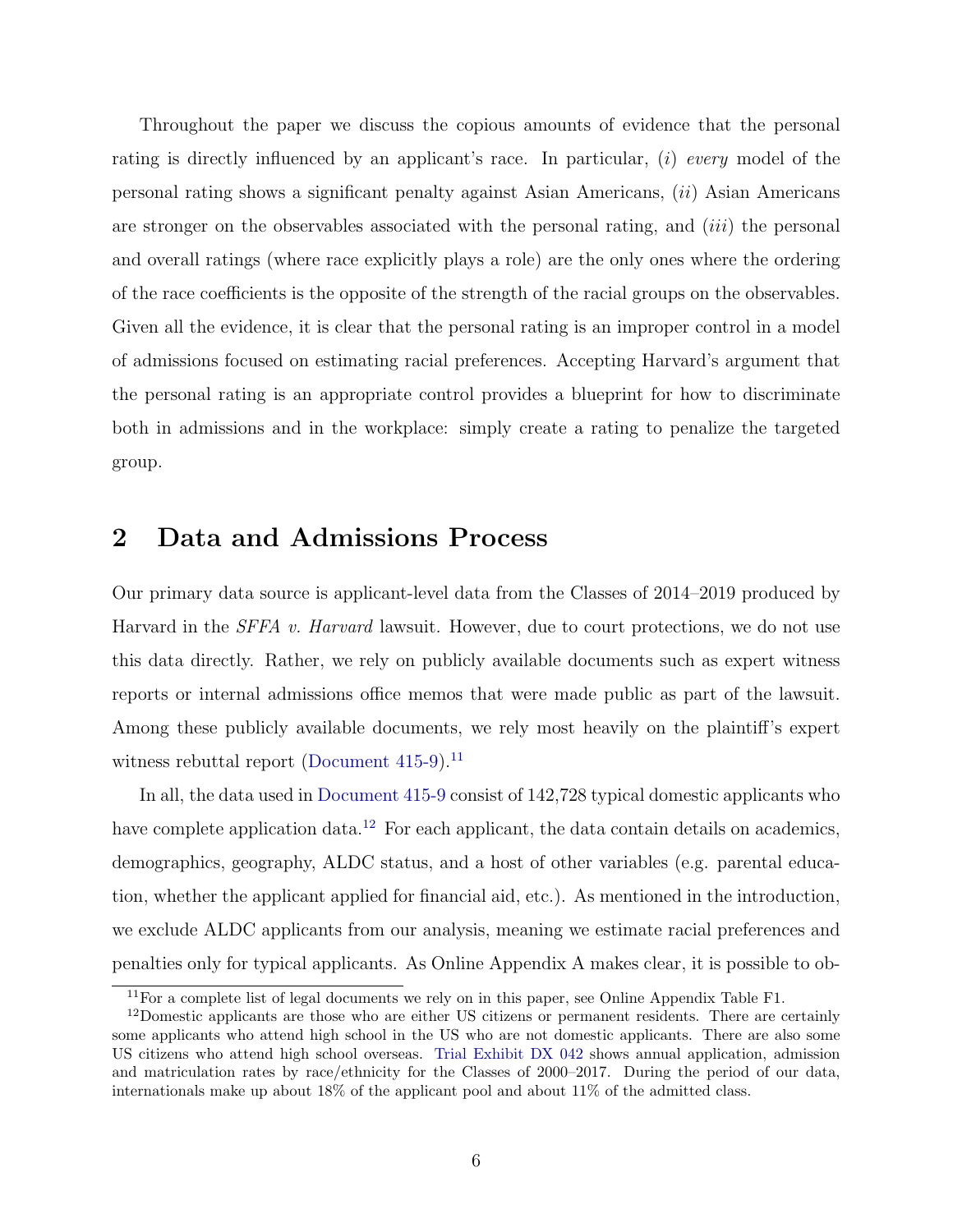<span id="page-6-2"></span>tain consistent estimates for typical applicants while excluding ALDC applicants even when they compete for the same admissions slots.

There are four main ethnic groups that make up Harvard's application pool: whites, Asian Americans, African Americans, and Hispanics.[13](#page-6-0) While there is significant variation within ethnic groups (e.g. Laotian American vs. Korean American), we aggregate to these main categories because the available documentation suggests that Harvard does the same (see [Trial Exhibit DX 042](#page-33-5) and [Trial Exhibit P164\)](#page-33-6). Around 8% do not report their race, with some evidence that this group is disproportionately white and Asian American [\(Document](#page-31-5) [415-8,](#page-31-5) p. 81). These applicants remain in the estimation sample and are treated as a separate racial group.

Harvard admissions officers read each application and assign three classes of ratings:  $(i)$ overall; *(ii)* the profile ratings, which include the academic, extracurricular, athletic, and personal ratings; and (iii) the school support ratings which include the counselor rating and typically two teacher ratings. In addition, most Harvard applicants are also interviewed in person by an alumnus or alumna who lives close to their high school. The alumni rate applicants on a number of qualities, but only the overall and personal rating are included in the database. Ratings typically take on values between 1 and 5, with 1 being the best. Harvard's internal admission ratings are included in the applicant-level data.

[Trial Exhibit P001](#page-33-7) contains a summary of the criteria by which ratings are assigned for the Class of 2018. Among the profile ratings, the criteria for evaluating academics and extracurriculars are straightforward and generally coincide with what one would expect. The personal rating, which is meant to capture personal qualities such as likeability, courage, and kindness, is the most vague.<sup>[14](#page-6-1)</sup> The reading procedures instruct the reader to score a 1 if the

<span id="page-6-0"></span><sup>13</sup>Harvard also keeps track of Native Americans and Pacific Islanders, but these groups are too small to be separately analyzed, so we classify them as "other." We also create a separate category for those who fail to report any race or ethnicity. We classify multiracial students in the same way Harvard does [\(Document](#page-31-5) [415-8,](#page-31-5) p. 92). Multiracial students who have any amount of African ancestry are coded as African American, those with any amount of Hispanic ethnicity are coded as Hispanic (but African-American Hispanics would be coded as African American), then those with any amount of Asian ethnicity are coded as Asian American (so that half-Asian half-white would be coded as Asian), and finally whites are those whose ethnicity is only white.

<span id="page-6-1"></span><sup>&</sup>lt;sup>14</sup>Harvard revised their reader guidelines the summer before the trial, providing much clearer guidance on the scoring of the personal rating. In contrast to previous reader guidelines, the 2023 reader guidelines explicitly state that race should not be considered when assigning the personal rating. See [Trial Exhibit](#page-34-2) [P633.](#page-34-2)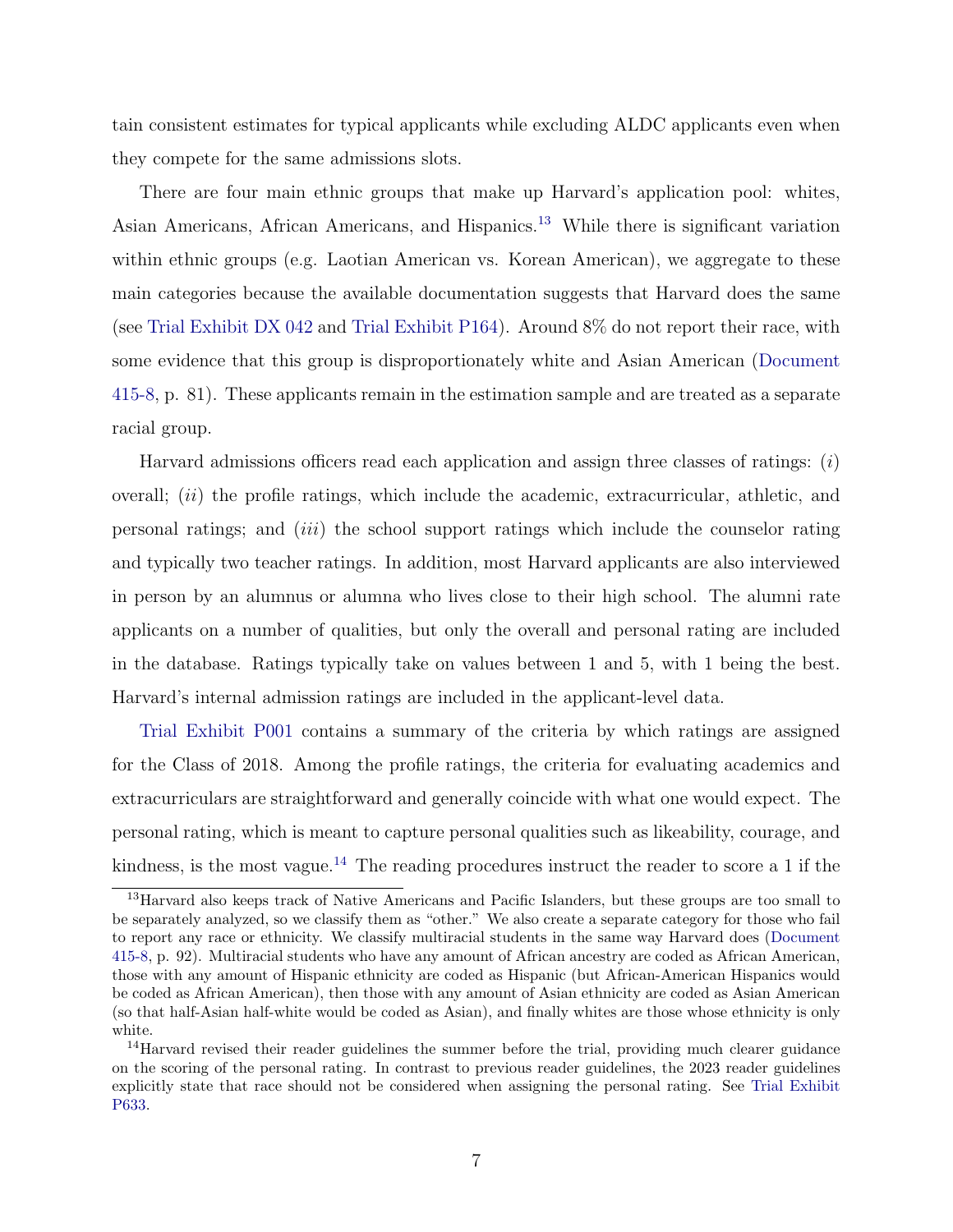<span id="page-7-5"></span>applicant's personal qualities are "outstanding," a 2 if they are "very strong," a 3 if they are "generally positive," a 4 if they are "bland or somewhat negative or immature," a 5 for "questionable personal qualities," and a 6 for "worrisome personal qualities."

After applications have been read and assigned ratings for each category, a subset of the applicants are passed on to an additional reader, called the "third reader."[15](#page-7-1) Provisional admissions decisions are then made at a subcommittee level called a "docket." In March, final decisions are made at the full committee level with all admissions officers present.<sup>[16](#page-7-2)</sup>

### <span id="page-7-0"></span>3 Descriptive Analysis

We now turn to the characteristics of typical (that is, non-ALDC) Asian American and white applicants.[17](#page-7-3) We begin by looking at their family backgrounds, showing that, on average, Asian American applicants come from poorer families than white applicants. Despite this, Asian Americans substantially outperform their white counterparts on academics. We then examine how Asian Americans and whites are rated by Harvard admissions officers and how these ratings are correlated with academic preparation.

#### 3.1 Demographics

The first panel of Table [1](#page-35-0) presents demographic characteristics for typical white and Asian American applicants as well as by whether or not they were admitted. The overall admit rate of white applicants over this period is 4.89% which is slightly lower than the 5.13% admit rate for Asian American applicants.

Asian American applicants are 4.49 percentage points more likely to be labeled disadvan-taged by Harvard readers off a base of 6.36 percent.<sup>[18](#page-7-4)</sup> Those who are labeled disadvantaged

<span id="page-7-2"></span><span id="page-7-1"></span><sup>15</sup>Second readers are present when the admissions officer is new or if the case is especially difficult.

<sup>&</sup>lt;sup>16</sup>For four of the six application cycles in our sample (2016–2019), Harvard offered an Early Action program to its applicants. Full-committee admissions decisions for Early Action applicants were made before the end of December. Possible admissions outcomes include admission, rejection, or deferral to the regular application pool. Harvard states that Early Action applications are reviewed in exactly the same manner as non-earlyaction applications; see <https://college.harvard.edu/admissions/apply/first-year-applicants>.

<span id="page-7-4"></span><span id="page-7-3"></span><sup>&</sup>lt;sup>17</sup>See [Arcidiacono, Kinsler, and Ransom](#page-30-0) [\(2022\)](#page-30-0) for characteristics of ALDC applicants.

<sup>&</sup>lt;sup>18</sup>[Trial Exhibit P001](#page-33-7) instructs the Harvard reader to code the applicant as disadvantaged if "the applicant" is from a very modest economic background."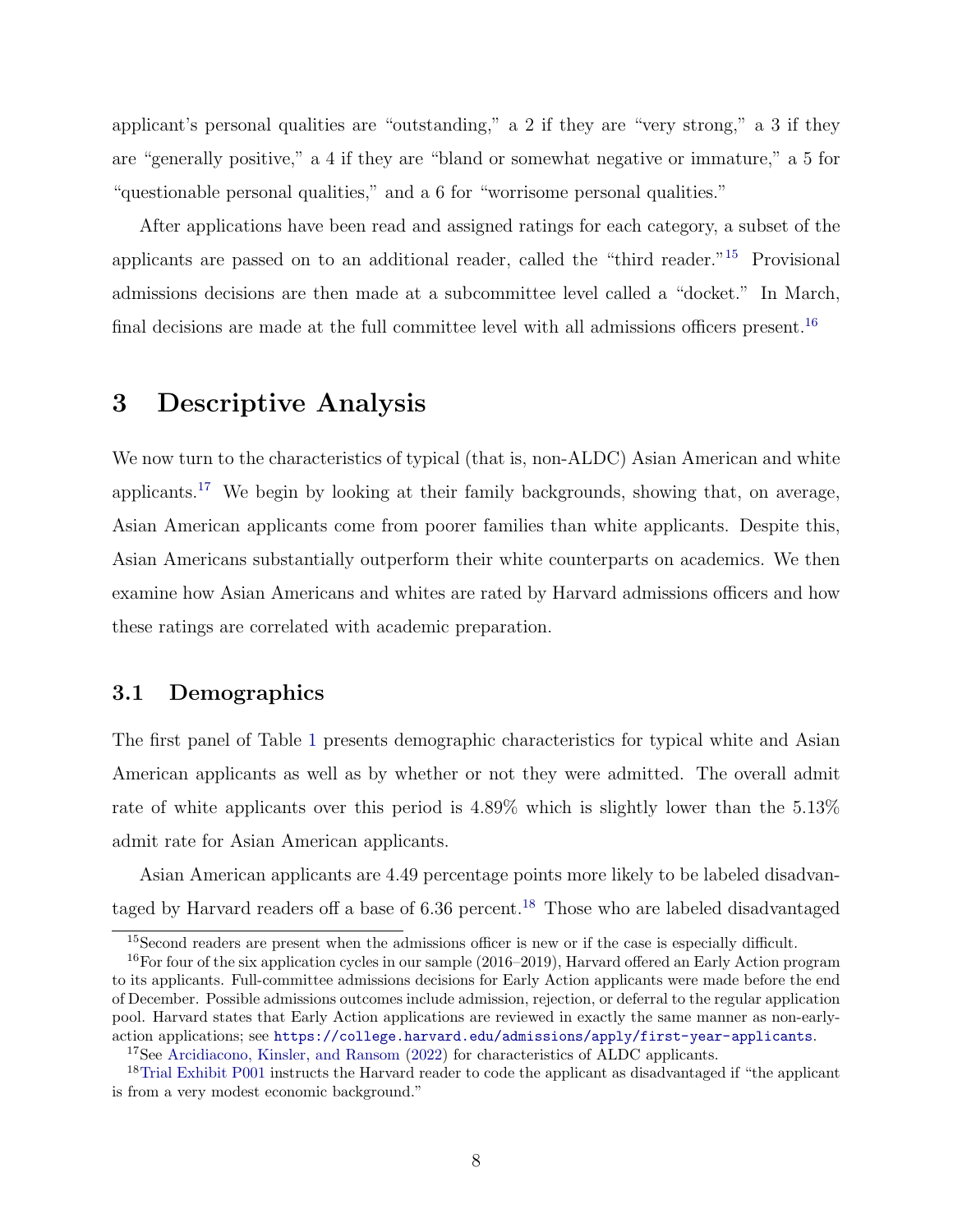<span id="page-8-3"></span>are significantly more likely to be admitted, and this alone removes the difference in admission rates between white and Asian American applicants: for those who are disadvantaged, the admit rate for whites (Asian Americans) is 11.22% (10.33%); for those who are not, the admit rate for whites (Asian Americans) is 4.46% (4.49%). Asian Americans are also more likely to be first-generation college students and to have applied for a fee waiver. Both of these variables are also positively correlated with admission, though not as strongly as the disadvantaged status variable.

It may be surprising that Asian American applicants are disadvantaged relative to white applicants given that Asian Americans in the US have higher household incomes [\(US Census](#page-34-3) [Bureau,](#page-34-3) [2020\)](#page-34-3).<sup>[19](#page-8-0)</sup> There are at least two explanations. The first is that children of low income Asian American families perform much better in the classroom than other racial groups.<sup>[20](#page-8-1)</sup> This stronger performance in turn results in being more likely to apply to Harvard. Second, well-off Asian Americans may be more aware of the perception of discrimination against Asian Americans in admissions and hence may be less likely to report their race. This would be consistent with college admissions consultants often advising Asian American students to appear less Asian [\(English,](#page-32-10) [2015\)](#page-32-10).

#### 3.2 Academics

The second panel of Table [1](#page-35-0) shows measures of the academic preparation of white and Asian American applicants. The evidence indicates that Asian American applicants are significantly stronger than their white counterparts. Using white applicants as a base, Asian Americans on average score 0.3 standard deviations better on both the SAT1 math and SAT2 subject tests, around 0.05 standard deviations better on high school grades, and take over 1.5 more AP exams with an average score that is  $0.09$  points higher.<sup>[21](#page-8-2)</sup> While the average white applicant scores at the 53rd percentile of the academic index distribution, the average Asian

<span id="page-8-0"></span><sup>&</sup>lt;sup>19</sup>Indeed, there are more disadvantaged Asian American applicants and admits than disadvantaged white applicants and admits despite whites making up a much larger share of the applicant pool.

<span id="page-8-1"></span><sup>&</sup>lt;sup>20</sup>The recent controversy over admissions to Stuyvesant HS in New York City is a case in point [\(Wong,](#page-34-4) [2019\)](#page-34-4). Admission to Stuyvesant and other elite high schools is based on a standardized test score. Stuyvesant's 2019 admitted class was over 65% Asian American and over 21% white, but less than 5% Hispanic or African American. Mayor Bill de Blasio proposed a minimum admissions quota for low-income students, but that was met with immediate legal opposition.

<span id="page-8-2"></span><sup>21</sup>AP exam scores are only available in a subset of the admission cycles.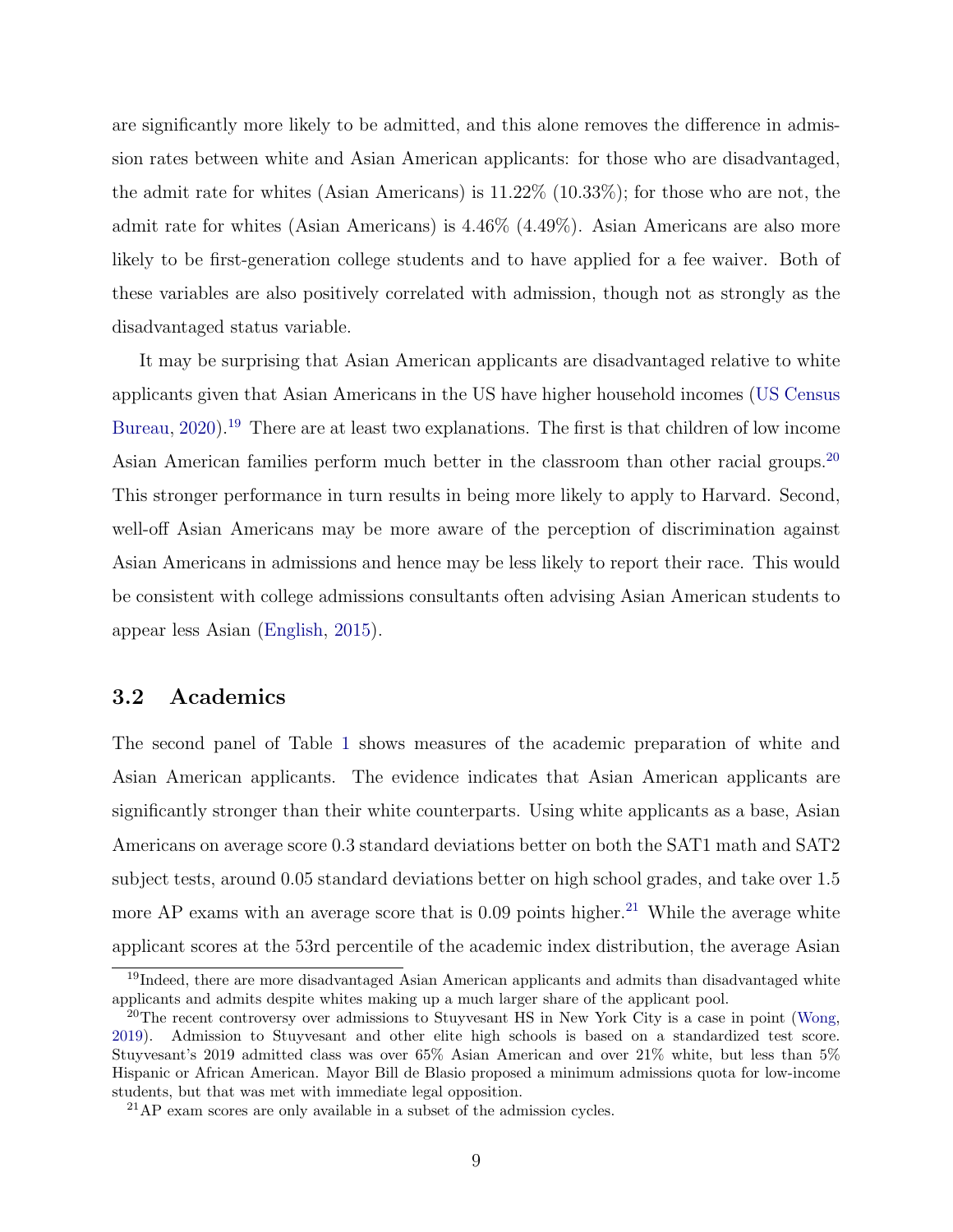<span id="page-9-4"></span>American applicant is at the 63rd percentile. The academic index is a weighted average of the applicant's scores on the SAT1, SAT2, and high school grade point average (or class rank). It is used by Ivy League institutions to ensure recruited athletes meet minimum academic standards.[22](#page-9-0) The only measure of academic preparation on which whites perform comparably is the SAT1 verbal.<sup>[23](#page-9-1)</sup>

The differences in academic achievement between white and Asian American applicants becomes even more staggering when looking at deciles of the academic index. The first set of columns in Table [2](#page-36-0) show the number of applicants in each decile for whites and Asian Americans. Overall, there are  $42.5\%$  more white applicants than Asian American applicants.<sup>[24](#page-9-2)</sup> If white and Asian American applicants had similar distributions of academic preparation, then there should be approximately 42.5% more white applicants in each academic index decile. Yet, this is not what we observe. In the top (tenth) decile, there are 7,225 Asian American applicants and 4,963 white applicants, or 45.6% more Asian American applicants than white applicants.<sup>[25](#page-9-3)</sup> By contrast, in the bottom three deciles there are  $53.4\%$  more white applicants than Asian American applicants.

The differences in representation across academic index deciles are highly relevant because the academic index is correlated with admission. No white or Asian American typical applicants were admitted from the bottom decile in any of the six admissions cycles, and less than 10% of white and Asian American admits come from the bottom five deciles. In contrast, 73% of white and Asian American admits come from the top three deciles. Additionally, the admit rate increases monotonically with academic index decile for both whites and Asian Americans.

But as shown in Table [2,](#page-36-0) admission rates conditional on academic index decile are quite different between white and Asian American applicants. From the fourth decile to the

<span id="page-9-1"></span><span id="page-9-0"></span><sup>22</sup>See [Document 415-8](#page-31-5) footnote 29 for a more detailed discussion of the academic index.

<sup>&</sup>lt;sup>23</sup>There may be a concern that Asian American applicants have SAT scores that are inflated due to retaking. Indeed, Table 2 of [Goodman, Gurantz, and Smith](#page-32-11) [\(2020\)](#page-32-11) shows that Asian Americans in the population are 10–14 percentage points more likely to retake the SAT than other racial groups, holding fixed varying factors. But it is not clear whether this is true for Harvard, especially in light of Asian Americans who report their race being disadvantaged relative to their white counterparts. Further, there is no evidence of Harvard using this argument in defense of their admission practices.

<span id="page-9-2"></span> $^{24}$  $^{24}$  $^{24}$ Summing the first two columns of Table 2 indicates that there are 57,451 whites and 40,308 Asian Americans.

<span id="page-9-3"></span> $^{25}$ In the top three deciles, there are 11% more Asian American applicants than white applicants.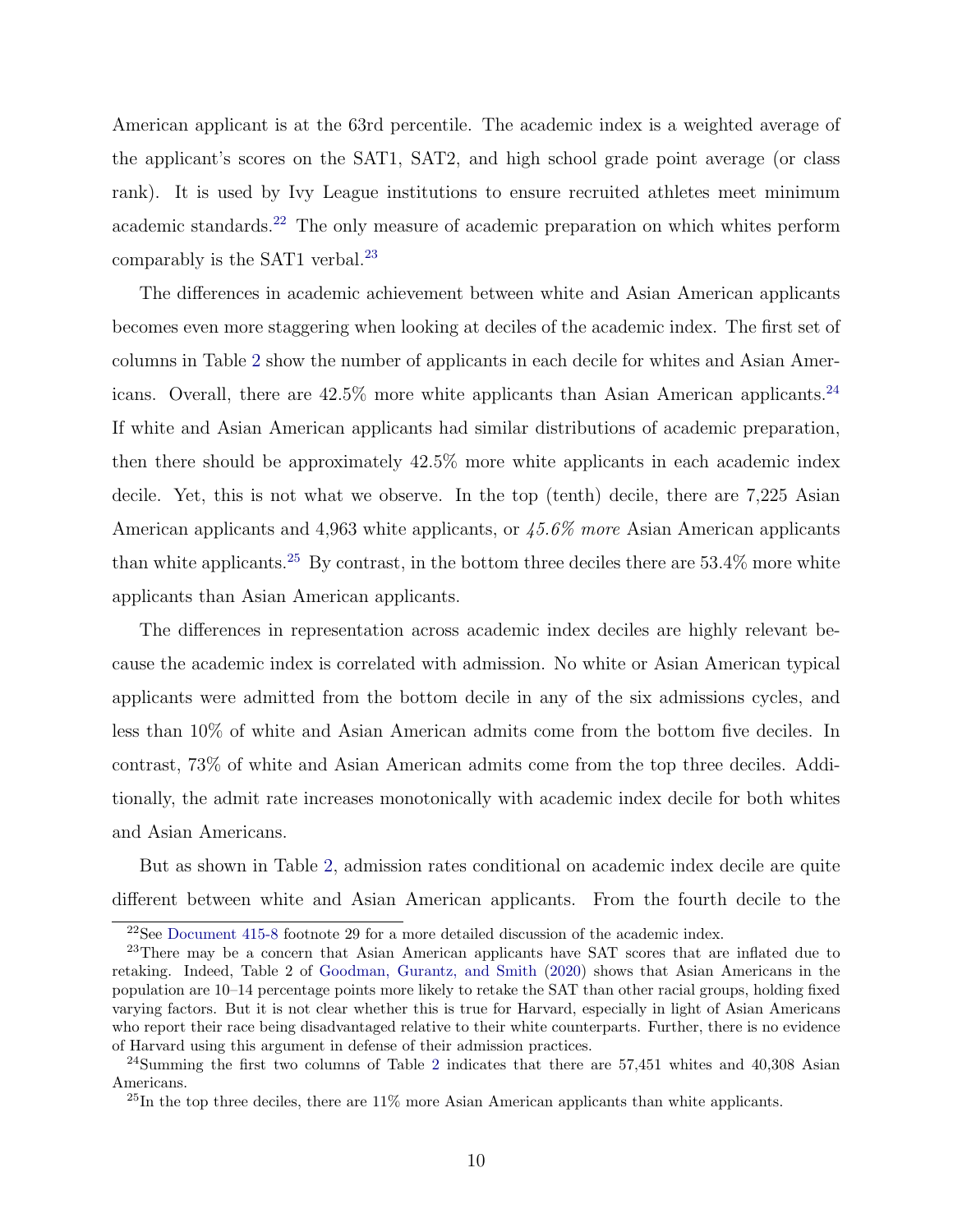<span id="page-10-4"></span>tenth, white applicants are over 20% more likely to be admitted than their Asian American counterparts in the same decile. To illustrate, whites in the top (tenth) decile have an admit rate of 15.3% compared to an Asian American admit rate of 12.7%. And from the fifth decile to the ninth, Asian Americans are admitted at a rate similar to whites one decile lower.<sup>[26](#page-10-0)</sup>

#### 3.3 Harvard Ratings

It is of course the case that Harvard values much more than academics. Indeed, if the academic index were used to decide admissions for white and Asian American applicants (holding the admissions decisions of everyone else fixed), the number of Asian Americans admitted would increase by 828, a  $40\%$  increase.<sup>[27](#page-10-1)</sup> So in order to rationalize the similarity in the overall admission rate between white and Asian American applicants, it must be the case that Asian Americans are substantially worse on other characteristics Harvard values, or they are being discriminated against, or some combination thereof.

We now examine how well Asian American and white applicants score on Harvard's ratings. We focus on how the share of applicants who receive a 2 or a 1 on each of the ratings differs by race, referring to a 2 or a 1 as a high score. A 2 is a natural cutoff since, for almost every rating and racial group, the median admit receives a 2 while the median reject receives a 3.[28](#page-10-2)

For each of the ratings, Table [3](#page-36-1) shows the share of typical Asian American and white applicants who receive a high score.<sup>[29](#page-10-3)</sup> Given the previous discussion, it is not surprising that Asian Americans score substantially better on the academic rating: 60.2% of Asian Americans receive a high score, compared to 45.3% of white applicants.

But Asian Americans also score well on many of the other ratings. Asian Americans

<span id="page-10-0"></span> $^{26}$ Similar racial gaps in admit rates conditional on academic index decile are observed at Yale [\(Document](#page-31-1) [1\)](#page-31-1), suggesting that Harvard's behavior towards Asian Americans is not unique among elite institutions.

<span id="page-10-1"></span><sup>&</sup>lt;sup>27</sup>This number is obtained by fixing the total number of white and Asian American typical admits at their current level, 4884, and then randomly sampling from the tenth decile to fill the class. If we further added in the other racial groups, the number of Asian Americans would more than double, with Asian Americans making up more than 50% of admits.

<span id="page-10-2"></span> $^{28}$ See [Trial Exhibit P621.](#page-33-8) The exceptions are as follows: athletic rating (median admit and median reject both receive a 3); the alumni personal rating for all groups and the academic rating for Asian Americans (median admit and median reject both receive a 2); and the overall and academic ratings for African Americans (median admit receives a 2 but median reject receives a 4).

<span id="page-10-3"></span> $29$ We treat those who are missing a rating as not having received a high rating.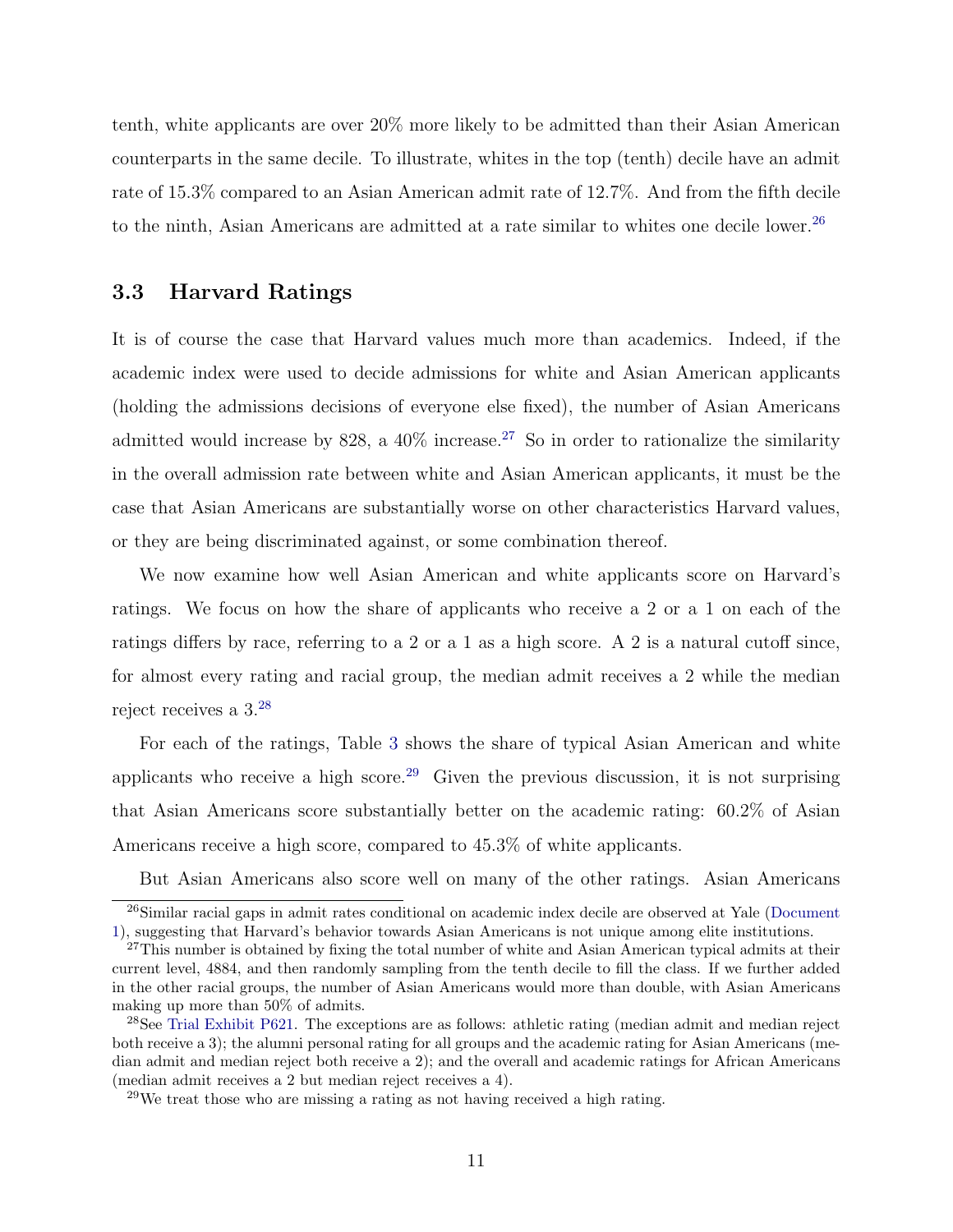<span id="page-11-4"></span>are more likely to have high scores on the extracurricular rating and alumni overall rating and slightly more likely on both teacher ratings, the alumni personal rating, and the overall rating. They are slightly less likely to have high scores on the counselor rating, but the difference is less than 0.2 percentage points.

There are, however, two ratings where Asian Americans score significantly worse: the athletic rating and the personal rating.[30](#page-11-0) Receiving an athletic rating of 2 does boost one's chances of admission. However, the share of typical applicants who receive a high score on the athletic rating is smaller than the corresponding share for any other rating. Additionally, a 4 on the personal or academic ratings virtually guarantees rejection for typical applicants. But there is no difference in the admit rate between those who get a 3 on the athletic rating versus those who get a 4. For typical applicants, then, the athletic rating appears to be less important than the other profile ratings in determining admissions outcomes.<sup>[31](#page-11-1)</sup> Turning to the personal rating, not only do Asian Americans score worse than whites, they score worse than African Americans, Hispanics, and those not in one of the four major race/ethnic groups.<sup>[32](#page-11-2)</sup> And the personal rating is strongly correlated with admission: 84% of white admits scored a 2 or better on the personal rating, compared to  $18\%$  of white rejects.<sup>[33](#page-11-3)</sup>

The clear discrepancy between the personal rating and all other ratings is further shown by Harvard's OIR in Online Appendix Figure F2 for the Classes of 2007–2016. Of the characteristics that OIR analyzed, the personal rating is a clear outlier: Asian Americans are as strong or significantly stronger than whites on every rating except for the personal rating. Yet on the personal rating, they score more than 0.1 standard deviations lower—a fact that OIR could not statistically explain. The athletic rating is not included in this chart because legacies and athletes are excluded from their analysis and the primary purpose of the athletic rating is to distinguish recruited athletes.

<span id="page-11-0"></span><sup>30</sup>When the Office of Civil Rights investigated Harvard, it was these two ratings that were found to be the most subjective. See [Trial Exhibit P555.](#page-33-9)

<span id="page-11-1"></span> $31$  [Arcidiacono, Kinsler, and Ransom](#page-30-0) [\(2022\)](#page-30-0) show that, among non-recruited athletes, white LDC applicants score the best on the athletic rating. The high scores may be in part due to the sports Harvard offers, such as sailing.

<span id="page-11-2"></span><sup>32</sup>See the "Average" row in Table 5.6R of [Document 415-9.](#page-31-4)

<span id="page-11-3"></span><sup>33</sup>See Table 4.1R of [Document 415-9.](#page-31-4)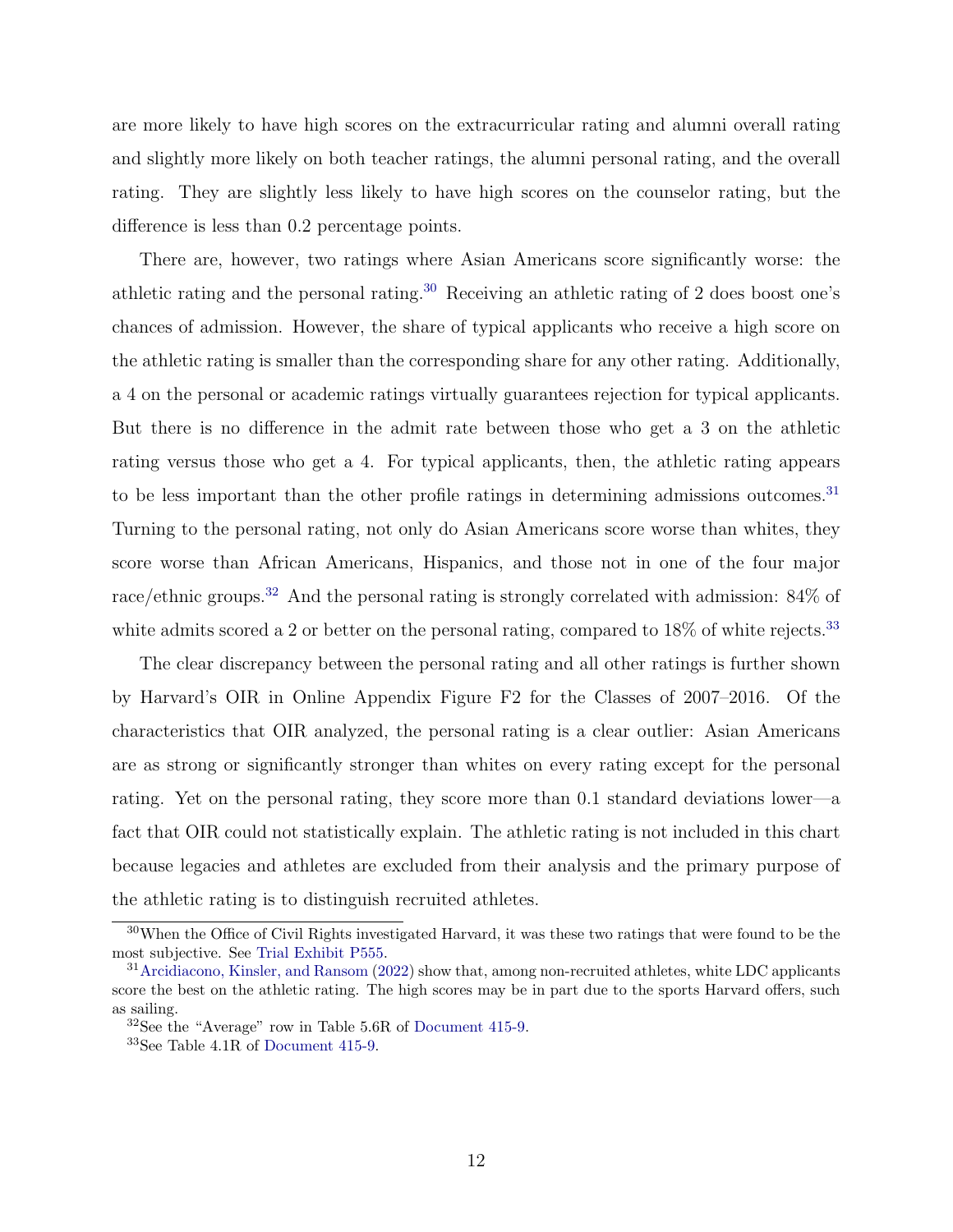### <span id="page-12-2"></span>3.4 Academics and Harvard Ratings

Given that Asian Americans are so much stronger on academics, could it be that excelling at academics comes at the cost of being appealing to Harvard on the personal front? This turns out to not be the case. In fact, the academic index is positively correlated with each of Harvard's ratings with the exception of the athletic rating.<sup>[34](#page-12-0)</sup> Online Appendix Tables F2 through F4 show the share of applicants receiving a 2 or better for each of the ratings by academic index decile and race. For ratings like the academic rating, virtually no one receives a 2 if they are in the bottom decile, and virtually everyone receives a 2 if they are in the top decile, regardless of their race. But for every rating and for every racial group, higher academic index deciles are associated with higher probabilities of receiving a 2 or better.

Figure [1](#page-37-0) illustrates this pattern graphically for the academic, extracurricular, personal, and overall ratings. The share receiving a 2 or better increases significantly from the 1st to the 10th decile of the academic index for each rating and each racial group. For the academic and extracurricular ratings, the racial gaps in the share receiving a 2 or better within each academic index decile are fairly small. In contrast, the personal and overall ratings indicate large and consistent racial gaps in the likelihood of receiving a 2 or better within each academic index decile. Moreover, the ordering of the racial categories within an academic index decile is identical between the overall and personal rating, with African Americans receiving the highest share followed by Hispanics, whites, and Asian Americans, respectively. Note that when readers assign an overall rating, they are allowed to incorporate any factors deemed valuable to Harvard, including race.[35](#page-12-1) Thus, the patterns observed for the overall rating are likely a reflection of racial preferences. Because the pattern for the personal rating mirrors that of the overall rating, this is suggestive evidence that racial preferences play a role in the personal rating as well.

Further evidence that racial preferences impact the personal rating is presented in Table [4.](#page-38-0) This table focuses on applicants in the top academic index decile and compares the probability of receiving a two or higher on each of Harvard's ratings for Asian Americans

<span id="page-12-0"></span><sup>&</sup>lt;sup>34</sup>There is no information in the public record about how the athletic rating is correlated with other factors for non-recruited athletes.

<span id="page-12-1"></span><sup>35</sup>See [Document 421-9,](#page-31-6) pp. 259, 288 and 422.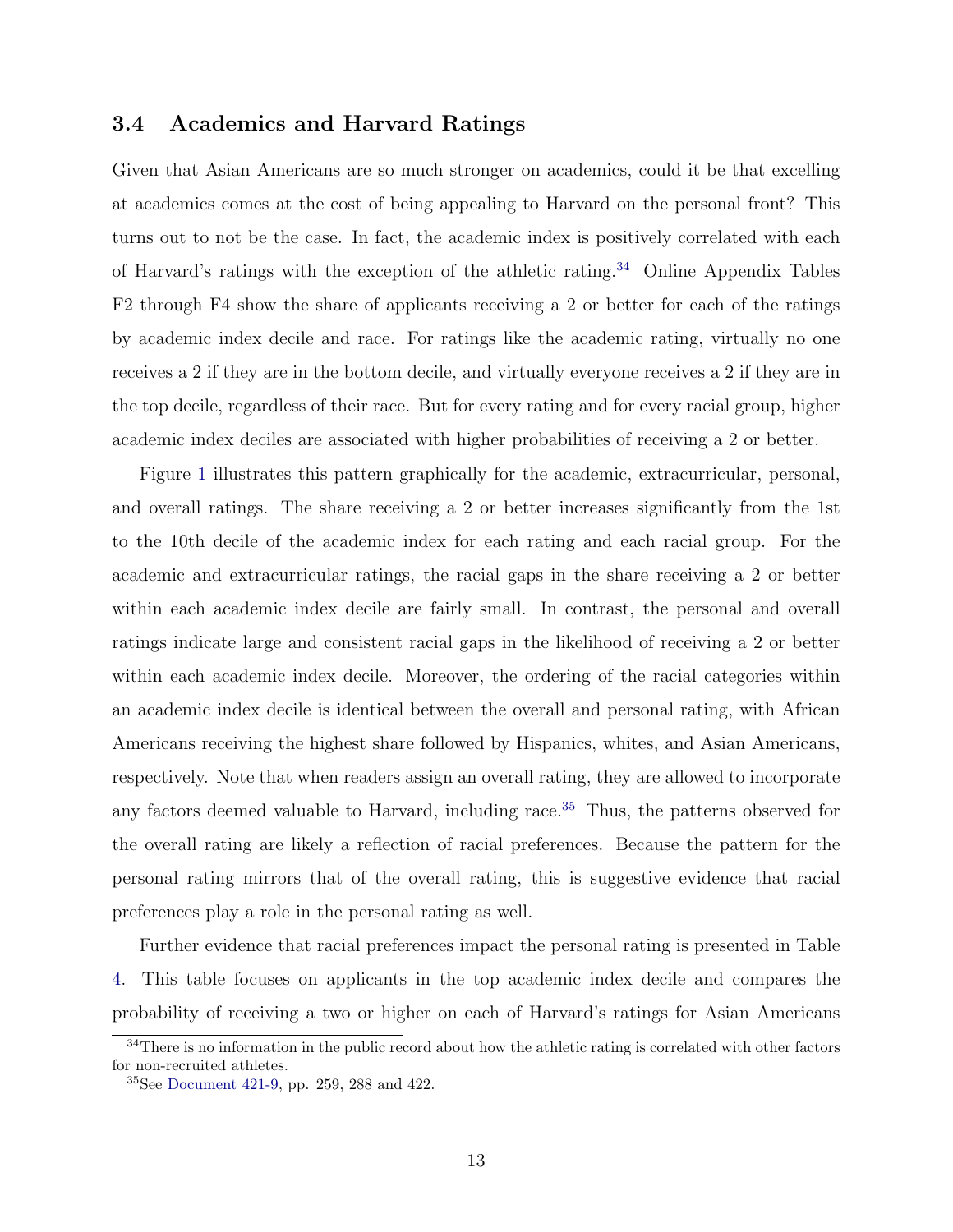relative to the three other major racial/ethnic groups.<sup>[36](#page-13-0)</sup> The first column of Table [4](#page-38-0) shows the share of Asian Americans in the top academic index decile who receive a high score on each of the ratings. The second column shows how much higher (or lower) the similar share was for white students in the top decile, with the third column showing the corresponding percentage increase (or decrease) relative to Asian Americans. The results are sorted by the difference between the white and Asian American share. In the top decile, the share of whites receiving a high score on the personal rating was over seven percentage points higher than Asian Americans, a 33% increase. While whites in the tenth decile scored higher on other ratings as well, the gaps are substantially smaller.

The fourth column shows the lowest decile in the academic index distribution where whites would still have a higher probability of receiving a high score. For the personal rating, whites in the 6th academic index decile have a higher probability of receiving a high score than Asian Americans in the top academic index decile. For all of the other ratings, Asian American applicants in the top decile have a higher probability of receiving a high score or better than whites below the 9th decile.

While the Asian American and white comparisons illustrate that the personal rating stands out relative to the other ratings, the especially striking comparisons are with African American applicants. African American applicants in the top academic index decile are over twice as likely to receive a high score on the personal rating as their Asian American counterparts (47% for African Americans versus 22% for Asian Americans).

It is important to note that higher academic index deciles are associated with higher personal ratings for all racial groups. African American applicants in the top (10th) decile are also twice as likely to receive a high score as African American applicants in the third decile.[37](#page-13-1) Yet, even African Americans in the third academic index decile are more likely to receive a high score on the personal rating than Asian Americans in the tenth decile.

The patterns in the personal rating mirror what we see in places where Harvard acknowledges race places a role: in the overall rating and in the admit rates themselves. The bottom panel of Table [4](#page-38-0) shows the overall rating and admit rate for those in the top academic index

<span id="page-13-0"></span><sup>36</sup>Over 44% of Asian American admits are in the top academic index decile.

<span id="page-13-1"></span><sup>37</sup>See Online Appendix Table F3.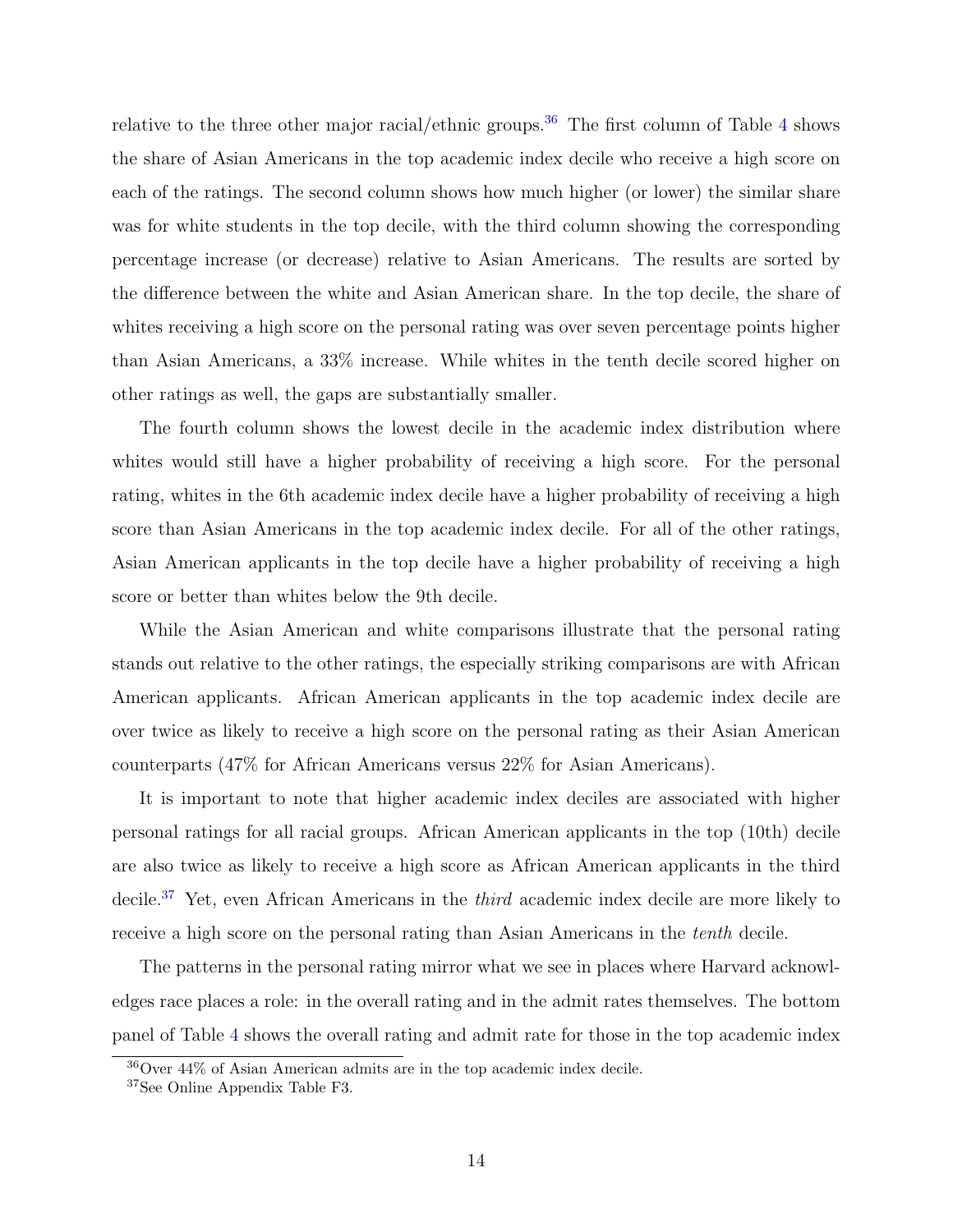<span id="page-14-3"></span>decile. Like the personal rating, Asian Americans are rated the lowest and this is especially so when compared to African Americans and Hispanics.

The descriptive analysis strongly suggests that race plays a role in the personal rating in addition to the overall rating and admissions. It may affect the other ratings as well, but the personal rating is where the patterns are most stark. Based in part on these findings, our preferred admissions model discussed in the next section excludes the personal rating since its inclusion will tend to understate the role of race of admissions, though we return to this issue in Section [5.1.](#page-19-0)

## <span id="page-14-0"></span>4 A Model of Harvard Admissions

The descriptive evidence related to admissions suggests that there is scope for an Asian American penalty in the Harvard admissions process. We now turn to estimating a model of Harvard's admissions decisions, focusing in particular on measuring how being Asian American influences one's admissions outcome. In the sections below, we present our preferred admissions model and discuss the estimated Asian American penalty.

#### 4.1 Admissions Model

The admissions data made available as part of the SFFA lawsuit cover six admissions cycles and include hundreds of variables describing each applicant.<sup>[38](#page-14-1)</sup> It is not feasible to include every variable in every year since there would be as many regressors as admits. In the paragraphs that follow, we briefly discuss some of the key modeling choices that allow us to capture admissions decisions and the role of race in a simple, yet accurate manner.

The first key modeling decision is to pool the admissions data across years and estimate a logit model with indicators for admissions cycle.<sup>[39](#page-14-2)</sup> The advantage of pooling the data is greater statistical power for uncovering some of the intricate patterns in admissions choices that are time-invariant. The drawback of the pooled model is that the relative importance

<span id="page-14-1"></span><sup>38</sup>A similar discussion of our modeling approach is presented in Section 4 and Appendix C of [Arcidiacono,](#page-30-0) [Kinsler, and Ransom](#page-30-0) [\(2022\)](#page-30-0).

<span id="page-14-2"></span><sup>&</sup>lt;sup>39</sup>The indicators for admissions cycle insure that in each year the average probability of admission matches that of the data.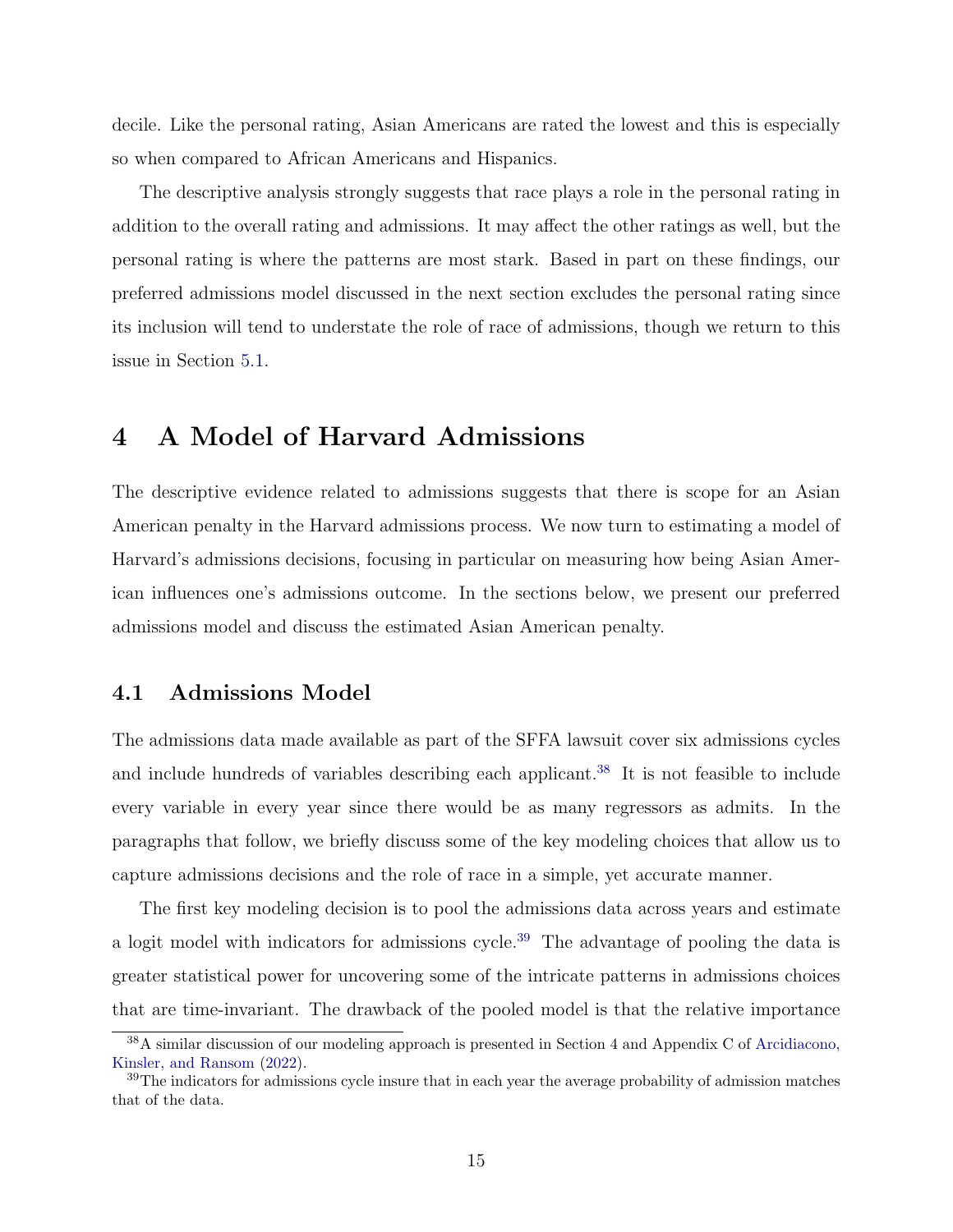<span id="page-15-2"></span>of various applicant attributes may change over time. For example, if Harvard seeks to balance intended majors within each admissions cycle, then intended humanities majors are more valuable in years when they are relatively few. The pooled model can accommodate this variation through interactions between intended major and year. The question is which applicant characteristics are likely to have time-varying impacts. Fortunately, during the weeks and months that Harvard is making final admissions decisions, the admissions office publishes statistics about the makeup of the current admitted class, as well as how these numbers compare to previous classes. Admissions officers can use these "one-pagers" to generate similarly constituted admit classes over time, even if the applicant pool is changing. We use these "one-pagers" as guidance and include in our pooled regression interactions of admissions cycle with applicant characteristics included in the "one-pagers" such as gender, docket, intended major, and disadvantaged status.<sup>[40](#page-15-0)</sup>

In addition to indicators for applicant race and the above interactions, we incorporate a broad set of controls, including numerous measures of socioeconomic status, neighborhood and high school attributes, and academic aptitude, among others. We also control for many of Harvard's internal ratings, including the academic, extracurricular, athletic, the school support measures, and the alumni interviewer ratings. For each rating, we create separate indicator variables for rating levels from 1 to 5. We do not include either the overall rating or the personal rating. The overall rating is specifically designed to incorporate admissions preferences, including racial preferences, and is therefore an inappropriate control. Similarly, the personal rating is excluded since, as we showed in the previous section, it also appears to be influenced by racial preferences. In Section [5.1,](#page-19-0) we discuss additional evidence that the personal rating is influenced by race, but also show how the estimated Asian American admissions penalty is impacted by its inclusion in the model.

To allow for the possibility that racial preferences operate differently according to applicant disadvantaged status and gender, we interact each of these indicator variables with race. One motivation for this choice is that Harvard's OIR includes race and low income inter-actions when studying admissions outcomes [\(Trial Exhibit P028\)](#page-33-2).<sup>[41](#page-15-1)</sup> OIR found that racial

<span id="page-15-0"></span> $^{40}$ Section E.2.2 in the online appendix illustrates that similar models estimated year-by-year result in an estimated Asian American penalty nearly identical to what we find using our pooled specification.

<span id="page-15-1"></span> $^{41}$ Family income is not in the data. It is unclear whether the low income variable used in the Harvard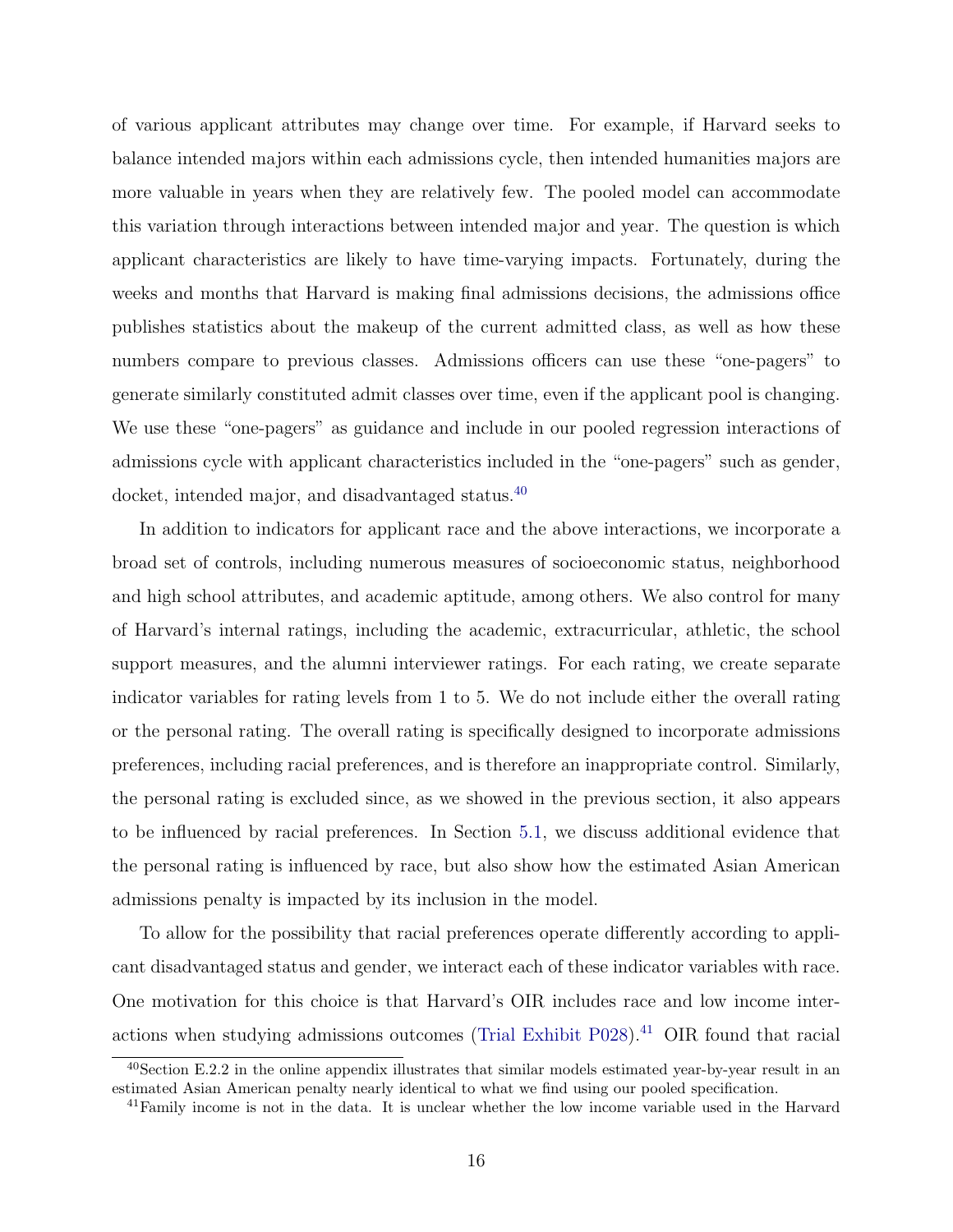<span id="page-16-2"></span>preferences vary significantly with whether the applicant is low income for Asian American and African American applicants to the Classes of 2007–2016. Additionally, African American applicants are disproportionately female (60%), so if Harvard is interested in gender balance within race, African American men may see larger preferences than African American women. This is in contrast to the applicant pool as a whole, which is less than 50% female.[42](#page-16-0) We also interact race with indicators for early application status and missing SAT II average. The latter allows for differences in the distribution of missing scores by race since the observed test score distributions differ by race.

Our preferred model includes 128,422 applicants across the six admission cycles. This sample is smaller than the sample of typical applicants discussed previously for three reasons. First, neighborhood and high school characteristics are only available for domestic applicants applying from within the US. Second, there is a small number of applicants who lack both teacher ratings. Finally, applicants whose characteristics perfectly predict rejection are excluded. The full set of controls for our preferred model is listed in Online Appendix B.[43](#page-16-1)

#### 4.2 Estimates of the Asian American Admissions Penalty

A subset of the estimated parameters for models with different sets of controls is displayed in Table [5.](#page-39-0) Column 1 controls for race and a handful of other demographic characteristics, yielding a coefficient on Asian American that is positive, small, and insignificant. This is consistent with the raw admit rates being similar for Asian American and white applicants. However, when academic characteristics are added, the Asian American coefficient becomes large and negative. This is consistent with Asian American applicants being much stronger in academics and Harvard putting significant weight on academics in the admissions decision.

internal report is actually the disadvantaged variable or whether that data was ported over. See also [Arcidi](#page-30-9)[acono](#page-30-9) [\(2005\)](#page-30-9) who finds that racial preferences for African Americans in admissions and financial aid vary with whether the applicant is low income.

<span id="page-16-1"></span><span id="page-16-0"></span><sup>42</sup>See [Document 415-9,](#page-31-4) Table B.3.2R.

<sup>43</sup>Our preferred admissions model includes approximately 350 applicant characteristics. One might be concerned that the estimated penalty against Asian American applicants results in part from the model being overfit. However, Table [5](#page-39-0) shows that a series of intermediate models with fewer controls indicate a negative and statistically significant penalty again Asian American applicants. The only intermediate admissions model that does not show an Asian American penalty is an overly sparse model that only controls for demographics and geography—meaning no academic or Harvard ratings variables are included.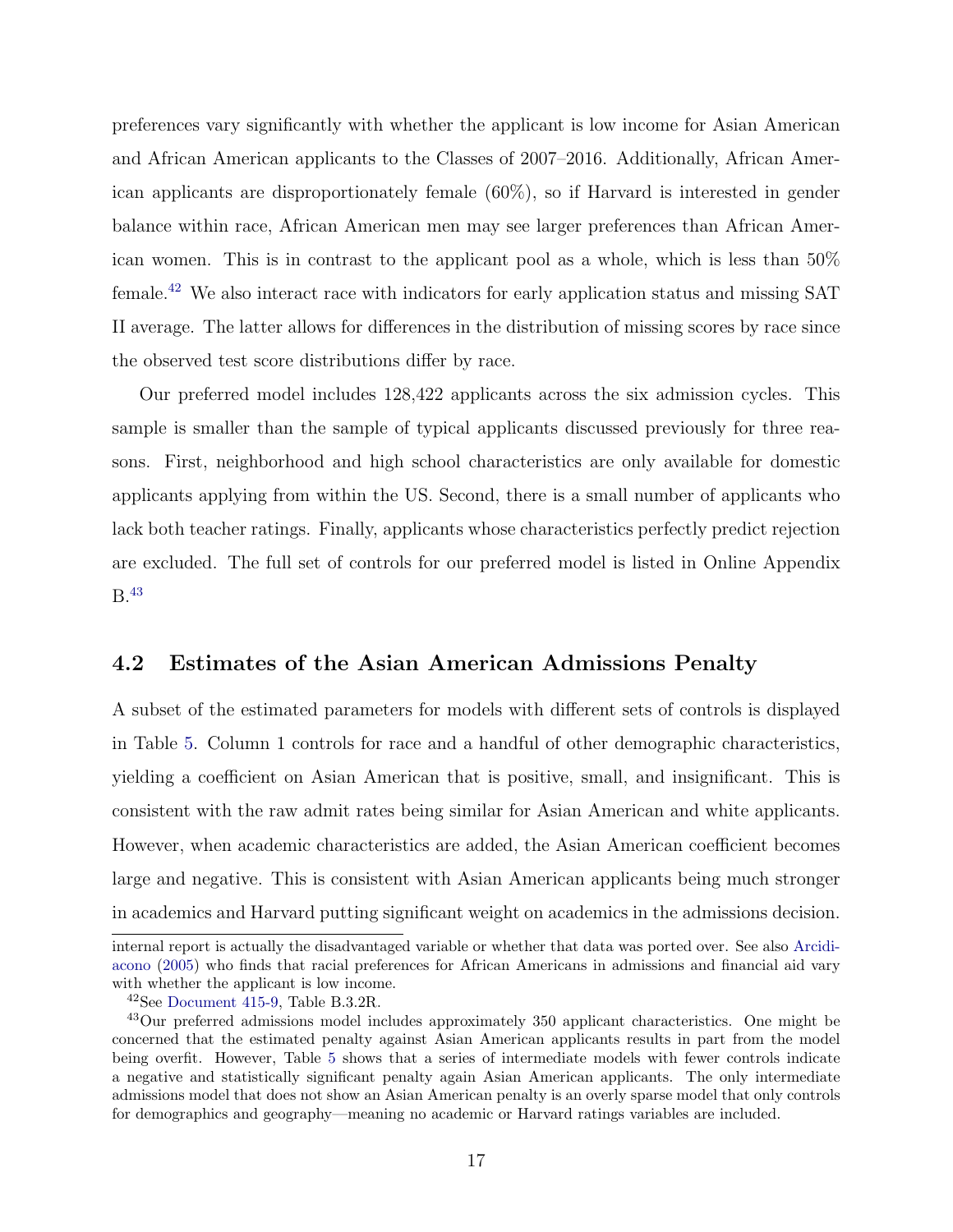<span id="page-17-5"></span>Adding further controls maintains the significantly negative coefficient on Asian American.

Column 5 shows estimates of our preferred model.<sup>[44](#page-17-0)</sup> The coefficient on the Asian American indicator is negative and statistically significant (-0.466). Because the model contains interactions between race and gender and race and disadvantaged status, the results imply that—all else equal—male, non-disadvantaged Asian American applicants are penalized relative to similarly situated white applicants. $45$  Although we do not display the coefficients in the table, the estimated Asian American penalty does not vary significantly with disadvantaged status, but it does vary by gender. The estimated coefficient on the interaction between Asian American and female is positive and significant (0.229), indicating that the Asian American penalty is smaller for female applicants.

The other coefficients in the estimated admissions model are consistent with Harvard's reader guidelines for evaluating applicants as well as its stated preferences for underrepresented minority groups and disadvantaged students. Applicants who receive a two or better on the academic or extracurricular rating are significantly more likely to be accepted.<sup>[46](#page-17-2)</sup> Applicants who receive a four on either of these criteria see their chances of admission diminished relative to receiving a three.<sup>[47](#page-17-3)</sup> The coefficients associated with being African American, Hispanic, or disadvantaged are all large, positive, and statistically significant.<sup>[48](#page-17-4)</sup> Finally, conditional on all other observed attributes, early action applicants are more likely to be admitted than their regular admissions counterparts.

While the parameter estimates from our preferred specification indicate the existence of an Asian American penalty, it is difficult to understand the magnitude of the penalty from the coefficients alone. To put the magnitude of the Asian American penalty in context, we pursue two strategies. First, using the estimated coefficients, we show how the probability

<span id="page-17-0"></span><sup>44</sup>Column 6 illustrates how the coefficients change when we add the personal rating. This is discussed further in the next section.

<span id="page-17-1"></span><sup>&</sup>lt;sup>45</sup>The model also includes an interaction between race and early applicant status, but these coefficients are close to zero and statistically insignificant.

<span id="page-17-3"></span><span id="page-17-2"></span><sup>46</sup>Though not shown, a similar pattern holds for the athletic and personal ratings.

<sup>&</sup>lt;sup>47</sup>Obtaining a rating of 5 on the extracurricular rating is an indication of substantial activity outside conventional extracurricular participation such as family commitments or term-time work. See the 2018 reader guidelines [\(Trial Exhibit P001\)](#page-33-7).

<span id="page-17-4"></span><sup>&</sup>lt;sup>48</sup>The interactions of African American and Hispanic with disadvantaged status are negative and statistically significant but the overall racial preferences for disadvantaged African Americans and Hispanics are still large.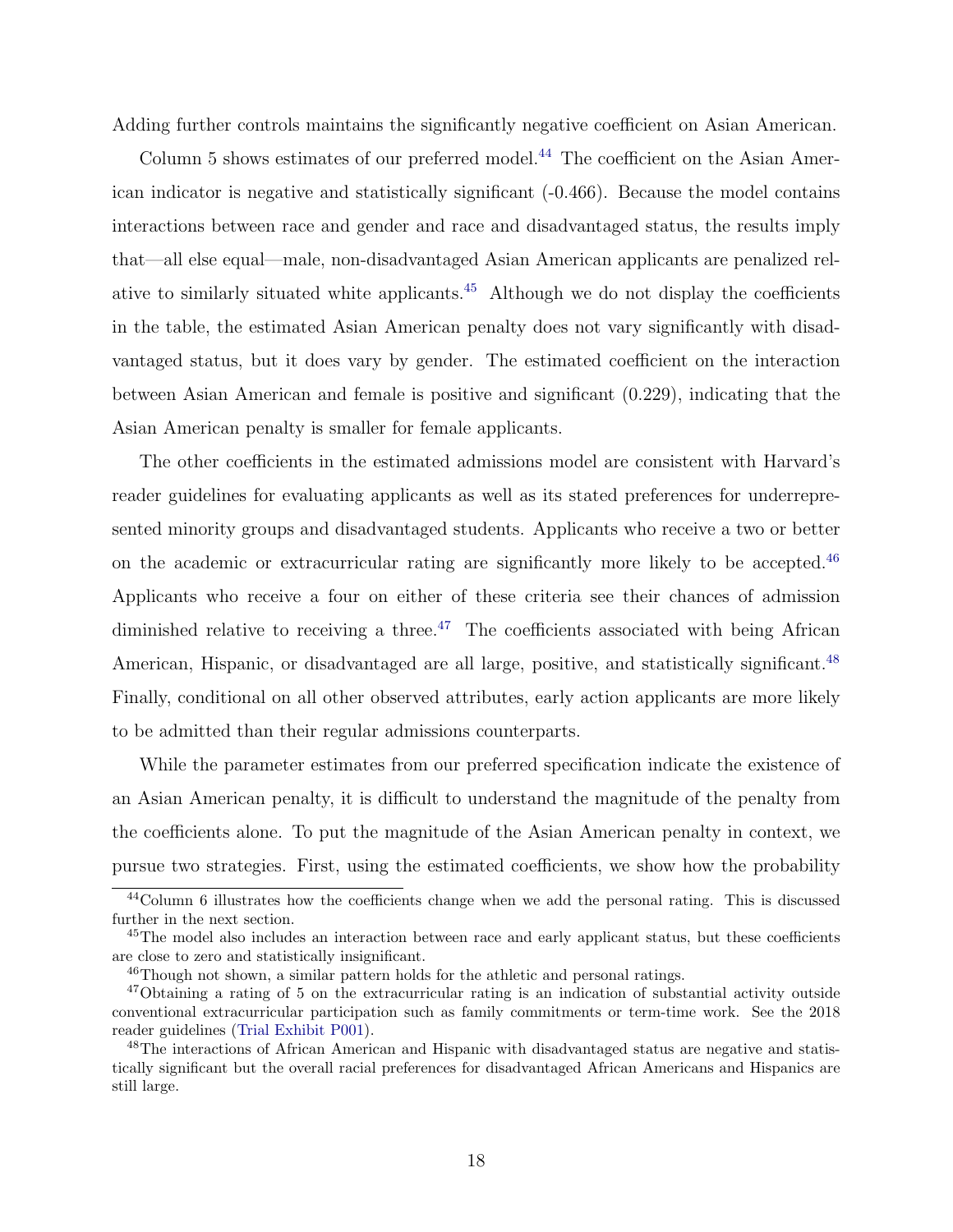of admission would change for Asian American applicants if they had been treated as white applicants. Consider, for example, a male, non-disadvantaged Asian American applicant with a baseline probability of admission of p. The index of observables,  $Z$ , for this applicant according to the log odds formula is given by

<span id="page-18-1"></span>
$$
Z = \ln\left(\frac{p}{1-p}\right) \tag{1}
$$

which is the inverse of the standard logit formula. If this applicant were instead white, we would simply subtract the Asian American coefficient (-0.466) from the index so that the new admissions index would be  $Z-(-0.466)$ . The new admissions probability would then be given by  $\frac{\exp(Z+0.466)}{1+\exp(Z+0.466)}$ . A similar calculation can be made for various combinations of gender and disadvantaged status. The additional complication is that coefficients related to the interactions between Asian American and gender and Asian American and disadvantaged also need to be differenced out when applicable.

Table [6](#page-40-0) lists the the results of these transformation exercises. The first entry in the table indicates that a non-disadvantaged, male, Asian American applicant with a baseline probability of admission of 1.0% would be admitted at a rate of 1.58% if treated as a similarly situated white applicant. This change reflects a 58% increase in the likelihood of admission. For other combinations of gender and disadvantaged status, the Asian American penalty is smaller.<sup>[49](#page-18-0)</sup> As the baseline probability of admission increases, the percentage point increases are larger, but the percent increases are smaller: when the baseline admit rate is 25%, a non-disadvantaged, male, Asian American applicant would be admitted at a rate of 34.69% if treated as a similarly situated white applicant (a 39% increase).

The transformation exercises indicate that there is significant heterogeneity in the Asian American penalty according to gender, disadvantaged status, and the broader strength of the applicant. The average penalty faced by Asian American applicants will depend on the distribution of these characteristics in the applicant pool. Overall, the average marginal effect associated with Asian American is -1.02 percentage points, or a penalty of 19% off the

<span id="page-18-0"></span><sup>49</sup>For example, a disadvantaged, female, Asian American applicant with a baseline probability of admission equal to 1.0% would be admitted at a rate of 1.1% if treated as a similarly situated white applicant.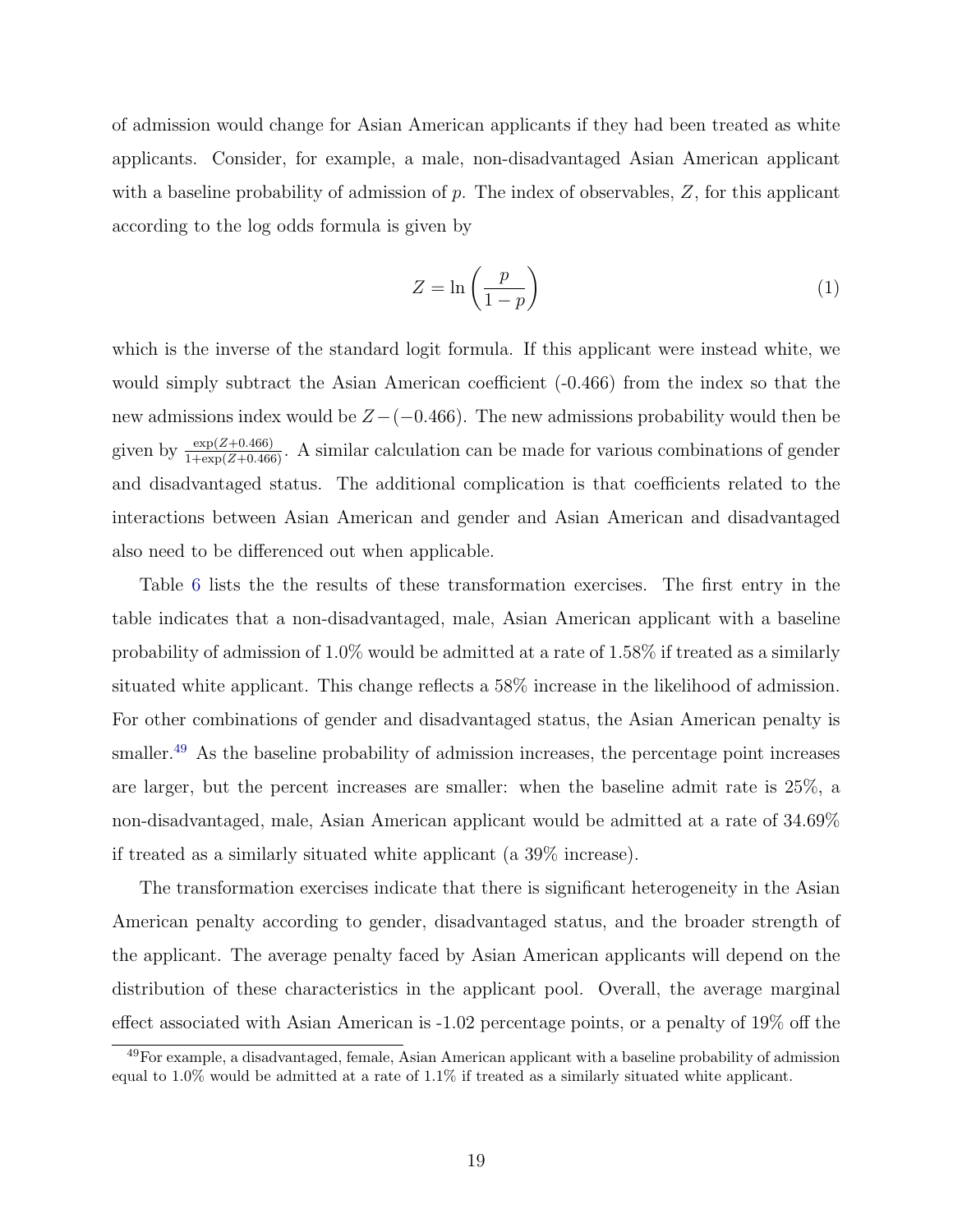<span id="page-19-2"></span>base admit rate of  $5.19\%$ .<sup>[50](#page-19-1)</sup>

In Table [7](#page-40-1) we report the average marginal effect of being an Asian American applicant by admissions index decile. The admissions index deciles are created by ranking Asian American applicants according to their observable indexes; that is, taking the controls and multiplying by the coefficients of the preferred model. Because of how competitive Harvard is and how well the model fits the data, the average marginal effects are highly skewed. Those in the bottom 50% according to the admissions index have essentially no chance of being admitted, a reflection of how well the model fits the data. Hence the marginal effect for the bottom 50% of Asian American applicants is quite small at -0.02 percentage points, still a substantial penalty given their base admit rate of 0.04%. The average marginal effect rises with each decile with those in the top decile seeing an average marginal effect of 6.19 percentage points, or a penalty of 14%.

### 5 Robustness of the Asian American Penalty

Asian American applicants to Harvard face a substantial admissions penalty relative to similarly situated white applicants. In this section, we demonstrate that our finding is robust to the inclusion of the personal rating and ALDC applicants. We also investigate the likelihood that our estimates could be driven by omitted variable bias.

#### <span id="page-19-0"></span>5.1 Personal Rating

A key set of controls in the estimated admissions model are the internal Harvard ratings of applicants. However, we exclude two ratings from our preferred model, the overall and personal ratings. Harvard readers are explicitly allowed to incorporate an applicant's race in the overall rating, and, as a result, it is an improper control if the purpose of the model is to estimate racial preferences. In Section [3,](#page-7-0) we present descriptive evidence that the personal rating is also significantly influenced by applicant race.

<span id="page-19-1"></span><sup>50</sup>See Table 8.2 of [Document 415-9.](#page-31-4) Note that applicants who the model can predict perfectly are not included in the calculation. When these applicants are included, the average marginal effect falls slightly to -0.99%. We prefer the results excluding perfect predictions as race is only relevant for applicants who have a chance of admission. Either way of calculating the marginal effect results in a statistically significant effect at the 5% level.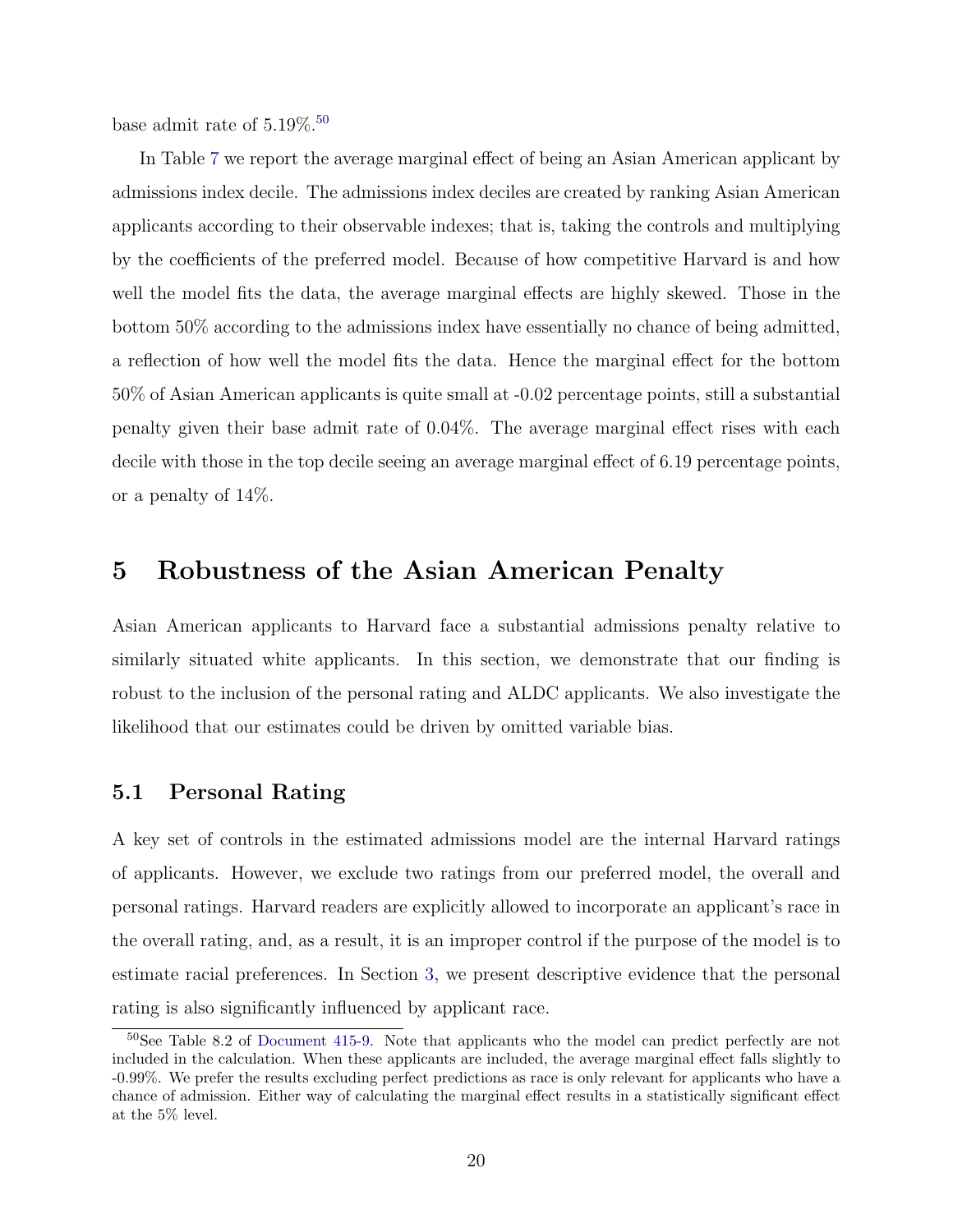<span id="page-20-3"></span>In Online Appendix C we provide additional evidence that the personal rating is influenced by race, and is thus an improper control in an admissions model aimed at estimating racial preferences. We estimate a series of ordered logit regressions where the outcome is a rating of interest, say the extracurricular or personal rating. Our preferred ratings models are very similar to our preferred admissions models in the types of applicant characteristics included. Importantly, in each of the ratings models, we condition on all of the other Harvard ratings, excluding the personal and overall ratings.<sup>[51](#page-20-0)</sup> While applicant race plays a statistically significant role in a handful of Harvard's ratings, race is most prominent in the personal and overall ratings. Further, in these two ratings, adding controls moves the race coefficients away from zero; the models for the other ratings generally show the coefficients moving towards zero as more controls are added. See Online Appendix Figure F1.

After controlling for hundreds of applicant characteristics, including Harvard's other ratings and measures of socioeconomic status, Asian Americans receive significantly lower personal and overall ratings. This occurs despite Asian Americans being stronger on the observables associated with these ratings; and indeed stronger on the observables associated with every modeled rating.<sup>[52](#page-20-1)</sup> In contrast, African American and Hispanic applicants receive significantly higher personal and overall ratings. For a sense of the magnitudes, Asian Americans would see 20% higher odds of receiving a 2 or better on the personal rating if they were treated as white applicants. These odds would almost double if they were treated as African American applicants. Moreover, Asian American (African American) applicants are stronger (weaker) on the observed characteristics associated with high personal and overall ratings, making it unlikely that they are significantly weaker (stronger) on the unobserved factors impacting the personal rating.[53](#page-20-2)

<span id="page-20-0"></span><sup>51</sup>We also estimate models without these ratings with similar qualitative findings. Note that, were Asian Americans to be penalized in other ratings besides the overall and personal ratings, controlling for these ratings would result in any Asian American penalties in the ratings to appear smaller than they actually are.

<span id="page-20-2"></span><span id="page-20-1"></span><sup>52</sup>See Table B.6.11R in [Document 415-9.](#page-31-4) The athletic rating was not modeled.

<sup>53</sup>In further support of this point, admissions data from the University of North Carolina-Chapel Hill (UNC) contradicts Harvard's claim that Asian American applicants have worse personal qualities (see Tables A.5.1 and A.5.2 of [Document 160-1\)](#page-31-7). Estimating a similar personal rating model using either in-state or out-of-state applicants to UNC reveals no differences in personal ratings for Asian American and white applicants. Note that the out-of-state admissions process to UNC is highly competitive, with an admit rate of only 13.5% (see Table 2.1 of [Document 160-1\)](#page-31-7)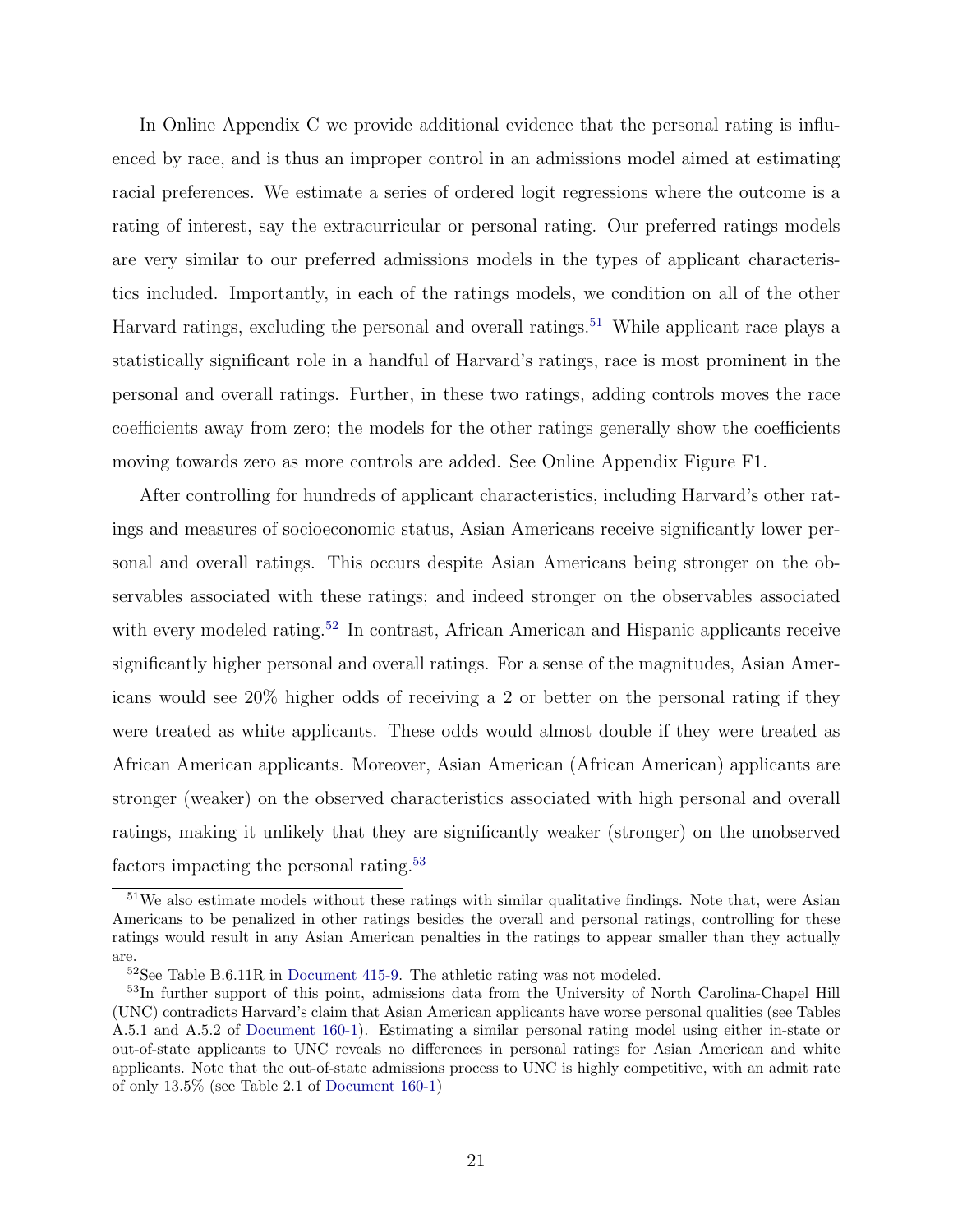<span id="page-21-3"></span>There are additional patterns in the assignment of the personal rating that suggest it is partly a tool to implement Harvard's preferences over the racial composition of its admits. For example, in the personal rating model the interactions between African American and female and African American and disadvantaged are significantly negative, implying racial preferences are muted for these two groups. The share of applicants who are female or disadvantaged is significantly higher for African Americans than for any of the other three major racial/ethnic groups, so if Harvard is interested in balancing within-race characteristics then we would expect to see muted preferences for African American applicants who were female or disadvantaged.[54](#page-21-0) The only other rating that exhibits these patterns is the overall rating, a rating that we know Harvard uses to directly implement racial preferences.<sup>[55](#page-21-1)</sup>

Despite the preponderance of evidence indicating that the personal rating incorporates racial preferences, we also estimate the Asian American penalty in admissions when the personal rating is included. These results are shown in the last column of Table [5.](#page-39-0) We do this for two reasons. First, it allows us to determine how much of the Asian American penalty operates through the personal rating. Second, it provides a plausible lower bound for the true Asian American penalty. Adding the personal rating to our admissions model leaves a statistically significant penalty of -0.54 percentage points which, given the admit rate for Asian American applicants as a group, implies that Asian Americans would be 10% more likely to be admitted if treated as similarly situated whites but keeping the bias in the personal rating.[56](#page-21-2) So even if one were to assume—erroneously, according to our analysis that the personal rating was not biased, a substantial Asian American penalty remains. A more reasonable interpretation is that the reduction in the Asian American penalty implies that the personal rating accounts for a little less than half of the total Asian American penalty.

<span id="page-21-0"></span><sup>54</sup>Table 3.1R of [Document 415-9](#page-31-4) shows descriptive statistics by racial/ethnic group, including share female and share disadvantaged.

<span id="page-21-1"></span><sup>&</sup>lt;sup>55</sup>Online Appendix Section E.1 provides an extended discussion of the evidence showing that the personal rating incorporates racial preferences.

<span id="page-21-2"></span> $56$ The Asian American penalty persists even when we include the overall rating as a control in a model with a slightly different sample and slightly different set of controls. See Table B.7.1 of [Document 415-8.](#page-31-5) This estimate is not expressed as a marginal effect, so it is difficult to compare with other estimates. However, the Asian American coefficient is negative and significant.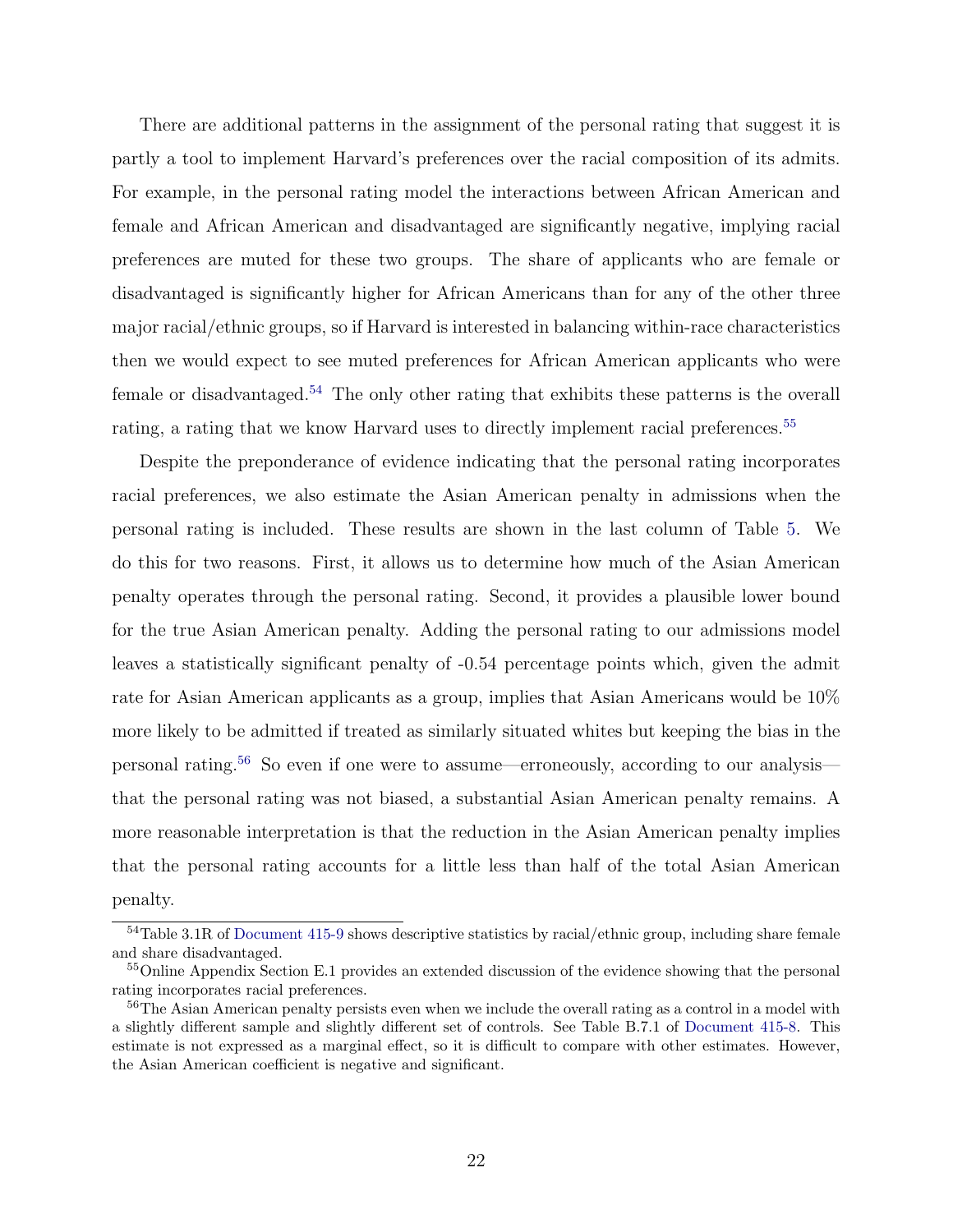### <span id="page-22-1"></span>5.2 ALDC Applicants

Our preferred admissions model excludes ALDC applicants (recruited athletes, legacies, donor connections, children of faculty/staff) since there is ample evidence that the process works differently for them. Although Harvard claims the admissions process is the same for ALDC applicants, this is not the case. Athletes have a direct connection with an on-campus advocate (coaches), donor-connected applicants are literally on a special "dean's interest" list, and the dean of admissions directly reviews the files of legacies and children of faculty/staff.<sup>[57](#page-22-0)</sup> Typical applicants receive none of these advantages. Thus, there is strong a priori evidence indicating that the process works differently for ALDC applicants.

In addition, the data reveal that other applicant characteristics influence admissions differently for ALDC applicants. In particular, the importance of academics and extracurricular activities is watered down. This is illustrated in Table 6 of [Arcidiacono, Kinsler, and Ransom](#page-30-0) [\(2022\)](#page-30-0), where the coefficients on Harvard's academic and extracurricular ratings fall (especially at low ratings) when ALDCs are included in the admissions model. The differential treatment of these applicants can also be seen in Online Appendix Table F5. White legacy, donor-connected, and faculty/staff applicants (LDC) in the bottom 10% of the academic index distribution had a higher admit rate than the average white applicant. Further, in the bottom 10% of the academic index distribution, virtually all typical applicants are rejected. There were two African American typical admits in the bottom decile across the six admission cycles and no admits from any other racial group. This means that the admit rate for African American typical applicants in the bottom decile of the academic index is 0.03% as compared to an over 6% admit rate for white LDC applicants in the bottom decile.

In light of this evidence, there are two reasonable approaches for handling ALDC applicants. First, ALDC applicants can be added to the admissions model, but it is imperative to interact their special applicant status with many other applicant characteristics to allow for

<span id="page-22-0"></span><sup>57</sup>See [Document 419-1,](#page-31-8) p. 41 and footnote 89 of [Document 419-143](#page-31-9) for documentation on the admissions process for athletes. [Document 421-9](#page-31-6) describes how donor-connected applicants are handled differently by the admissions office. For legacy applicants, the application reading procedures instruct that these files "should be read by [Admissions Dean Fitzsimmons] following the normal reading process if the decision might require special handling or if another reading might be helpful" [\(Trial Exhibit P001,](#page-33-7) p. 3). For children of faculty/staff, the reading procedures state that "All [faculty] and [staff] folders should be sent to [Dean Fitzsimmons] after the normal reading process has been completed." [\(Trial Exhibit P001,](#page-33-7) p. 3).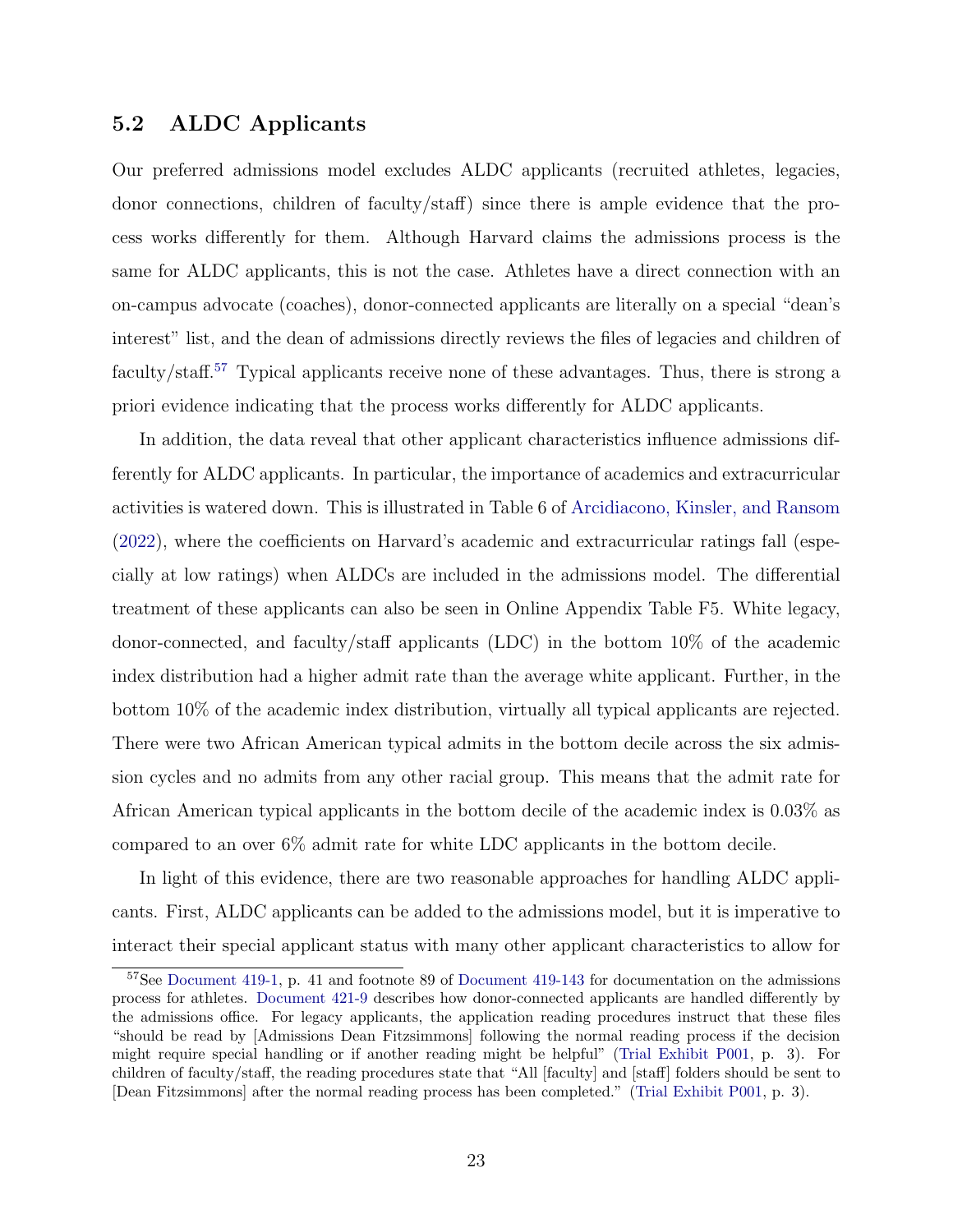<span id="page-23-3"></span>differential treatment. The second approach is to simply exclude ALDC applicants, and as we show in Online Appendix A, obtain consistent estimates of the Asian American penalty for typical applicants. We follow the second approach, where the only potential drawback is that we do not estimate the role that race plays in admissions for ALDC applicants. Since more than 97% of Asian American applicants are not ALDC, this seems like a reasonable tradeoff.

While we believe our decision to exclude ALDC applicants is appropriate, we have also estimated admissions models that include these special applicants. To be clear, these models do not interact special applicant status with academic and extracurricular characteristics as we advocate above, and as a result are likely to understate the penalty experienced by typical Asian American applicants.[58](#page-23-0) When LDC applicants are added to our preferred admissions model (and indicators for LDC status are included), we find that the probability of admission for a typical Asian American applicant increases from 5.2% to 6.1% when treated as a white applicant (see Table 7.2R of Document  $415-9$ ).<sup>[59](#page-23-1)</sup> Without LDC applicants in the model, the same thought experiment yields an increase in admissions chances from 5.2% to 6.2%. While we have not estimated our preferred admissions model with recruited athletes, Tables B.7.1 and B.7.2 of [Document 415-8](#page-31-5) illustrate that in a slightly altered admissions model, the addition of ALDC applicants mildly reduces the negative impact of Asian American status for typical applicants.<sup>[60](#page-23-2)</sup> This is similar to what we find when adding only LDC applicants to our preferred specification.

There are two important takeaways from the admissions models that include ALDC applicants. First, the estimated penalty for typical Asian American applicants remains large and statistically significant. Second, the estimates suggest that Asian American applicants who are ALDC are not penalized because of their race. These two results are not in conflict, as there is no ex-ante reason why discrimination should work the same across all groups of applicants. In fact, by belonging to one of the special applicant groups, Asian American

<span id="page-23-0"></span><sup>&</sup>lt;sup>58</sup>Here we are limited to models that are already part of the public record since we no longer have access to Harvard admissions data.

<span id="page-23-1"></span><sup>&</sup>lt;sup>59</sup>When LDC applicants are added, we introduce indicator variables for legacy, double legacy, faculty or staff child, donor connection, interactions between legacy and race, and interactions between faculty/staff child or donor connection and race.

<span id="page-23-2"></span> $60$ See Section 8 of [Document 415-9](#page-31-4) for a detailed discussion of how this model differs from our preferred model.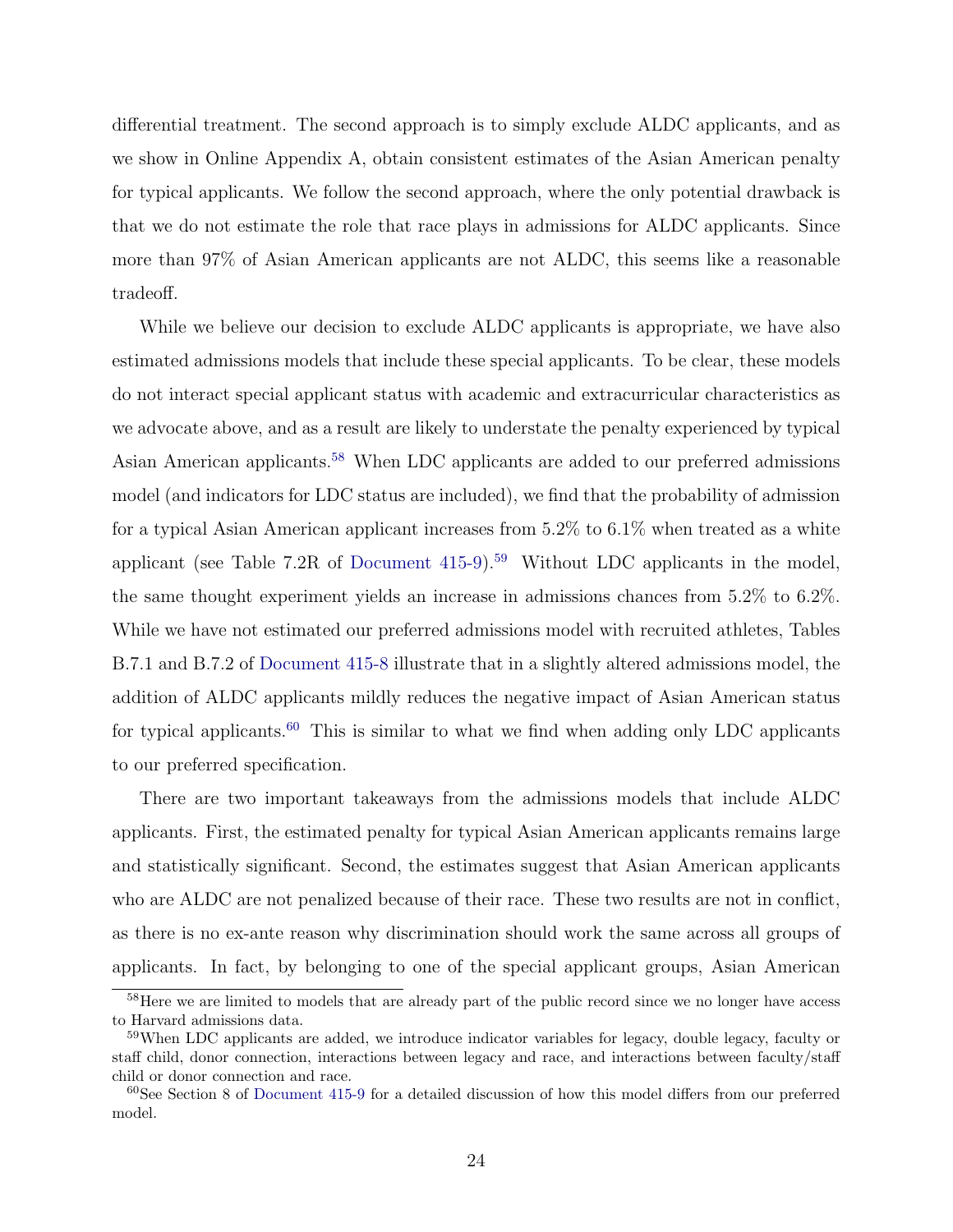<span id="page-24-1"></span>applicants may be able to overcome stereotypes that hold typical Asian American applicants back.

The lack of a penalty against Asian American ALDC applicants should not diminish claims that Harvard employs admissions practices that discriminate against Asian Americans. More than 97% of Asian American applicants are not ALDC, meaning that nearly all Asian American applicants face an explicit penalty in admissions. Moreover, the very existence of ALDC preferences works to the detriment of the overwhelming majority of Asian Americans. ALDC applicants are predominantly white, and as we show in [Arcidiacono,](#page-30-0) [Kinsler, and Ransom](#page-30-0) [\(2022\)](#page-30-0), the elimination of either legacy or athlete preferences would increase the number of Asian American admits by more than 4%.

### 5.3 Scope for Omitted Variable Bias

Our estimate of the Asian American admissions penalty at Harvard is based on a logit model that includes more than 300 applicant characteristics. Included in these attributes are Harvard's internal ratings of applicants along a variety of dimensions, including extracurricular activities, recommendations from high school teachers and counselors, and alumni interviews. Relative to previously published analyses of US admissions decisions, the richness of the available data is without rival. $61$  However, the possibility remains that the estimated admissions penalty for Asian American applicants is not causal and instead reflects the impact of unobserved attributes that are more common among Asian American applicants relative to white applicants. We present evidence in the following sections that suggests this is unlikely.

<span id="page-24-0"></span><sup>61</sup>Various papers have explored the impact of race [\(Long,](#page-33-0) [2004;](#page-33-0) [Arcidiacono,](#page-30-9) [2005;](#page-30-9) [Antonovics and Backes,](#page-30-10) [2014\)](#page-30-10) and legacy status [\(Espenshade, Chung, and Walling,](#page-32-3) [2004;](#page-32-3) [Espenshade and Chung,](#page-32-4) [2005;](#page-32-4) [Hurwitz,](#page-32-2) [2011\)](#page-32-2) on US admissions decisions. Admissions models in these papers typically have access to only a handful of applicant attributes and typically have to estimate their average impact across multiple colleges. [Bhat](#page-30-1)[tacharya, Kanaya, and Stevens](#page-30-1) [\(2017\)](#page-30-1) focus on the impact of academic credentials on admissions decisions using detailed data from a selective UK university. This paper is closest to ours in the richness of the available data.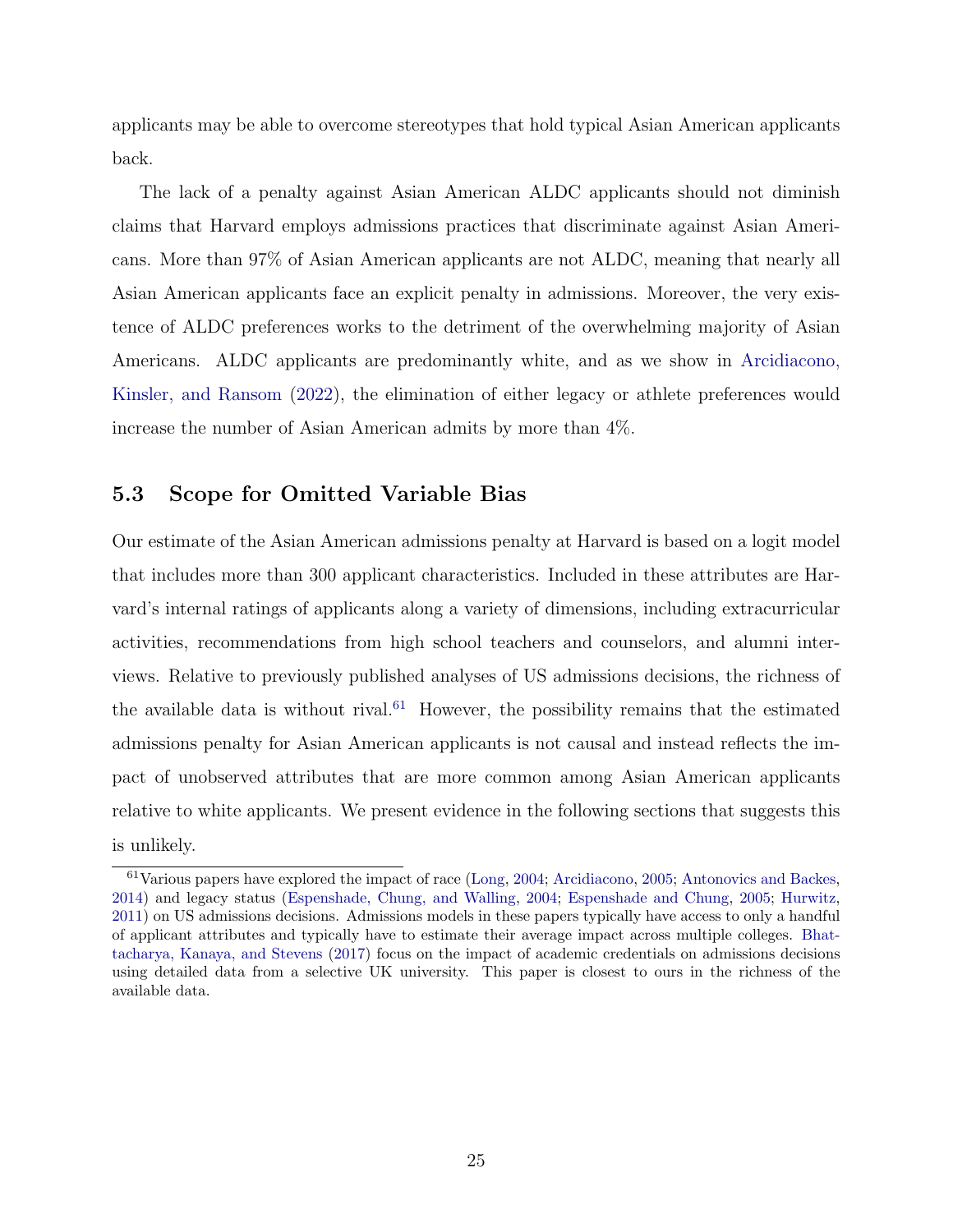#### <span id="page-25-3"></span>5.3.1 Strength of Asian Americans on observables

While it is infeasible to directly test for omitted variable bias since the relevant attributes are by definition unobserved, we can examine the average strength of each racial group based on their "observed admissions index." If a group of applicants is strong on the observed attributes that predict admission, they are likely to be strong on unobserved attributes that predict admission. Using our estimated model, we construct an admissions index which assesses applicants' strengths based on how their observed characteristics translate into a probability of admission, after removing race and year effects. We then construct deciles of this admissions index, with higher deciles corresponding to stronger observed characteristics. The results for Asian American and white applicants are displayed in the first two columns of Table [8.](#page-41-0) Asian American applicants are stronger, with 13.1% of Asian American applicants in the top decile and only 10.5% of white applicants in the top decile; among the top two deciles, the Asian American share is  $25.9\%$ , while for whites it is  $21.2\%$ .<sup>[62](#page-25-0)</sup>

The result that Asian American applicants are stronger on the observable characteristics associated with admissions is unsurprising given the incredible academic strength of this group.[63](#page-25-1) However, Asian American applicants could be weaker along observed non-academic dimensions. If this were the case, it would suggest that they might be weaker on unobserved non-academic dimensions. It is not clear whether the unobservables are disproportionately non-academic.<sup>[64](#page-25-2)</sup> But we can assess whether Asian American applicants are weaker on the non-academic attributes related to admission. We construct a non-academic index by removing those characteristics that are explicitly academic in nature (e.g., test scores, grades, academic ratings) from the admissions index. Results are shown in the third and fourth columns of Table [8.](#page-41-0) In each of the top 4 deciles there is a larger share of Asian American

<span id="page-25-0"></span> $62$ While the Asian American strength is clear using any decile comparisons, focusing on the top two deciles is relevant because this is where most admitted students come from. For example, the results in Table [7](#page-40-1) imply that over 93% of Asian American admissions come from those in the top 20% of the observed admissions index.

<span id="page-25-1"></span> $63$ Table 5.3 of [Document 415-8](#page-31-5) shows that over 51% of the class would be Asian American if admissions were based entirely on the academic index.

<span id="page-25-2"></span> $64$  Despite the fact that our preferred model includes many academic measures, it is still likely that we fail to capture all dimensions of applicant academic success. For example, academic-related attributes, such as AP exams taken, AP scores, and academic awards such as winning the Harvard-MIT Mathematics Tournament (HMMT) are excluded from the model. We know that Asian Americans are stronger on AP exams, and are likely stronger on other unobserved academic measures.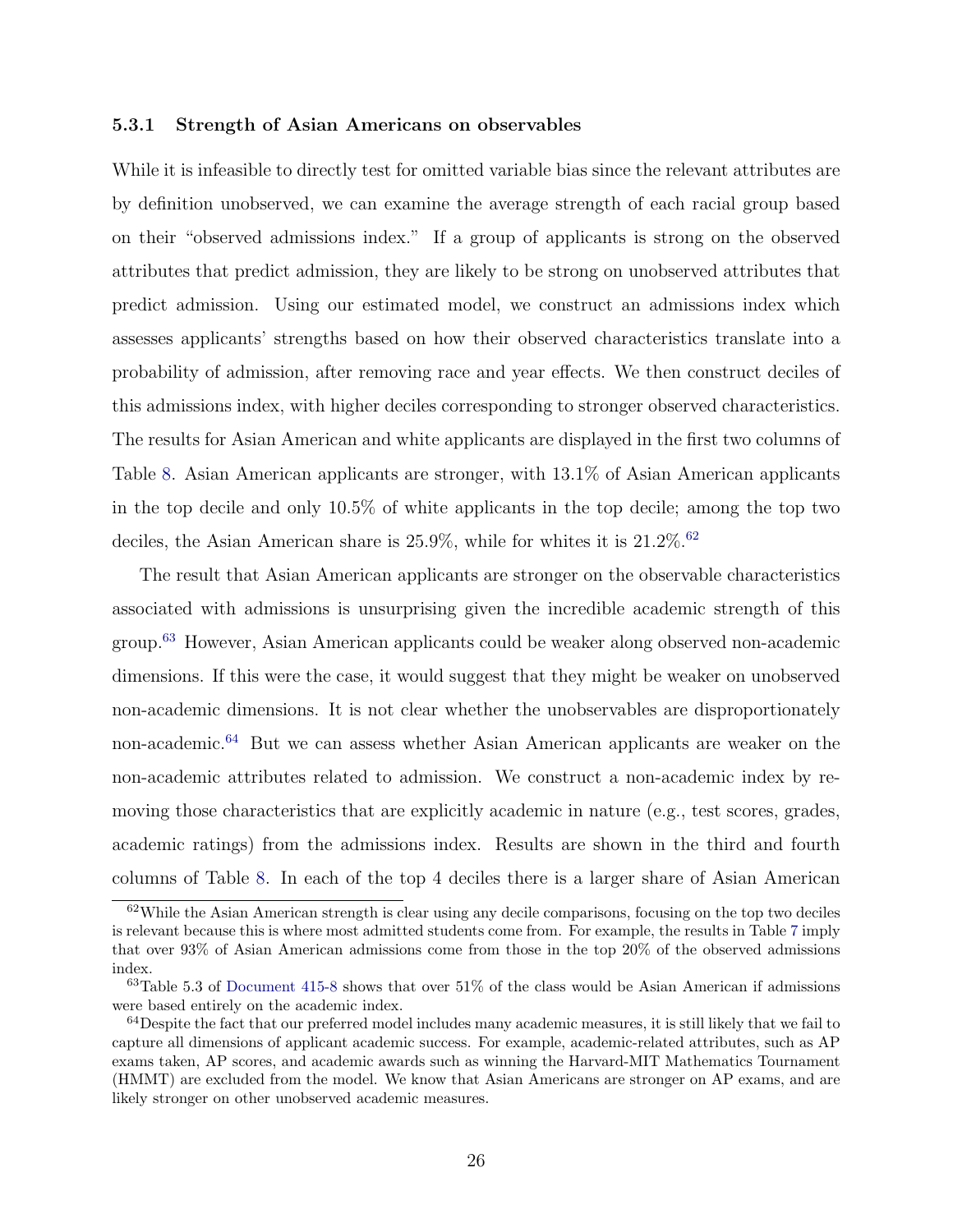<span id="page-26-2"></span>applicants relative to white applicants. It is clear that, on non-academic measures, Asian American applicants are at least as strong as white applicants.

Included in the non-academic measures affecting admissions are certain attributes that are likely to favor Asian American applicants, such as disadvantaged and first-generation status. There are also non-academic attributes that likely harm the admissions chances of Asian American applicants, such as geography.<sup>[65](#page-26-0)</sup> However, we can eliminate the impact of these attributes and construct a non-academic admissions index consisting only of Harvard's extracurricular, athletic, school support, and alumni ratings. The final two columns display the results when we construct the admissions index in this manner, and we still find that Asian American applicants are just as strong, if not stronger than white applicants.

#### 5.3.2 Model Fit

Further limiting the scope for omitted variable bias is how well our preferred model fits the data. The Pseudo  $R^2$ —or McFadden's  $R^2$ —of our model is 0.56. While higher values of this measure indicate a better model fit, it does not have the same interpretation as the  $R<sup>2</sup>$  used in linear models except when either (i) the model explains the data completely (in which case they are both one) or  $(ii)$  the model only has an intercept term (in which case they are both zero). The classic citation on the relation between the two  $R^2$ 's, [McFadden](#page-33-3) [\(1979\)](#page-33-3), suggests that 0.56 is well above what would be considered an excellent fit.<sup>[66](#page-26-1)</sup> But the designation "excellent fit" is still not especially precise. To provide more evidence on the fit of the model, we first consider how our Pseudo  $R^2$  translates into an  $R^2$  of the latent index and then examine the accuracy of the admissions model.

We can link the two  $R^2$  measures by returning to the underlying model of the admissions process. Namely, when an applicant's latent index,  $Y_i^*$ , exceeds some threshold  $\tau$ , they are

<span id="page-26-0"></span><sup>65</sup>[Document 415-9](#page-31-4) section 9.3 shows that dockets (i.e. geographic areas) with a higher share of Asian Americans face a penalty. This can result from Harvard valuing geographic diversity in combination with Asian Americans being so competitive. A larger number of applicants are likely to come from areas that have higher shares of Asian Americans.

<span id="page-26-1"></span> $66$ [McFadden](#page-33-3) [\(1979\)](#page-33-3), p. 307, states that

Those unfamiliar with the  $\rho^2$  index should be forewarned that its values tend to be considerably lower than those of the  $R^2$  index and should not be judged by the standards for a "good fit" in ordinary regression analysis. For example, values of 0.2 to 0.4 for  $\rho^2$  represent an excellent fit.

The  $\rho^2$  referred to here later became known as McFadden's  $R^2$ , or the Pseudo  $R^2$ .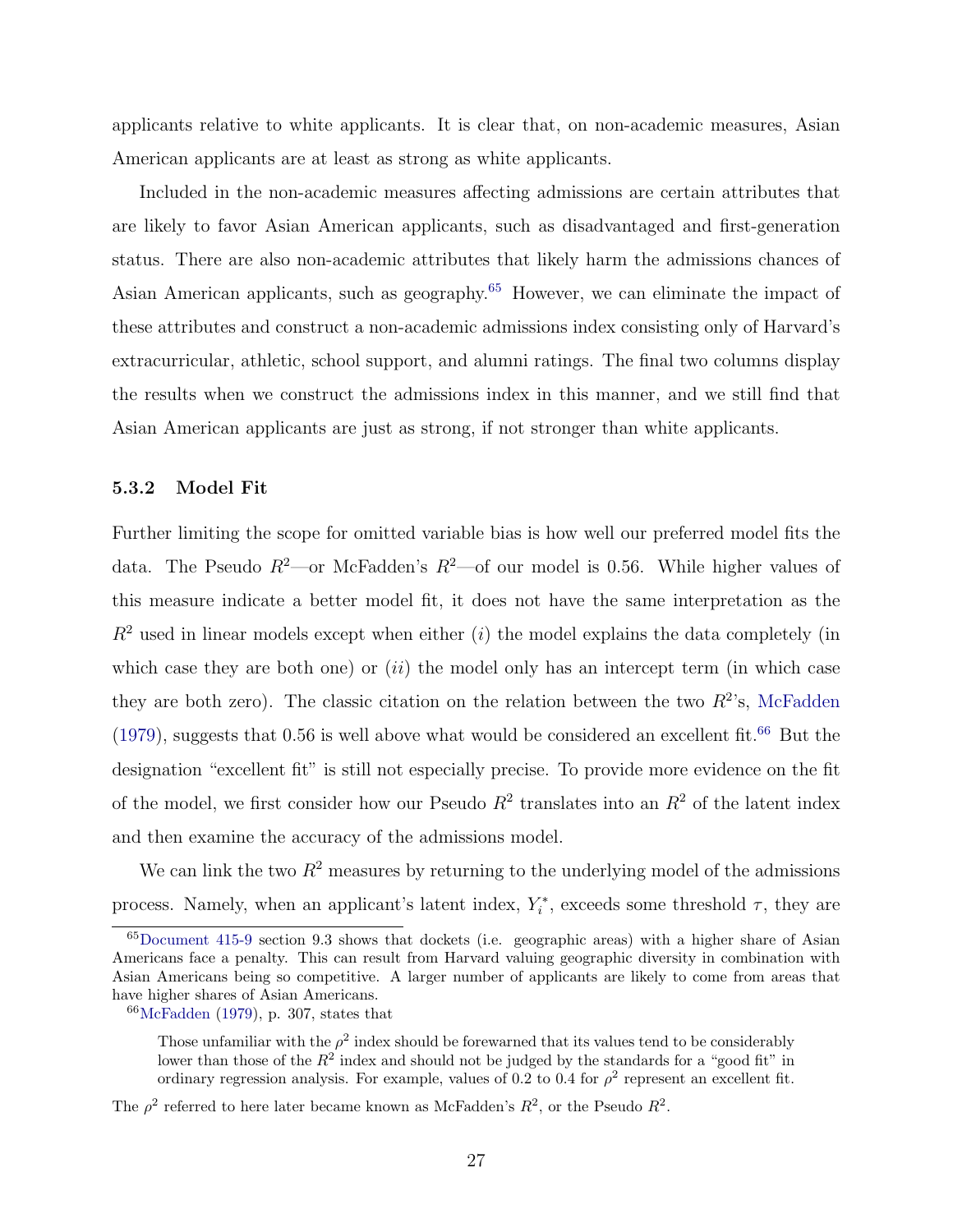<span id="page-27-2"></span>admitted. Denote the observed part of this index as  $AI_i = X_i \beta$ , implying:

<span id="page-27-0"></span>
$$
Y_i^* = A I_i + \epsilon_i. \tag{2}
$$

Following [McKelvey and Zavoina](#page-33-10) [\(1975\)](#page-33-10) and expanded upon by [Veall and Zimmermann](#page-34-5) [\(1996\)](#page-34-5), we can calculate how much of the observables—as measured by  $AI_i$ —explain the (implicit) scoring of Harvard's applicants  $Y_i^*$ . To calculate the implied  $R^2$  associated with [\(2\)](#page-27-0), we simulate  $AI_i$ 's and  $\epsilon_i$ 's that are consistent with (*i*) an overall admit rate of 5.45% and (ii) a Pseudo  $R^2$  of 0.56. The simulation of the  $\epsilon$ 's entails draws from a logistic distribution as that is what was used to generate the model estimates.

What is unknown is the distribution of  $AI_i$ .<sup>[67](#page-27-1)</sup> Assuming that the distribution of  $AI_i$ follows a normal distribution and matching the overall admit rate and the Pseudo  $R^2$  of the model results in an implied  $R^2$  of 0.8 for the latent index. However, the implied  $R^2$  will be sensitive to the distribution chosen for  $AI_i$ . In Online Appendix D, we show that there is additional information in the public reports that is helpful in recovering the distribution of  $AI_i$ . Incorporating this additional information suggests that an implied  $R^2$  of 0.8 is conservative, though also relies on assumptions about the the tails of the distribution of  $AI_i$ .

We use a similar approach to calculate the accuracy of the admissions model which, as we show in Online Appendix D, is less sensitive to the choice of the distribution of  $AI_i$ . Namely, given the distributions of  $AI_i$  and  $\epsilon_i$ , we simulate admissions decisions and ask how well the model predicts admissions decisions based on  $AI<sub>i</sub>$  alone. The accuracy for admits is then what share of the 5.45% of simulated admits based on  $AI_i$  and  $\epsilon_i$  are in the top 5.45% of the  $AI_i$  distribution. The accuracy for admits is over 64%, remarkably high given that only 5.45% of applicants are admitted. We can similarly compute the accuracy of rejects, i.e. what share of the simulated rejects are in the bottom  $94.55\%$  of the  $AI_i$ distribution. Predicting rejection is much easier since so few applicants are admitted, and our corresponding accuracy of rejects is over 99%.

The exceptional fit of the model leaves only a limited amount of unobserved information. Given that Asian Americans are stronger overall on variables that account for a substantial

<span id="page-27-1"></span> $67$ This distribution could be calculated using the underlying data. However, the information needed to do so is not in the public record.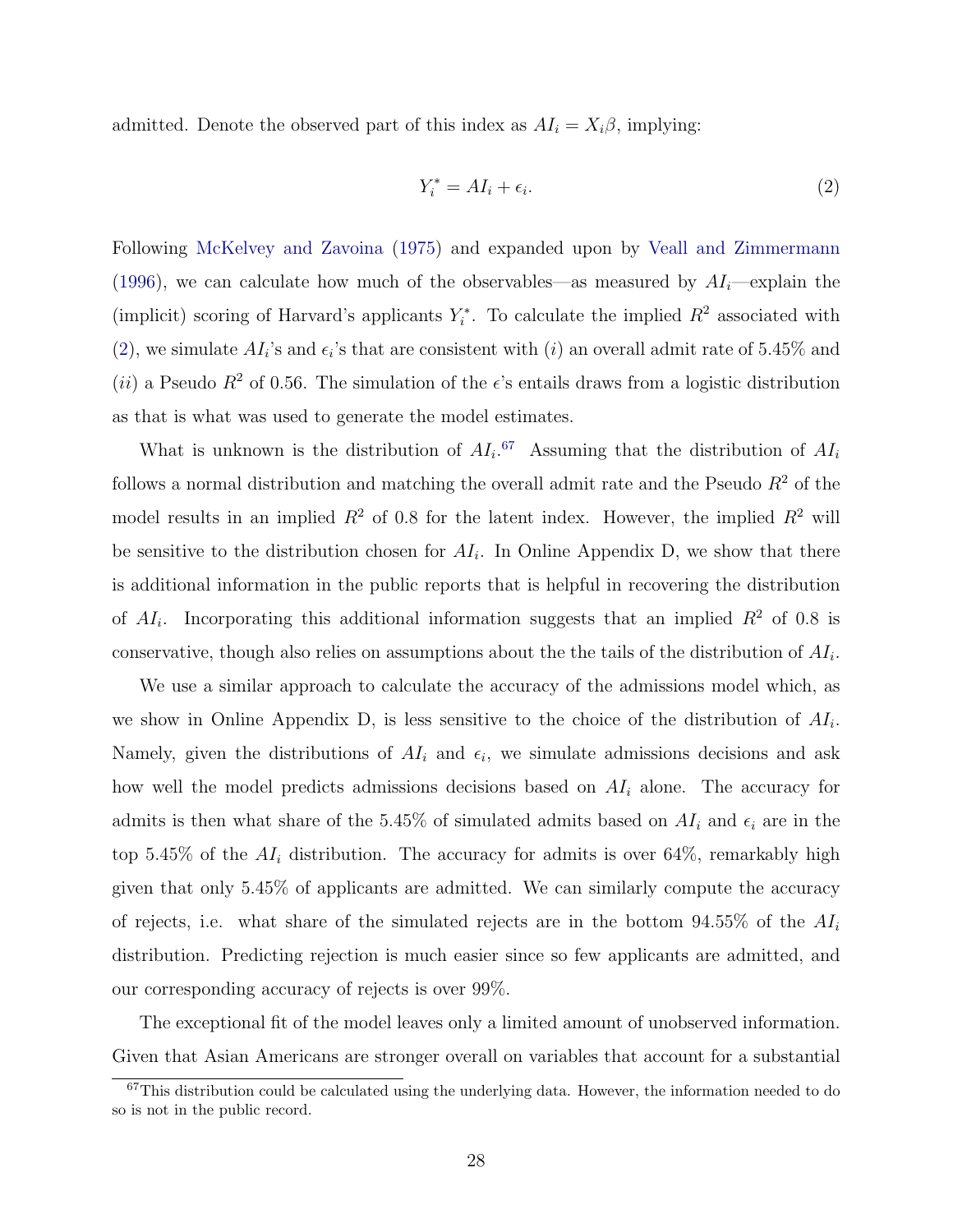<span id="page-28-2"></span>amount of Harvard's admissions decisions, it would be remarkable if they were significantly worse on the small portion of characteristics that are unobservable.

### 6 Conclusion

The perception that Asian Americans are discriminated against in elite college admissions has led college consultants to "make them less Asian when they apply" [\(English,](#page-32-10) [2015\)](#page-32-10). Using data made public from the  $SFFA$  v. Harvard case, we show that this perception is justified for almost all Asian American applicants.<sup>[68](#page-28-0)</sup>

The discrimination manifests itself both in a direct penalty in admissions, but also in an Asian American penalty in some of Harvard's ratings. Asian Americans are stronger than white applicants on the observables associated with each of the ratings with the exception of the athletic rating, which was not modeled. Yet, on ratings like the personal and overall rating, Asian Americans receive lower ratings.<sup>[69](#page-28-1)</sup> For example, Asian Americans would see 20% higher odds of receiving a 2 or better on the personal rating if they were treated as white applicants. These odds would almost double if they were treated as African American applicants.

These penalties against Asian Americans in the ratings also translate to penalties in admissions. Using whites as a base, our preferred model shows an average marginal effect -1 percentage point for being Asian American. This implies a 19% penalty given the admission rate for typical Asian Americans was slightly over 5% for the period we analyze. This admissions penalty is likely an understatement for the following reasons: (i) Asian Americans are stronger than whites on the observables associated with admission; and  $(ii)$  there is evidence of bias against Asian Americans in some of the other ratings that are included in the model.

It remains an open question how the loss of these admissions opportunities impacts Asian Americans. Based on their strong applications, it seems likely that Asian American applicants denied admissions to Harvard as a result of race will attend an alternative selective

<span id="page-28-1"></span><span id="page-28-0"></span><sup>68</sup>The exception is the less than 3% of Asian American applicants who are ALDC.

 $69$ At the same time, underrepresented minorities receive a bump on these ratings despite being substantially worse on the observables associated with each of the ratings.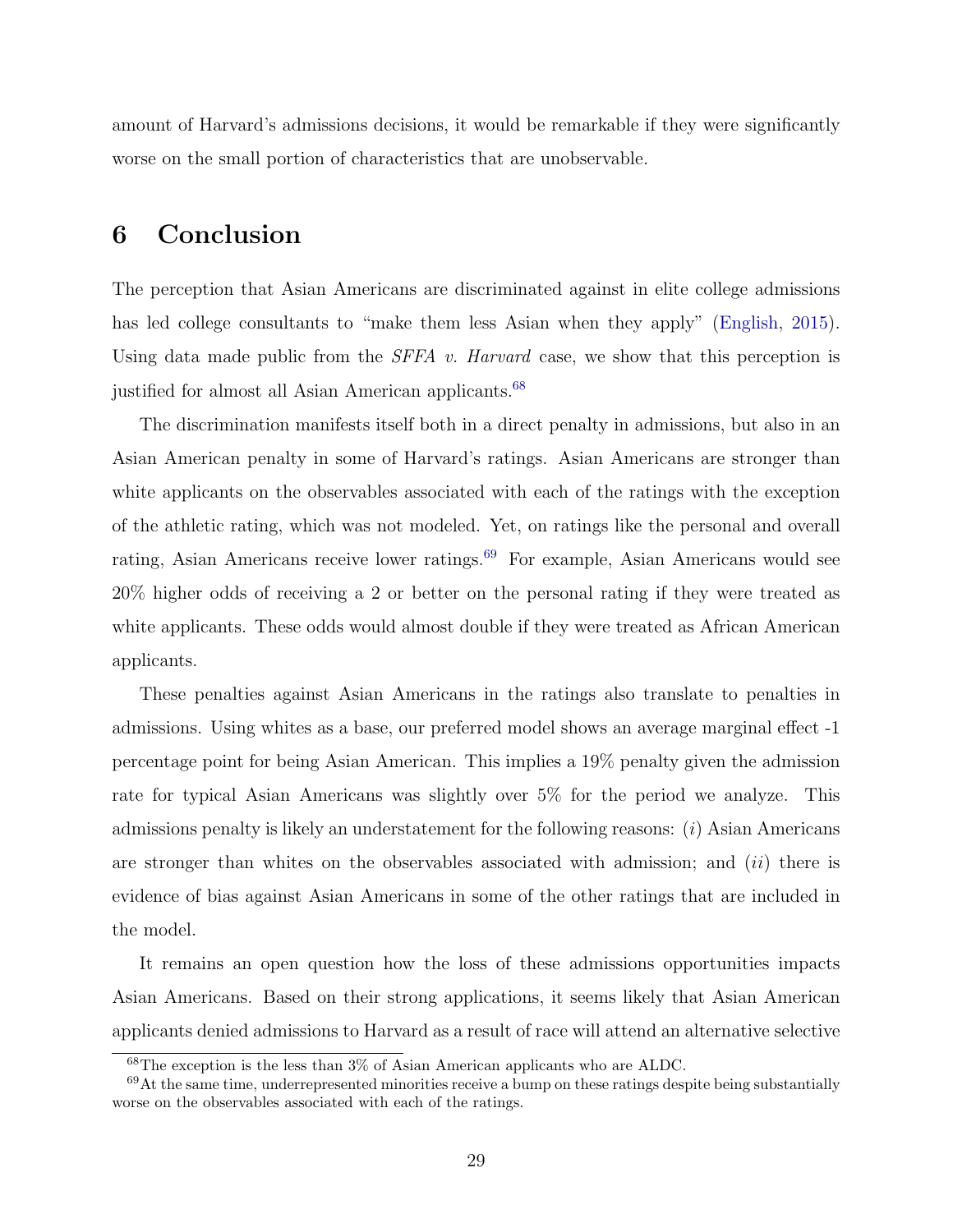<span id="page-29-0"></span>college. Of course, this does not necessarily mean that the costs are inconsequential as the monetary and non-monetary value of attending Harvard might be quite high. For example, the recent college admissions scandal suggests some families have intense preferences for attending an elite college [\(Chappell and Kennedy,](#page-30-11) [2019\)](#page-30-11). More importantly, individuals will always have an opportunity to attend a different school, apply for a different job, or live in different neighborhood when racial bias shrinks the choice set. Yet, the availability of alternatives cannot justify discriminatory behavior.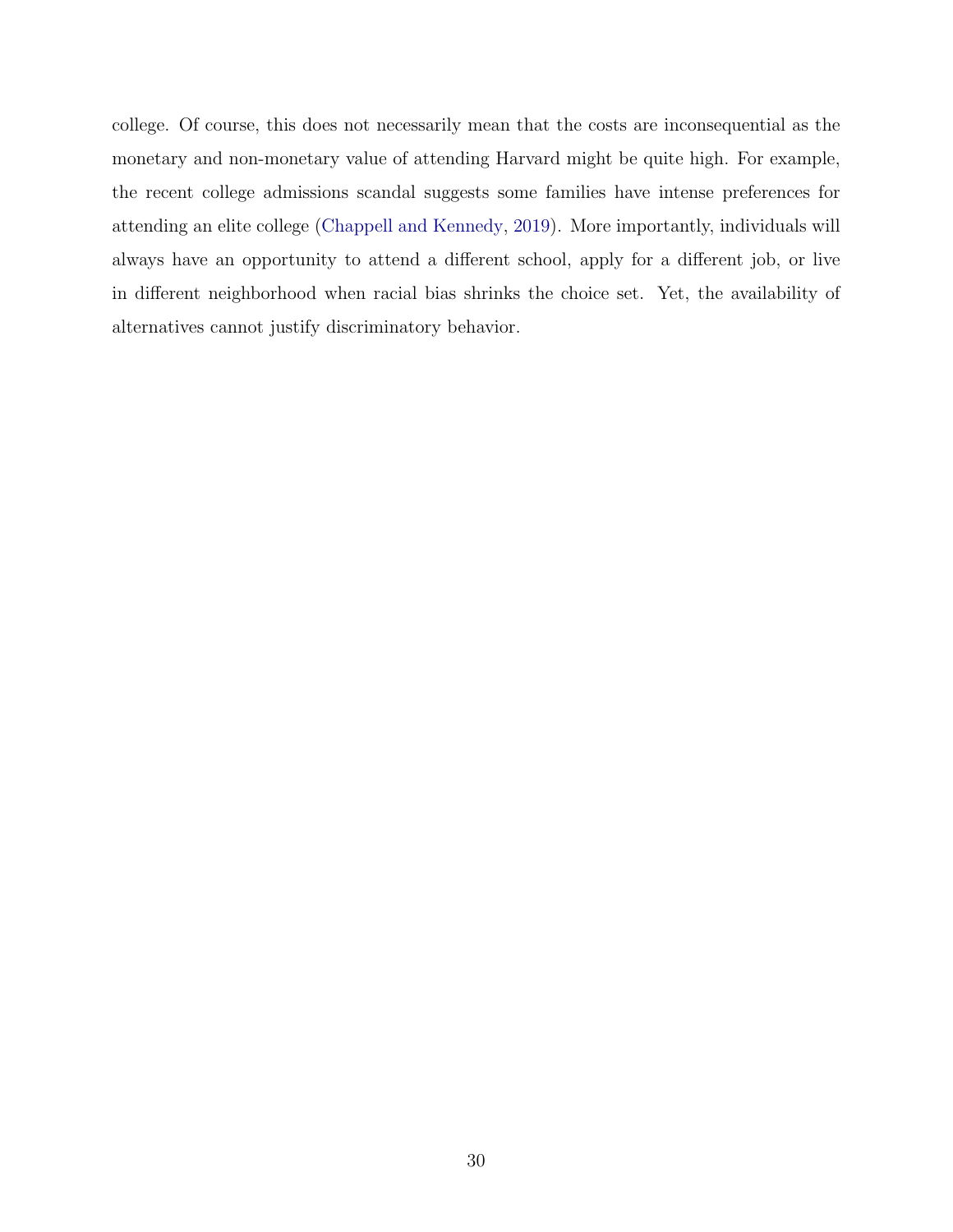### References

- <span id="page-30-7"></span>Altonji, Joseph G., Todd E. Elder, and Christopher R. Taber. 2005. "Selection on Observed and Unobserved Variables: Assessing the Effectiveness of Catholic Schools." Journal of Political Economy 113 (1):151–184. [5](#page-4-2)
- <span id="page-30-10"></span>Antonovics, Kate and Ben Backes. 2014. "The Effect of Banning Affirmative Action on College Admissions Policies and Student Quality." Journal of Human Resources 49 (2):295– 322. [25](#page-24-1)
- <span id="page-30-4"></span>Anwar, Shamena and Hanming Fang. 2006. "An Alternative Test of Racial Prejudice in Motor Vehicle Searches: Theory and Evidence." American Economic Review 96 (1):127– 151. [4](#page-3-5)
- <span id="page-30-9"></span>Arcidiacono, Peter. 2005. "Affirmative Action in Higher Education: How do Admission and Financial Aid Rules Affect Future Earnings?" Econometrica 73 (5):1477–1524. [17,](#page-16-2) [25](#page-24-1)
- <span id="page-30-0"></span>Arcidiacono, Peter, Josh Kinsler, and Tyler Ransom. 2022. "Legacy and Athlete Preferences at Harvard." Journal of Labor Economics 40 (1):133–156. [2,](#page-1-1) [8,](#page-7-5) [12,](#page-11-4) [15,](#page-14-3) [23,](#page-22-1) [25](#page-24-1)
- <span id="page-30-5"></span>Arnold, David, Will Dobbie, and Crystal S Yang. 2018. "Racial Bias in Bail Decisions." Quarterly Journal of Economics 133 (4):1885–1932. [4](#page-3-5)
- <span id="page-30-1"></span>Bhattacharya, Debopam, Shin Kanaya, and Margaret Stevens. 2017. "Are University Admissions Academically Fair?" Review of Economics and Statistics 99 (3):449–464. [4,](#page-3-5) [25](#page-24-1)
- <span id="page-30-2"></span>Blau, Francine D. and Lawrence M. Kahn. 2017. "The Gender Wage Gap: Extent, Trends, and Explanations." Journal of Economic Literature 55 (3):789–865. [4](#page-3-5)
- <span id="page-30-3"></span>Bordon, Paola and Chao Fu. 2015. "College-Major Choice to College-Then-Major Choice." Review of Economic Studies 82 (4):1247–1288. [4](#page-3-5)
- <span id="page-30-6"></span>Canay, Ivan A, Magne Mogstad, and Jack Mountjoy. 2020. "On the Use of Outcome Tests for Detecting Bias in Decision Making." Working Paper 27802, National Bureau of Economic Research. [4](#page-3-5)
- <span id="page-30-11"></span>Chappell, Bill and Merrit Kennedy. 2019. "U.S. Charges Dozens Of Parents, Coaches In Massive College Admissions Scandal." NPR URL [https://www.npr.org/2019/03/12/702539140/](https://www.npr.org/2019/03/12/702539140/u-s-accuses-actresses-others-of-fraud-in-wide-college-admissions-scandal) [u-s-accuses-actresses-others-of-fraud-in-wide-college-admissions-scandal](https://www.npr.org/2019/03/12/702539140/u-s-accuses-actresses-others-of-fraud-in-wide-college-admissions-scandal). Accessed March 23, 2019. [30](#page-29-0)
- <span id="page-30-8"></span>Day 14 Trial Transcript. 2018. In Students for Fair Admissions, Inc. v. President and Fellows of Harvard College et al. Civil Action No. 14-14176-ADB (D. Mass). URL [https://github.com/tyleransom/SFFAvHarvard-Docs/blob/master/](https://github.com/tyleransom/SFFAvHarvard-Docs/blob/master/TrialTranscripts/20181101-Day-14.pdf) [TrialTranscripts/20181101-Day-14.pdf](https://github.com/tyleransom/SFFAvHarvard-Docs/blob/master/TrialTranscripts/20181101-Day-14.pdf). [5](#page-4-2)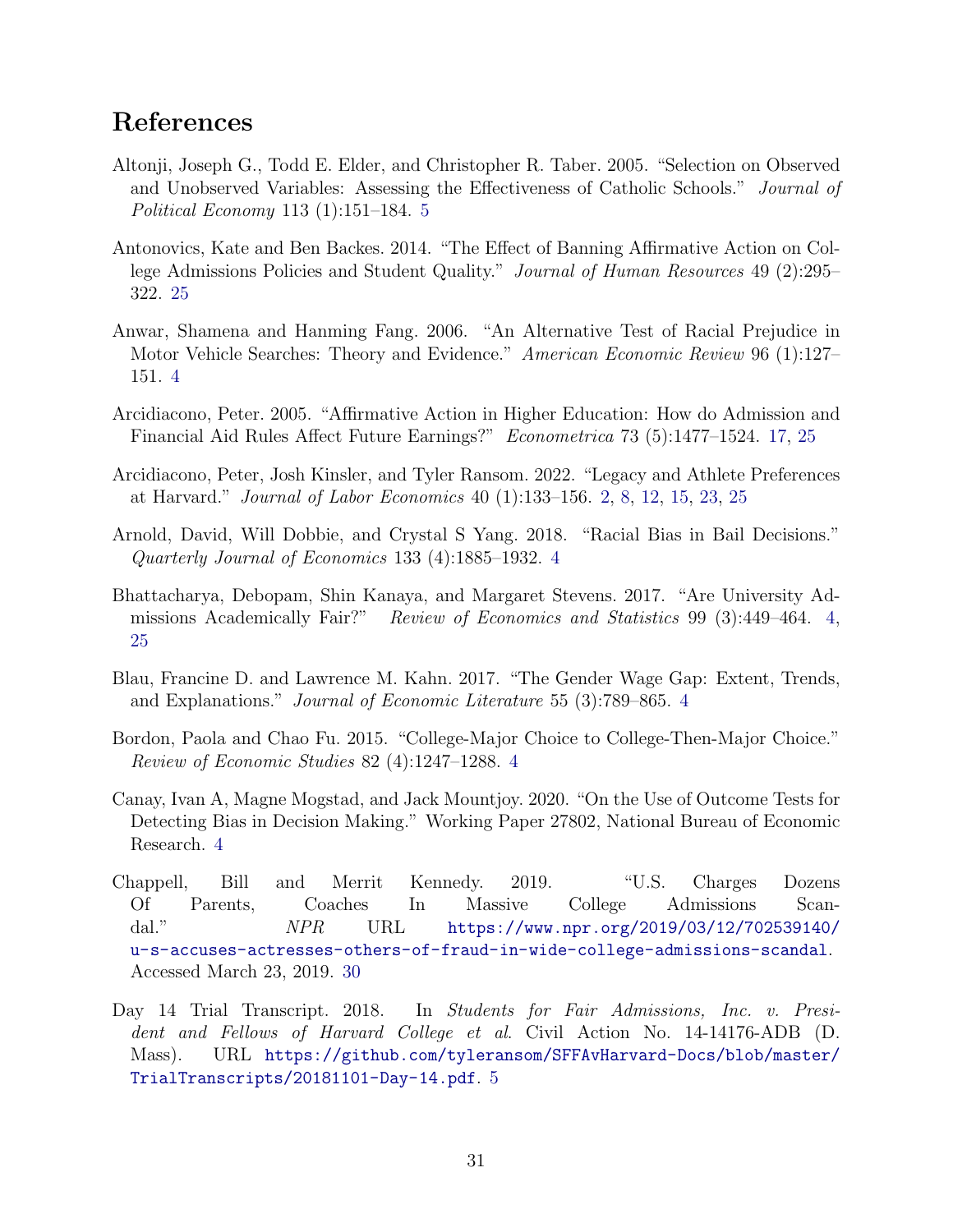- <span id="page-31-10"></span><span id="page-31-0"></span>Day 4 Trial Transcript. 2018. In Students for Fair Admissions, Inc. v. President and Fellows of Harvard College et al. Civil Action No. 14-14176-ADB (D. Mass). URL [https://github.com/tyleransom/SFFAvHarvard-Docs/blob/master/](https://github.com/tyleransom/SFFAvHarvard-Docs/blob/master/TrialTranscripts/20181018-Day-4.pdf) [TrialTranscripts/20181018-Day-4.pdf](https://github.com/tyleransom/SFFAvHarvard-Docs/blob/master/TrialTranscripts/20181018-Day-4.pdf). [3](#page-2-2)
- <span id="page-31-2"></span>Ding, Weili and Steven F Lehrer. 2007. "Do Peers Affect Student Achievement in China's Secondary Schools?" Review of Economics and Statistics 89 (2):300–312. [4](#page-3-5)
- <span id="page-31-1"></span>Document 1. 2020. In USA v. Yale University. Civil Action No. 3:20-cv-01534 (D. Conn). URL <https://www.justice.gov/opa/press-release/file/1326306/download>. Complaint. [3,](#page-2-2) [11](#page-10-4)
- <span id="page-31-7"></span>Document 160-1. 2019. In Students for Fair Admissions, Inc. v. University of North Carolina. Civil Action No. 1:14-cv-00954-LCB-JLW (M.D.N.C.). URL [https://samv91khoyt2i553a2t1s05i-wpengine.netdna-ssl.com/wp-content/](https://samv91khoyt2i553a2t1s05i-wpengine.netdna-ssl.com/wp-content/uploads/2019/02/160-1.pdf) [uploads/2019/02/160-1.pdf](https://samv91khoyt2i553a2t1s05i-wpengine.netdna-ssl.com/wp-content/uploads/2019/02/160-1.pdf). Plaintiff's Expert Witness Report. [21](#page-20-3)
- <span id="page-31-5"></span>Document 415-8. 2017. In Students for Fair Admissions, Inc. v. President and Fellows of Harvard College et al. Civil Action No. 14-14176-ADB (D. Mass). URL [https://docs.justia.com/cases/federal/district-courts/massachusetts/madce/](https://docs.justia.com/cases/federal/district-courts/massachusetts/madce/1:2014cv14176/165519/415/1.html) [1:2014cv14176/165519/415/1.html](https://docs.justia.com/cases/federal/district-courts/massachusetts/madce/1:2014cv14176/165519/415/1.html). Plaintiff Expert Witness Opening Report. [7,](#page-6-2) [10,](#page-9-4) [22,](#page-21-3) [24,](#page-23-3) [26](#page-25-3)
- <span id="page-31-4"></span>Document 415-9. 2018. In Students for Fair Admissions, Inc. v. President and Fellows of Harvard College et al. Civil Action No. 14-14176-ADB (D. Mass). URL [https://docs.justia.com/cases/federal/district-courts/massachusetts/madce/](https://docs.justia.com/cases/federal/district-courts/massachusetts/madce/1:2014cv14176/165519/415/2.html) [1:2014cv14176/165519/415/2.html](https://docs.justia.com/cases/federal/district-courts/massachusetts/madce/1:2014cv14176/165519/415/2.html). Plaintiff Expert Witness Rebuttal Report. [6,](#page-5-2) [12,](#page-11-4) [17,](#page-16-2) [20,](#page-19-2) [21,](#page-20-3) [22,](#page-21-3) [24,](#page-23-3) [27,](#page-26-2) [36,](#page-35-1) [37,](#page-36-2) [38,](#page-37-1) [39,](#page-38-1) [40,](#page-39-1) [41,](#page-40-2) [42](#page-41-1)
- <span id="page-31-8"></span>Document 419-1. 2015. In Students for Fair Admissions, Inc. v. President and Fellows of Harvard College et al. Civil Action No. 14-14176-ADB (D. Mass). URL [https://www.courtlistener.com/recap/gov.uscourts.mad.165519/](https://www.courtlistener.com/recap/gov.uscourts.mad.165519/gov.uscourts.mad.165519.419.1_2.pdf) [gov.uscourts.mad.165519.419.1\\_2.pdf](https://www.courtlistener.com/recap/gov.uscourts.mad.165519/gov.uscourts.mad.165519.419.1_2.pdf). Deposition of Marlyn McGrath. [23](#page-22-1)
- <span id="page-31-3"></span>Document 419-141. 2017. In Students for Fair Admissions, Inc. v. President and Fellows of Harvard College et al. Civil Action No. 14-14176-ADB (D. Mass). URL [https://projects.iq.harvard.edu/files/diverse-education/files/expert\\_](https://projects.iq.harvard.edu/files/diverse-education/files/expert_report_-_2017-12-15_dr._david_card_expert_report_updated_confid_desigs_redacted.pdf) [report\\_-\\_2017-12-15\\_dr.\\_david\\_card\\_expert\\_report\\_updated\\_confid\\_desigs\\_](https://projects.iq.harvard.edu/files/diverse-education/files/expert_report_-_2017-12-15_dr._david_card_expert_report_updated_confid_desigs_redacted.pdf) [redacted.pdf](https://projects.iq.harvard.edu/files/diverse-education/files/expert_report_-_2017-12-15_dr._david_card_expert_report_updated_confid_desigs_redacted.pdf). Defendant Expert Witness Opening Report. [5](#page-4-2)
- <span id="page-31-9"></span>Document 419-143. 2018. In Students for Fair Admissions, Inc. v. President and Fellows of Harvard College et al. Civil Action No. 14-14176-ADB (D. Mass). URL [https://projects.iq.harvard.edu/files/diverse-education/files/expert\\_](https://projects.iq.harvard.edu/files/diverse-education/files/expert_report_rebuttal_as_filed_d._mass._14-cv-14176_dckt_000419_037_filed_2018-06-15.pdf) [report\\_rebuttal\\_as\\_filed\\_d.\\_mass.\\_14-cv-14176\\_dckt\\_000419\\_037\\_filed\\_](https://projects.iq.harvard.edu/files/diverse-education/files/expert_report_rebuttal_as_filed_d._mass._14-cv-14176_dckt_000419_037_filed_2018-06-15.pdf) [2018-06-15.pdf](https://projects.iq.harvard.edu/files/diverse-education/files/expert_report_rebuttal_as_filed_d._mass._14-cv-14176_dckt_000419_037_filed_2018-06-15.pdf). Defendant Expert Witness Rebuttal Report. [23](#page-22-1)
- <span id="page-31-6"></span>Document 421-9. 2017. In Students for Fair Admissions, Inc. v. President and Fellows of Harvard College et al. Civil Action No. 14-14176-ADB (D.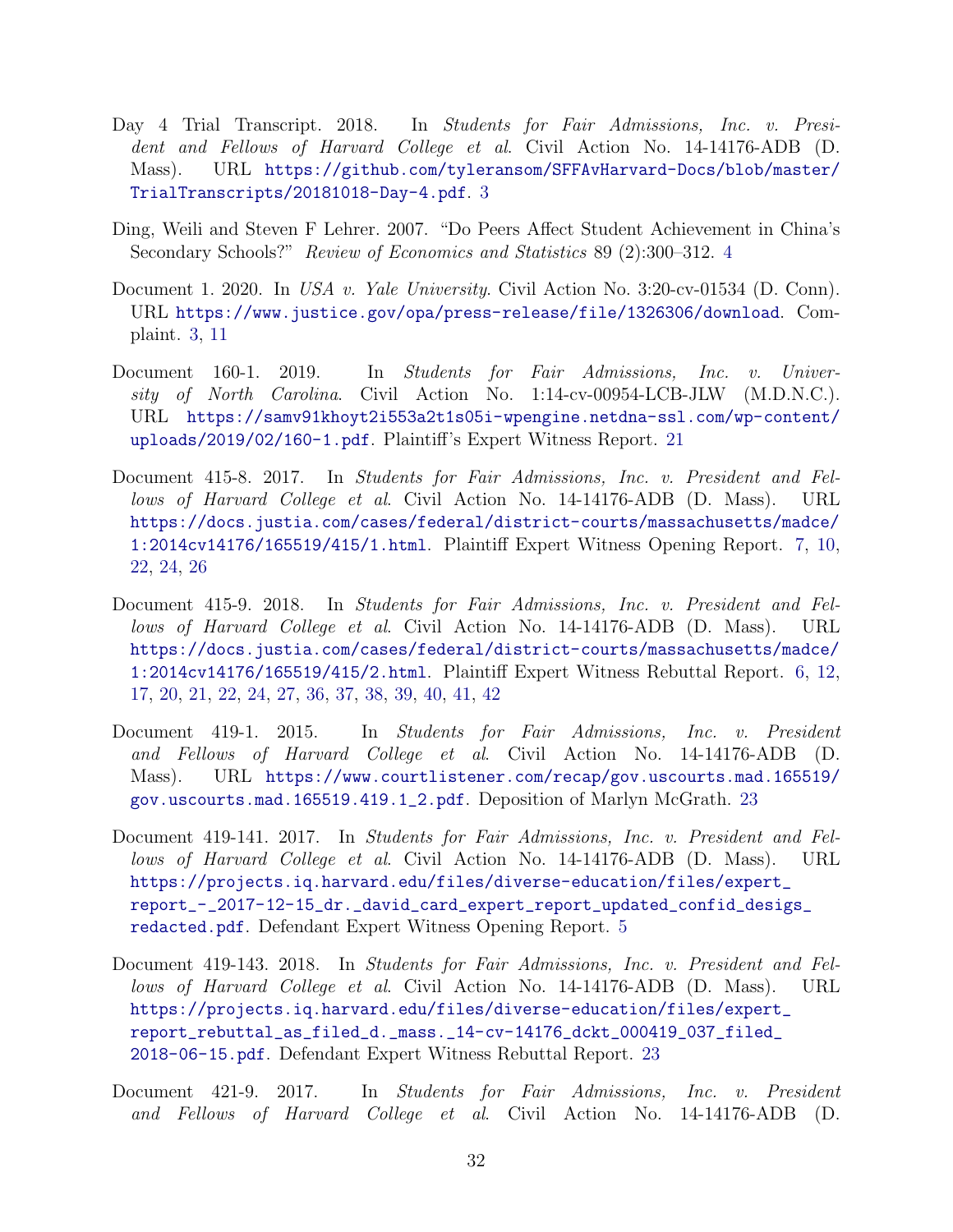Mass). URL [https://www.courtlistener.com/recap/gov.uscourts.mad.165519/](https://www.courtlistener.com/recap/gov.uscourts.mad.165519/gov.uscourts.mad.165519.421.9_7_1.pdf) [gov.uscourts.mad.165519.421.9\\_7\\_1.pdf](https://www.courtlistener.com/recap/gov.uscourts.mad.165519/gov.uscourts.mad.165519.421.9_7_1.pdf). Deposition of William Fitzsimmons. [13,](#page-12-2) [23](#page-22-1)

- <span id="page-32-10"></span>English, Bella. 2015. "To Get into Elite Colleges, Some Advised to 'Appear Less Asian'." Boston Globe URL [https://www.bostonglobe.com/lifestyle/2015/](https://www.bostonglobe.com/lifestyle/2015/06/01/college-counselors-advise-some-asian-students-appear-less-asian/Ew7g4JiQMiqYNQlIwqEIuO/story.html) [06/01/college-counselors-advise-some-asian-students-appear-less-asian/](https://www.bostonglobe.com/lifestyle/2015/06/01/college-counselors-advise-some-asian-students-appear-less-asian/Ew7g4JiQMiqYNQlIwqEIuO/story.html) [Ew7g4JiQMiqYNQlIwqEIuO/story.html](https://www.bostonglobe.com/lifestyle/2015/06/01/college-counselors-advise-some-asian-students-appear-less-asian/Ew7g4JiQMiqYNQlIwqEIuO/story.html). Accessed February 14, 2020. [9,](#page-8-3) [29](#page-28-2)
- <span id="page-32-4"></span>Espenshade, Thomas J. and Chang Y. Chung. 2005. "The Opportunity Cost of Admission Preferences at Elite Universities." Social Science Quarterly 86 (2):293–305. [4,](#page-3-5) [25](#page-24-1)
- <span id="page-32-3"></span>Espenshade, Thomas J., Chang Y. Chung, and Joan L. Walling. 2004. "Admission Preferences for Minority Students, Athletes, and Legacies at Elite Universities." Social Science Quarterly 85 (5):1422–1446. [4,](#page-3-5) [5,](#page-4-2) [25](#page-24-1)
- <span id="page-32-1"></span>Fuchs, Chris. 2019. "After Harvard affirmative action decision, Asian American students rethink college applications." NBC News URL [https://www.nbcnews.com/news/asian-america/](https://www.nbcnews.com/news/asian-america/after-harvard-affirmative-action-decision-asian-american-students-rethink-college-n1073376) after-harvard-affirmative-action-decision-asian-american-students-rethink-college-n10 Accessed February 28, 2020. [2](#page-1-1)
- <span id="page-32-0"></span>Golden, Daniel. 2006. The Price of Admission: How America's Ruling Class Buys Its Way into Elite Colleges – and Who Gets Left Outside the Gates. New York: Crown Publishers. [2](#page-1-1)
- <span id="page-32-11"></span>Goodman, Joshua, Oded Gurantz, and Jonathan Smith. 2020. "Take Two! SAT Retaking and College Enrollment Gaps." American Economic Journal: Economic Policy 12 (2):115– 158. URL <https://www.aeaweb.org/articles?id=10.1257/pol.20170503>. [10](#page-9-4)
- <span id="page-32-2"></span>Hurwitz, Michael. 2011. "The Impact of Legacy Status on Undergraduate Admissions at Elite Colleges and Universities." Economics of Education Review 30 (3):480–492. [4,](#page-3-5) [25](#page-24-1)
- <span id="page-32-5"></span>Jia, Ruixue and Hongbin Li. 2017. "Access to Elite Education, Wage Premium, and Social Mobility: The Truth and Illusion of China's College Entrance Exam." Working paper, Stanford University. [4](#page-3-5)
- <span id="page-32-6"></span>Ketel, Nadine, Edwin Leuven, Hessel Oosterbeek, and Bas van der Klaauw. 2016. "The Returns to Medical School: Evidence from Admission Lotteries." American Economic Journal: Applied Economics 8 (2):225–254. [4](#page-3-5)
- <span id="page-32-7"></span>Kirkeboen, Lars J., Edwin Leuven, and Magne Mogstad. 2016. "Field of Study, Earnings, and Self-Selection." Quarterly Journal of Economics 131 (3):1057–1111. [4](#page-3-5)
- <span id="page-32-8"></span>Knowles, John, Nicola Persico, and Petra Todd. 2001. "Racial Bias in Motor Vehicle Searches: Theory and Evidence." Journal of Political Economy 109 (1):203–229. [4](#page-3-5)
- <span id="page-32-9"></span>Krauth, Brian. 2016. "Bounding a Linear Causal Effect Using Relative Correlation Restrictions." Journal of Econometric Methods 5 (1):117–141. [5](#page-4-2)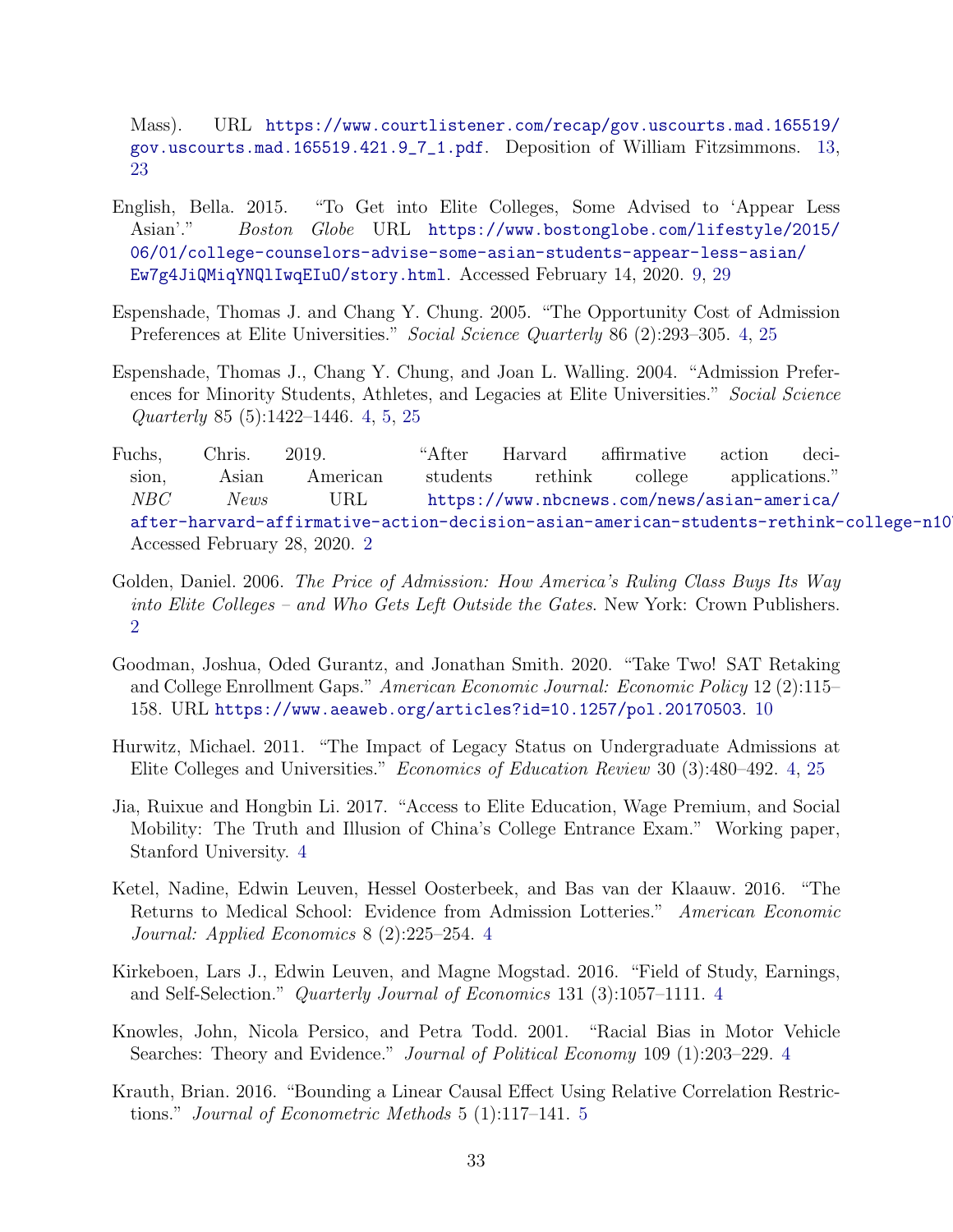- <span id="page-33-0"></span>Long, Mark C. 2004. "Race and College Admissions: An Alternative to Affirmative Action?" Review of Economics and Statistics 86 (4):1020–1033. [4,](#page-3-5) [25](#page-24-1)
- <span id="page-33-3"></span>McFadden, Daniel. 1979. "Quantitative Methods for Analysing Travel Behaviour: Some Recent Developments." In Behavioural Travel Modeling, edited by David A. Hensher and Peter R. Stopher, chap. 13. Croom Helm Ltd. [5,](#page-4-2) [27](#page-26-2)
- <span id="page-33-10"></span>McKelvey, Richard D. and William Zavoina. 1975. "A Statistical Model for the Analysis of Ordinal Level Dependent Variables." The Journal of Mathematical Sociology 4 (1):103– 120. URL <https://doi.org/10.1080/0022250X.1975.9989847>. [28](#page-27-2)
- <span id="page-33-4"></span>Oster, Emily. 2019. "Unobservable Selection and Coefficient Stability: Theory and Evidence." Journal of Business & Economic Statistics 37 (2):187–204. [5](#page-4-2)
- <span id="page-33-5"></span>Trial Exhibit DX 042. 2018. In Students for Fair Admissions, Inc. v. President and Fellows of Harvard College et al. Civil Action No. 14-14176-ADB (D. Mass). URL [https://github.](https://github.com/tyleransom/SFFAvHarvard-Docs/blob/master/TrialExhibits/D042.pdf) [com/tyleransom/SFFAvHarvard-Docs/blob/master/TrialExhibits/D042.pdf](https://github.com/tyleransom/SFFAvHarvard-Docs/blob/master/TrialExhibits/D042.pdf). Demographic Breakdown of Applicants, Admits, and Matriculants. [6,](#page-5-2) [7](#page-6-2)
- <span id="page-33-7"></span>Trial Exhibit P001. 2018. In Students for Fair Admissions, Inc. v. President and Fellows of Harvard College et al. Civil Action No. 14-14176-ADB (D. Mass). URL [https://github.](https://github.com/tyleransom/SFFAvHarvard-Docs/blob/master/TrialExhibits/P001.pdf) [com/tyleransom/SFFAvHarvard-Docs/blob/master/TrialExhibits/P001.pdf](https://github.com/tyleransom/SFFAvHarvard-Docs/blob/master/TrialExhibits/P001.pdf). Harvard Reading Procedures for Class of 2018. [7,](#page-6-2) [8,](#page-7-5) [18,](#page-17-5) [23](#page-22-1)
- <span id="page-33-1"></span>Trial Exhibit P009. 2018. In Students for Fair Admissions, Inc. v. President and Fellows of Harvard College et al. Civil Action No. 14-14176-ADB (D. Mass). URL [https://github.](https://github.com/tyleransom/SFFAvHarvard-Docs/blob/master/TrialExhibits/P009.pdf) [com/tyleransom/SFFAvHarvard-Docs/blob/master/TrialExhibits/P009.pdf](https://github.com/tyleransom/SFFAvHarvard-Docs/blob/master/TrialExhibits/P009.pdf). Office of Institutional Research report, "Admissions Part II: Subtitle". [4](#page-3-5)
- <span id="page-33-2"></span>Trial Exhibit P028. 2018. In Students for Fair Admissions, Inc. v. President and Fellows of Harvard College et al. Civil Action No. 14-14176-ADB (D. Mass). URL [https://github.](https://github.com/tyleransom/SFFAvHarvard-Docs/blob/master/TrialExhibits/P028.pdf) [com/tyleransom/SFFAvHarvard-Docs/blob/master/TrialExhibits/P028.pdf](https://github.com/tyleransom/SFFAvHarvard-Docs/blob/master/TrialExhibits/P028.pdf). Office of Institutional Research report, "Demographics of Harvard College Applicants". [4,](#page-3-5) [16](#page-15-2)
- <span id="page-33-6"></span>Trial Exhibit P164. 2018. In Students for Fair Admissions, Inc. v. President and Fellows of Harvard College et al. Civil Action No. 14-14176-ADB (D. Mass). URL [https://github.](https://github.com/tyleransom/SFFAvHarvard-Docs/blob/master/TrialExhibits/P164.pdf) [com/tyleransom/SFFAvHarvard-Docs/blob/master/TrialExhibits/P164.pdf](https://github.com/tyleransom/SFFAvHarvard-Docs/blob/master/TrialExhibits/P164.pdf). Onepager. [7](#page-6-2)
- <span id="page-33-9"></span>Trial Exhibit P555. 2018. In Students for Fair Admissions, Inc. v. President and Fellows of Harvard College et al. Civil Action No. 14-14176-ADB (D. Mass). URL [https://github.](https://github.com/tyleransom/SFFAvHarvard-Docs/blob/master/TrialExhibits/P555.pdf) [com/tyleransom/SFFAvHarvard-Docs/blob/master/TrialExhibits/P555.pdf](https://github.com/tyleransom/SFFAvHarvard-Docs/blob/master/TrialExhibits/P555.pdf). Office of Civil Rights Report. [12](#page-11-4)
- <span id="page-33-8"></span>Trial Exhibit P621. 2018. In Students for Fair Admissions, Inc. v. President and Fellows of Harvard College et al. Civil Action No. 14-14176-ADB (D. Mass). URL [https://github.](https://github.com/tyleransom/SFFAvHarvard-Docs/blob/master/TrialExhibits/P621.pdf) [com/tyleransom/SFFAvHarvard-Docs/blob/master/TrialExhibits/P621.pdf](https://github.com/tyleransom/SFFAvHarvard-Docs/blob/master/TrialExhibits/P621.pdf). Ratings frequencies for baseline sample. [11,](#page-10-4) [37](#page-36-2)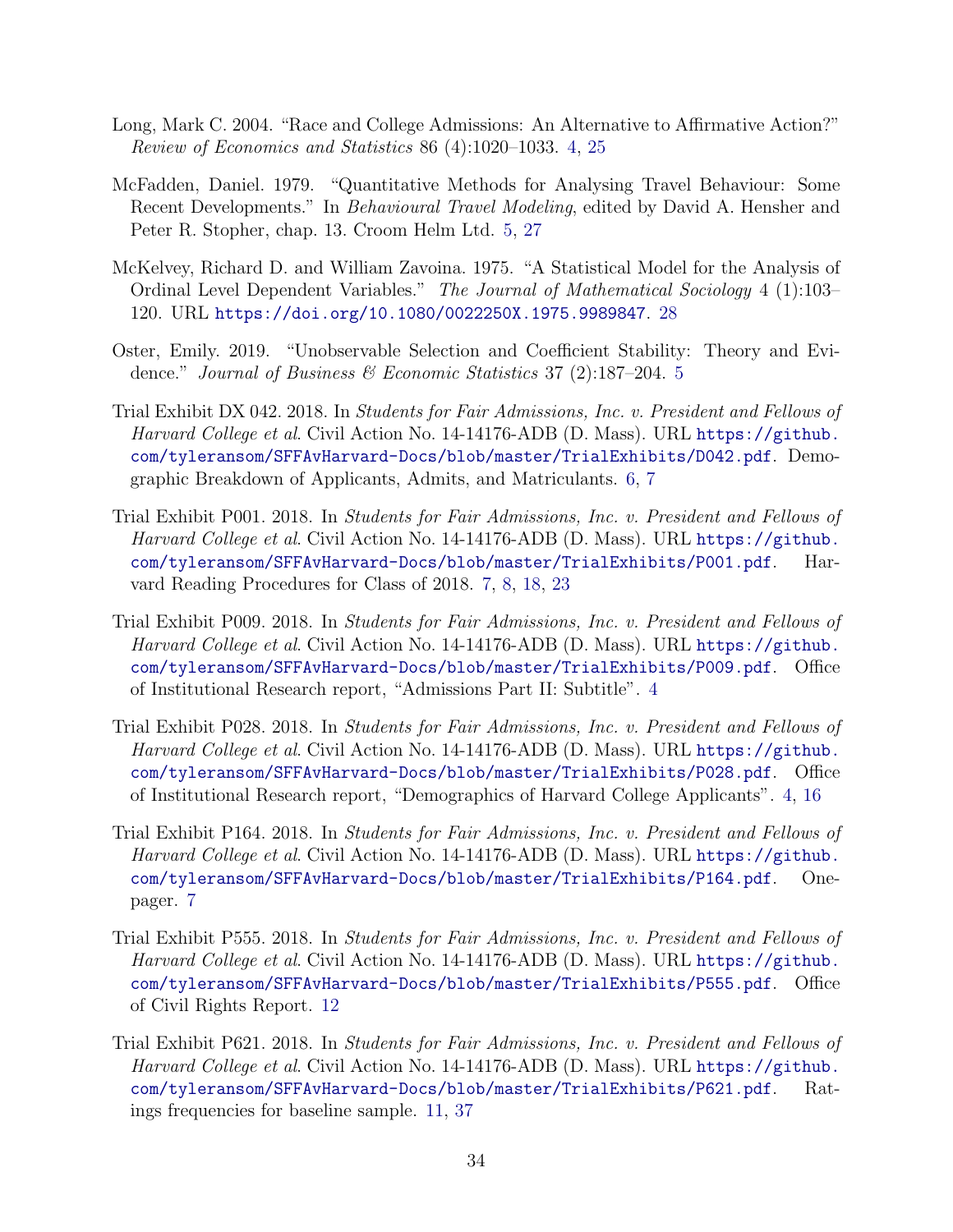- <span id="page-34-2"></span>Trial Exhibit P633. 2018. In Students for Fair Admissions, Inc. v. President and Fellows of Harvard College et al. Civil Action No. 14-14176-ADB (D. Mass). URL [https://github.](https://github.com/tyleransom/SFFAvHarvard-Docs/blob/master/TrialExhibits/P633.pdf) [com/tyleransom/SFFAvHarvard-Docs/blob/master/TrialExhibits/P633.pdf](https://github.com/tyleransom/SFFAvHarvard-Docs/blob/master/TrialExhibits/P633.pdf). Harvard Reading Procedures for Class of 2023. [7](#page-6-2)
- <span id="page-34-3"></span>US Census Bureau. 2020. "Historical Income Tables: Households [Data file]." URL [https://www.census.gov/data/tables/time-series/demo/income-poverty/](https://www.census.gov/data/tables/time-series/demo/income-poverty/historical-income-households.html) [historical-income-households.html](https://www.census.gov/data/tables/time-series/demo/income-poverty/historical-income-households.html). Accessed Jan 27 2021. [9](#page-8-3)
- <span id="page-34-5"></span>Veall, Michael R. and Klaus F. Zimmermann. 1996. "Pseudo-R2 Measures for Some Common Limited Dependent Variable Models." Journal of Economic Surveys 10 (3):241– 259. URL [https://onlinelibrary.wiley.com/doi/abs/10.1111/j.1467-6419.1996.](https://onlinelibrary.wiley.com/doi/abs/10.1111/j.1467-6419.1996.tb00013.x) [tb00013.x](https://onlinelibrary.wiley.com/doi/abs/10.1111/j.1467-6419.1996.tb00013.x). [28](#page-27-2)
- <span id="page-34-4"></span>Wong, Alia. 2019. "4 Myths Fueling the Fight Over NYCs Exclusive High Schools." The Atlantic URL [https://www.theatlantic.com/education/archive/](https://www.theatlantic.com/education/archive/2019/03/stuyvesant-admissions-controversy-fact-or-fiction/585460/) [2019/03/stuyvesant-admissions-controversy-fact-or-fiction/585460/](https://www.theatlantic.com/education/archive/2019/03/stuyvesant-admissions-controversy-fact-or-fiction/585460/). Accessed Jan 27, 2021. [9](#page-8-3)
- <span id="page-34-0"></span>Zimmerman, Seth D. 2014. "The Returns to College Admission for Academically Marginal Students." Journal of Labor Economics 32 (4):711–754. [4](#page-3-5)
- <span id="page-34-1"></span>-. 2019. "Elite Colleges and Upward Mobility to Top Jobs and Top Incomes." American Economic Review 109 (1):1–147. [4](#page-3-5)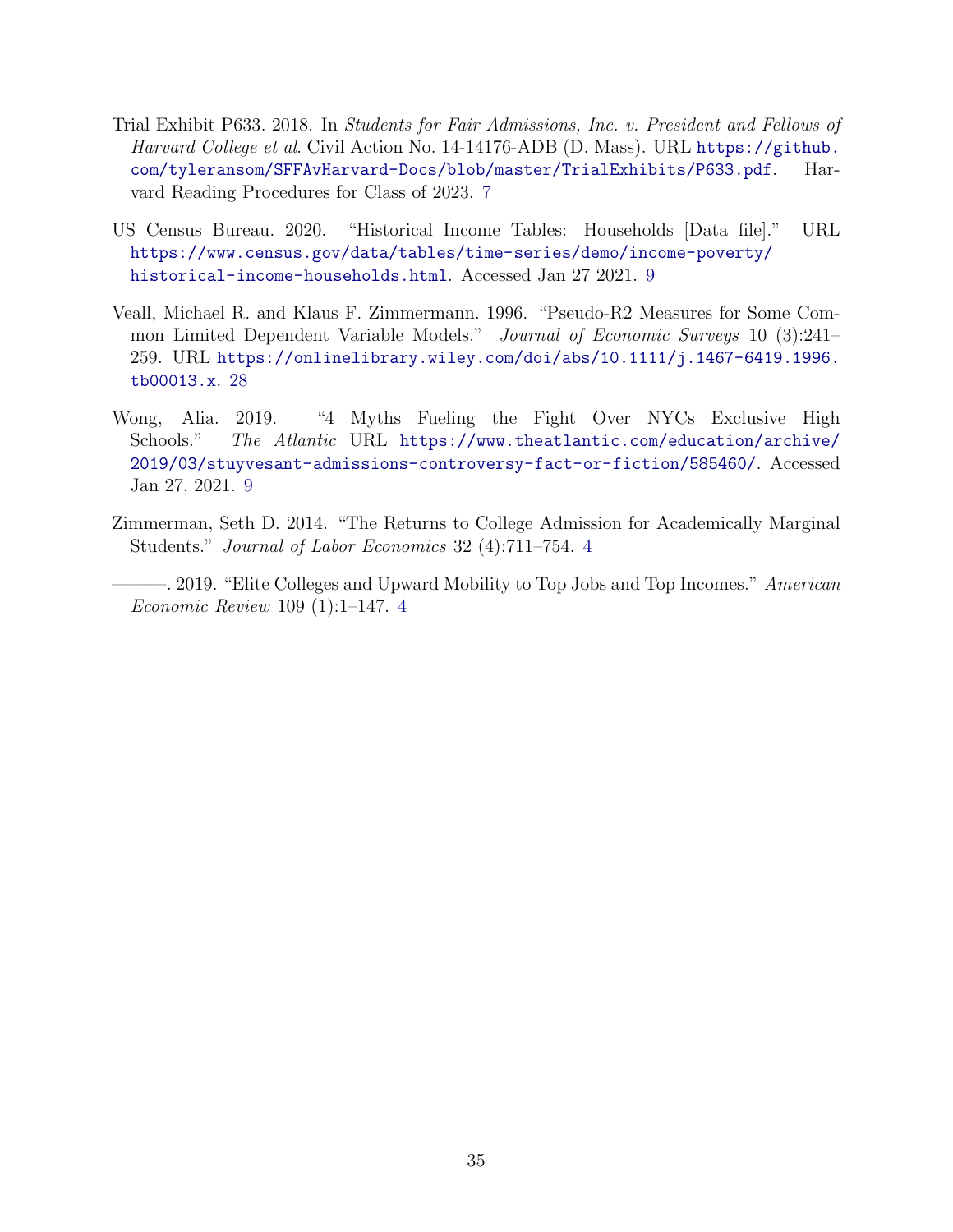# <span id="page-35-1"></span>Figures and Tables

|                                        |         | White  |        | Asian American |        |          |
|----------------------------------------|---------|--------|--------|----------------|--------|----------|
|                                        | Reject  | Admit  | Total  | Reject         | Admit  | Total    |
| Panel A: Demographics                  |         |        |        |                |        |          |
| Admitted                               | 0.00    | 100.00 | 4.89   | 0.00           | 100.00 | 5.13     |
| Female                                 | 45.75   | 43.14  | 45.62  | 49.12          | 52.65  | 49.30    |
| Disadvantaged                          | 5.94    | 14.61  | 6.36   | 10.26          | 21.86  | 10.85    |
| First-generation college               | 4.29    | 4.05   | 4.28   | 7.98           | 9.65   | 8.07     |
| Applied for fee waiver                 | 8.00    | 12.15  | 8.20   | 12.88          | 18.39  | 13.16    |
| Applied for financial aid              | 73.83   | 72.17  | 73.75  | 76.37          | 77.27  | 76.41    |
| Mother's education: MA or higher       | 37.86   | 46.24  | 38.27  | 37.63          | 44.78  | 38.00    |
| Father's education: MA or higher       | 46.36   | 52.38  | 46.65  | 54.89          | 59.60  | 55.13    |
| Panel B: Academic Preparation          |         |        |        |                |        |          |
| SAT1 math (z-score)                    | 0.12    | 0.56   | 0.15   | 0.41           | 0.77   | 0.43     |
|                                        | (0.82)  | (0.50) | (0.81) | (0.73)         | (0.37) | (0.72)   |
| SAT1 verbal (z-score)                  | 0.31    | 0.72   | 0.33   | 0.31           | 0.74   | 0.33     |
|                                        | (0.76)  | (0.43) | (0.75) | (0.80)         | (0.41) | (0.79)   |
| $SAT2$ avg $(z\text{-score})$          | $-0.01$ | 0.58   | 0.03   | 0.32           | 0.81   | 0.35     |
|                                        | (0.86)  | (0.50) | (0.85) | (0.82)         | (0.38) | (0.81)   |
| Standardized high school GPA (z-score) | 0.17    | 0.50   | 0.18   | 0.21           | 0.52   | $0.22\,$ |
|                                        | (0.86)  | (0.52) | (0.85) | (0.82)         | (0.47) | (0.81)   |
| Academic index (z-score)               | 0.16    | 0.76   | 0.19   | 0.39           | 0.91   | 0.42     |
|                                        | (0.80)  | (0.38) | (0.79) | (0.78)         | (0.32) | (0.77)   |
| Academic index percentile              | 0.52    | 0.75   | 0.53   | (0.78)         | 0.83   | 0.63     |
|                                        | (0.26)  | (0.19) | (0.26) | (0.27)         | (0.16) | (0.27)   |
| Number of AP tests taken               | 4.08    | 5.91   | 4.16   | 5.60           | 7.50   | 5.68     |
|                                        | (3.91)  | (3.85) | (3.93) | (4.07)         | (3.38) | (4.06)   |
| Average score of AP tests              | 4.39    | 4.74   | 4.41   | 4.48           | 4.82   | 4.50     |
|                                        | (0.59)  | (0.34) | (0.58) | (0.56)         | (0.28) | (0.55)   |
| $\mathbf N$                            | 54,768  | 2,814  | 57,582 | 38,343         | 2,072  | 40,415   |

<span id="page-35-0"></span>Table 1: Summary Statistics of White and Asian American Applicants and Admits

Source: Table B.3.1R of [Document 415-9.](#page-31-4)

Notes: Data restricted to typical (non-ALDC) applicants from the Classes of 2014–2019. Standard deviations in parentheses. AP scores are only available for a subset of the years.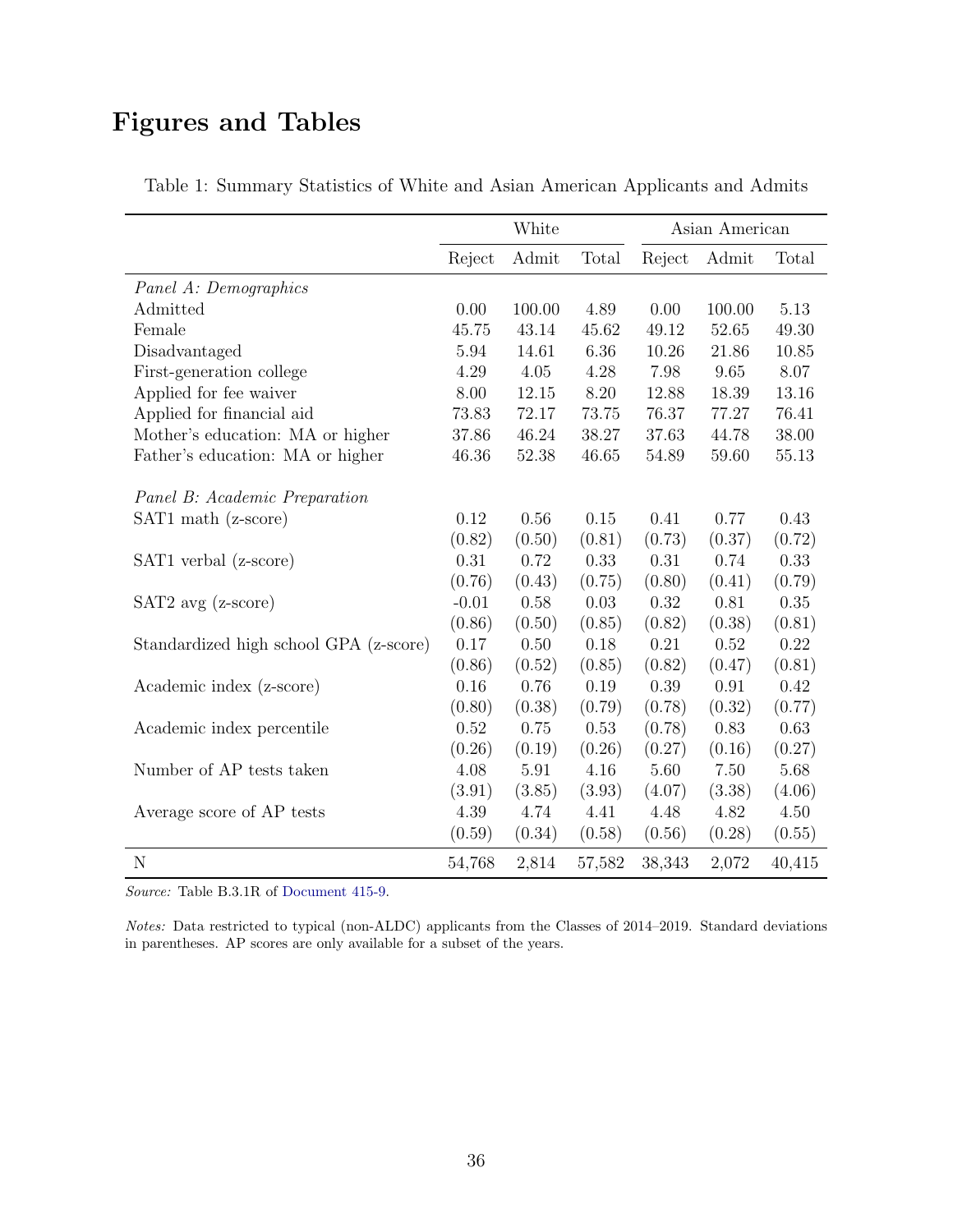|        | Number of Applicants |                |       | Share of Applicants | Admit Rate |                |  |
|--------|----------------------|----------------|-------|---------------------|------------|----------------|--|
| Decile | White                | Asian American | White | Asian American      | White      | Asian American |  |
| 1      | 2,822                | 1,511          | 4.91  | 3.75                | 0.00       | 0.00           |  |
| 2      | 4,404                | 2,045          | 7.67  | 5.07                | 0.39       | 0.20           |  |
| 3      | 6,073                | 2,644          | 10.57 | 6.56                | 0.56       | 0.64           |  |
| 4      | 6,359                | 3,020          | 11.07 | 7.49                | 1.82       | 0.86           |  |
| 5      | 7,658                | 3,874          | 13.33 | 9.61                | 2.57       | 1.86           |  |
| 6      | 5,924                | 3,614          | 10.31 | 8.97                | 4.20       | 2.49           |  |
|        | 7,053                | 4,527          | 12.28 | 11.23               | 4.79       | 3.98           |  |
| 8      | 6,478                | 5,316          | 11.28 | 13.19               | 7.53       | 5.12           |  |
| 9      | 5,717                | 6,532          | 9.95  | 16.21               | 10.77      | 7.55           |  |
| 10     | 4,963                | 7,225          | 8.64  | 17.92               | 15.27      | 12.69          |  |

<span id="page-36-2"></span><span id="page-36-0"></span>Table 2: Shares and Admission Rates of Applicants by Academic Index Decile and Race

Source: Authors' calculations from data presented in Table 5.1R of [Document 415-9.](#page-31-4)

Notes: Share columns sum to 100 within each group. Data restricted to typical (non-ALDC) applicants from the Classes of 2014–2019.

| Rating          | White | Asian American |
|-----------------|-------|----------------|
| Overall         | 4.43  | 4.84           |
| Academic        | 45.29 | 60.21          |
| Extracurricular | 24.35 | 28.23          |
| Athletic        | 12.79 | 4.81           |
| Personal        | 21.27 | 17.64          |
| Teacher 1       | 30.42 | 30.79          |
| Teacher 2       | 27.13 | 27.41          |
| Counselor       | 25.28 | 25.12          |
| Alumni Personal | 49.92 | 50.33          |
| Alumni Overall  | 36.49 | 40.89          |

<span id="page-36-1"></span>Table 3: Share of Applicants Receiving a 2 or Better on Application Ratings

Source: Authors' calculations from data presented in [Trial Exhibit P621.](#page-33-8)

Notes: Those with missing ratings are coded as not having received a 2 or better. Data restricted to typical (non-ALDC) applicants from the Classes of 2014–2019.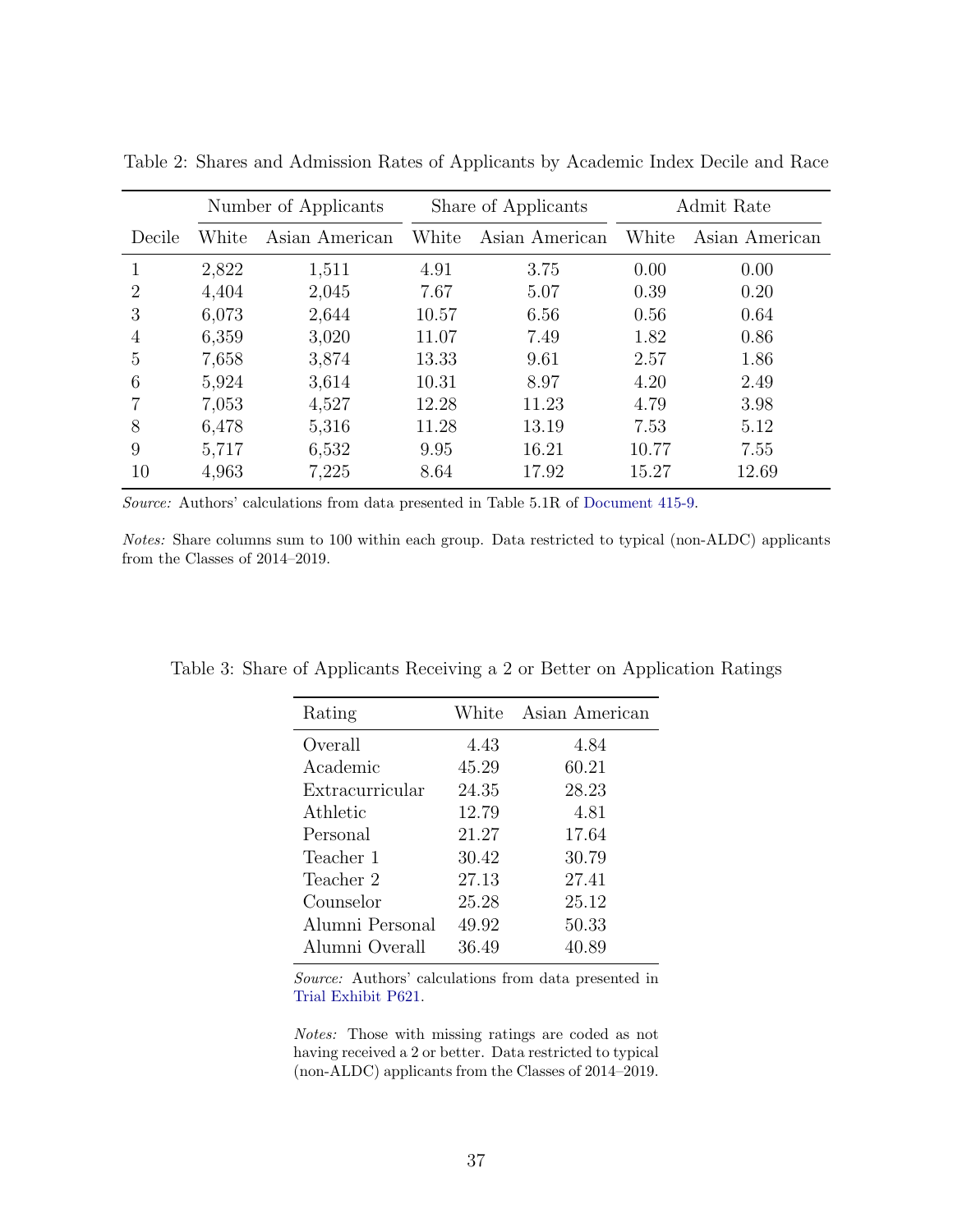<span id="page-37-1"></span>

<span id="page-37-0"></span>Figure 1: Percent Receiving 2 or Better on Various Ratings by Race and Academic Index Decile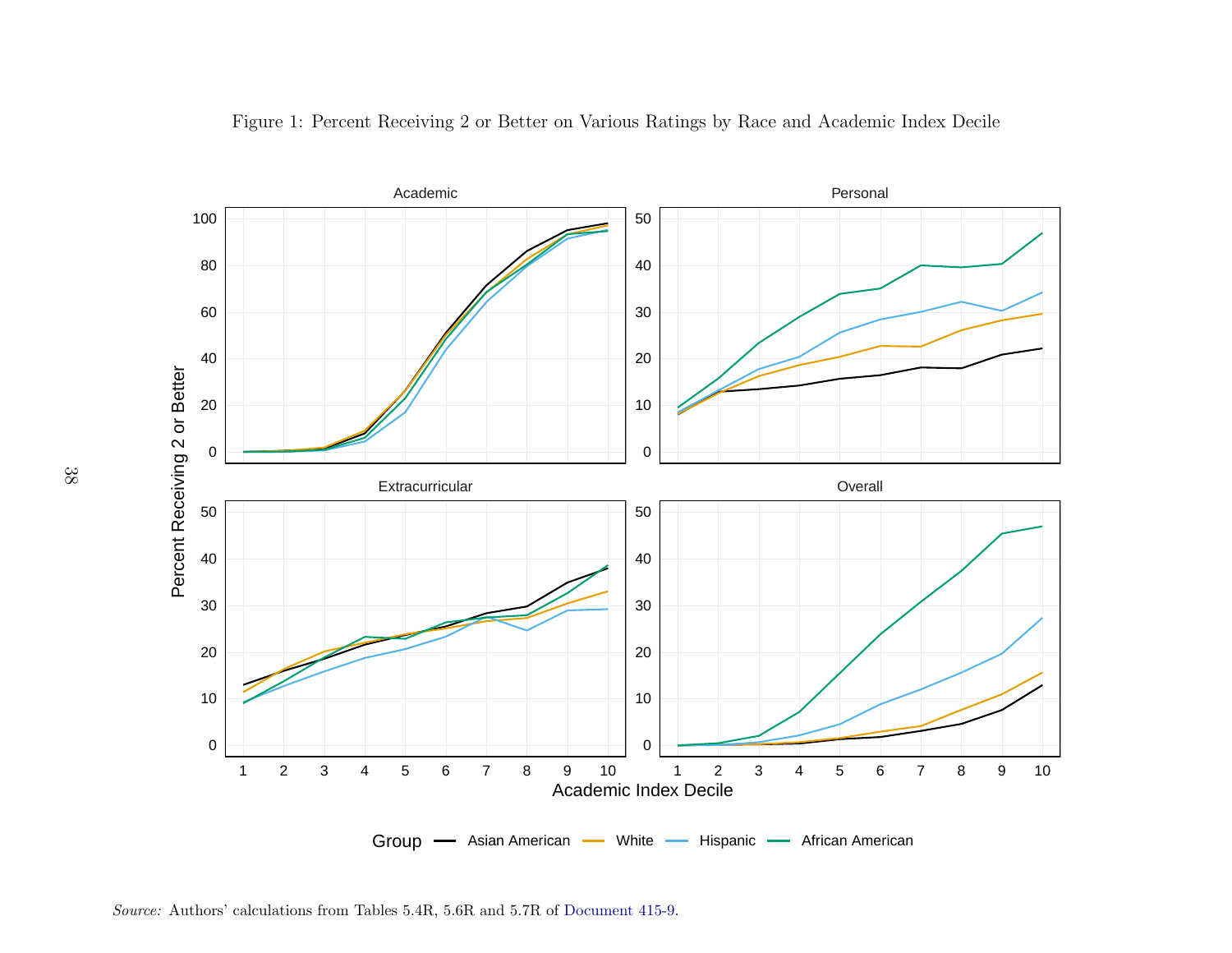<span id="page-38-1"></span>Table 4: Asian American Ratings and Admit Rate in Top Decile of Academic Index, Compared to Other Race Groups in TopDecile

|                 |                                            | Comparison with Whites         |                                               |                                      | Comparison with African Americans |                                               |                                      | Comparison with Hispanics      |                                              |                                      |
|-----------------|--------------------------------------------|--------------------------------|-----------------------------------------------|--------------------------------------|-----------------------------------|-----------------------------------------------|--------------------------------------|--------------------------------|----------------------------------------------|--------------------------------------|
| Rating/Outcome  | Asian American<br>Rate in Top<br>AI Decile | Difference in<br>Top AI Decile | Pct Increase/<br>Decrease in<br>Top AI Decile | Lowest Decile<br>with<br>Higher Rate | Difference in<br>Top AI Decile    | Pct Increase/<br>Decrease in<br>Top AI Decile | Lowest Decile<br>with<br>Higher Rate | Difference in<br>Top AI Decile | Pct Increase<br>Decrease in<br>Top AI Decile | Lowest Decile<br>with<br>Higher Rate |
| Personal        | 22.20                                      | 7.42                           | 33.42                                         | 6                                    | 24.77                             | 111.57                                        | 3                                    | 12.01                          | 54.10                                        | 5                                    |
| Counselor       | 38.34                                      | 6.29                           | 16.41                                         |                                      | 10.90                             | 28.44                                         | 9                                    | 6.66                           | 17.37                                        | 10                                   |
| Teacher 2       | 41.90                                      | 5.21                           | 12.44                                         | 10                                   | 8.86                              | 21.15                                         | 9                                    | 7.84                           | 18.71                                        | 10                                   |
| Teacher 1       | 46.64                                      | 3.53                           | 7.56                                          | 10                                   | 8.66                              | 18.57                                         | 9                                    | 2.83                           | 6.07                                         | 10                                   |
| Alumni Personal | 63.61                                      | 1.37                           | 2.15                                          | 10                                   | 9.87                              | 15.52                                         |                                      | 7.44                           | 11.70                                        | 10                                   |
| Alumni Overall  | 63.10                                      | 0.03                           | 0.04                                          | 10                                   | 3.57                              | 5.65                                          | 10                                   | 1.37                           | 2.18                                         | 10                                   |
| Academic        | 98.08                                      | $-0.92$                        | $-0.94$                                       | $-10$                                | $-3.38$                           | $-3.45$                                       | $-10$                                | $-2.81$                        | $-2.87$                                      | $-10$                                |
| Extracurricular | 37.98                                      | $-4.93$                        | $-12.99$                                      | -9                                   | 0.66                              | 1.73                                          | 10                                   | $-8.77$                        | $-23.09$                                     | -8                                   |
| Admit           | 12.69                                      | 2.58                           | 20.34                                         | 10                                   | 43.37                             | 341.70                                        |                                      | 18.62                          | 146.74                                       | 6                                    |
| Overall         | 12.93                                      | 2.71                           | 20.95                                         | 10                                   | 34.04                             | 263.34                                        | Ð                                    | 14.44                          | 111.71                                       | 8                                    |

Source: Authors' calculations from Tables 5.2R and 5.4–5.7R of [Document](#page-31-10) 415-9.

<span id="page-38-0"></span>Notes: All results are conditional on being in the highest academic index decile. Negative signs in front of deciles (in columns 4, 7 and 10) emphasize that Asian Americans perform better than the given group on that particular rating. Note that this is only ever true for the academic and extracurricular ratings.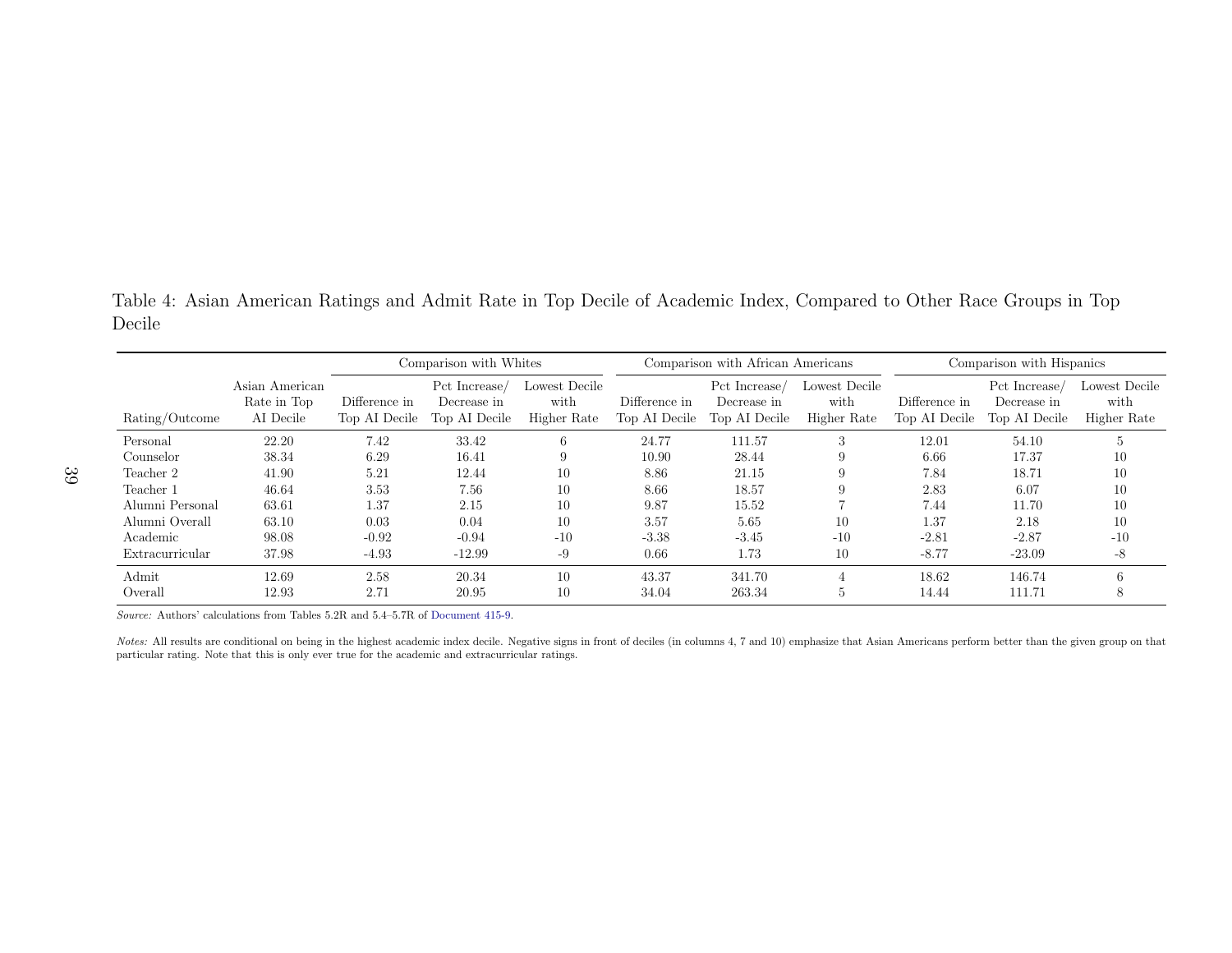<span id="page-39-1"></span><span id="page-39-0"></span>

|                              | (1)         | (2)      | (3)       | (4)         | (5)         | (6)      |
|------------------------------|-------------|----------|-----------|-------------|-------------|----------|
| African American             | 0.531       | 2.417    | 2.671     | 2.851       | 3.772       | 3.876    |
|                              | (0.040)     | (0.050)  | (0.074)   | (0.078)     | (0.105)     | (0.112)  |
| Hispanic                     | 0.425       | 1.273    | 1.286     | 1.339       | 1.959       | 2.027    |
|                              | (0.039)     | (0.044)  | (0.063)   | (0.067)     | (0.085)     | (0.091)  |
| Asian American               | 0.057       | $-0.434$ | $-0.565$  | $-0.378$    | $-0.466$    | $-0.330$ |
|                              | (0.032)     | (0.035)  | (0.052)   | (0.055)     | (0.070)     | (0.074)  |
| Female                       | $-0.044$    | 0.254    | 0.228     | 0.271       | 0.163       | 0.141    |
|                              | (0.025)     | (0.027)  | (0.064)   | (0.088)     | (0.110)     | (0.116)  |
| Disadvantaged                | 1.183       | 1.257    | 1.497     | 1.606       | 1.660       | 1.535    |
|                              | (0.042)     | (0.048)  | (0.071)   | (0.108)     | (0.138)     | (0.147)  |
| Early Action                 | 1.616       | 1.456    | 1.371     | 1.348       | 1.410       | 1.440    |
|                              | (0.032)     | (0.035)  | (0.055)   | (0.084)     | (0.104)     | (0.110)  |
| Academic Rating=4            |             |          |           |             | $-3.990$    | $-3.915$ |
|                              |             |          |           |             | (0.626)     | (0.633)  |
| Academic Rating=2            |             |          |           |             | 1.425       | 1.941    |
|                              |             |          |           |             | (0.090)     | (0.128)  |
| Academic Rating=1            |             |          |           |             | 4.094       | 5.122    |
|                              |             |          |           |             | (0.156)     | (0.185)  |
| Extracurricular Rating=4     |             |          |           |             | $-1.301$    | $-1.122$ |
|                              |             |          |           |             | (0.393)     | (0.408)  |
| Extracurricular Rating=2     |             |          |           |             | 1.990       | 1.810    |
|                              |             |          |           |             | (0.082)     | (0.108)  |
| Extracurricular Rating=1     |             |          |           |             | 4.232       | 4.215    |
|                              |             |          |           |             | (0.169)     | (0.187)  |
| Athletic Rating=4            |             |          |           |             | $-0.182$    | $-0.043$ |
|                              |             |          |           |             | (0.038)     | (0.041)  |
| Athletic Rating=2            |             |          |           |             | 1.368       | 1.354    |
|                              |             |          |           |             | (0.114)     | (0.155)  |
| $\mathbf N$                  | 142,728     | 142,700  | 142,700   | 136,061     | 128,422     | 128,082  |
| Pseudo R Sq.                 | 0.078       | 0.260    | 0.262     | 0.283       | 0.556       | 0.604    |
| Demographics                 | Υ           | Υ        | Y         | Y           | Υ           | Y        |
| Academics                    | N           | Υ        | Υ         | Υ           | Υ           | Υ        |
| Race and Gender Interactions | N           | N        | Y         | Υ           | Υ           | Υ        |
| HS and NBHD Variables        | N           | N        | N         | Υ           | Υ           | Υ        |
| Ratings (excluding Personal) | N           | N        | N         | N           | Υ           | Υ        |
| Personal Rating              | $\mathbf N$ | N        | ${\rm N}$ | $\mathbf N$ | $\mathbf N$ | Υ        |

Table 5: Selected Coefficients, Admissions Models

Source: Data presented in Table B.7.1R of [Document 415-9.](#page-31-4)

Notes: All models include year indicators and year interactions. Standard errors reported below each coefficient in parentheses. In models (3)-(6), the race coefficients reflect preferences for male, non-disadvantaged students. The excluded ratings categories are a 3. A full list of controls is available in Online Appendix B.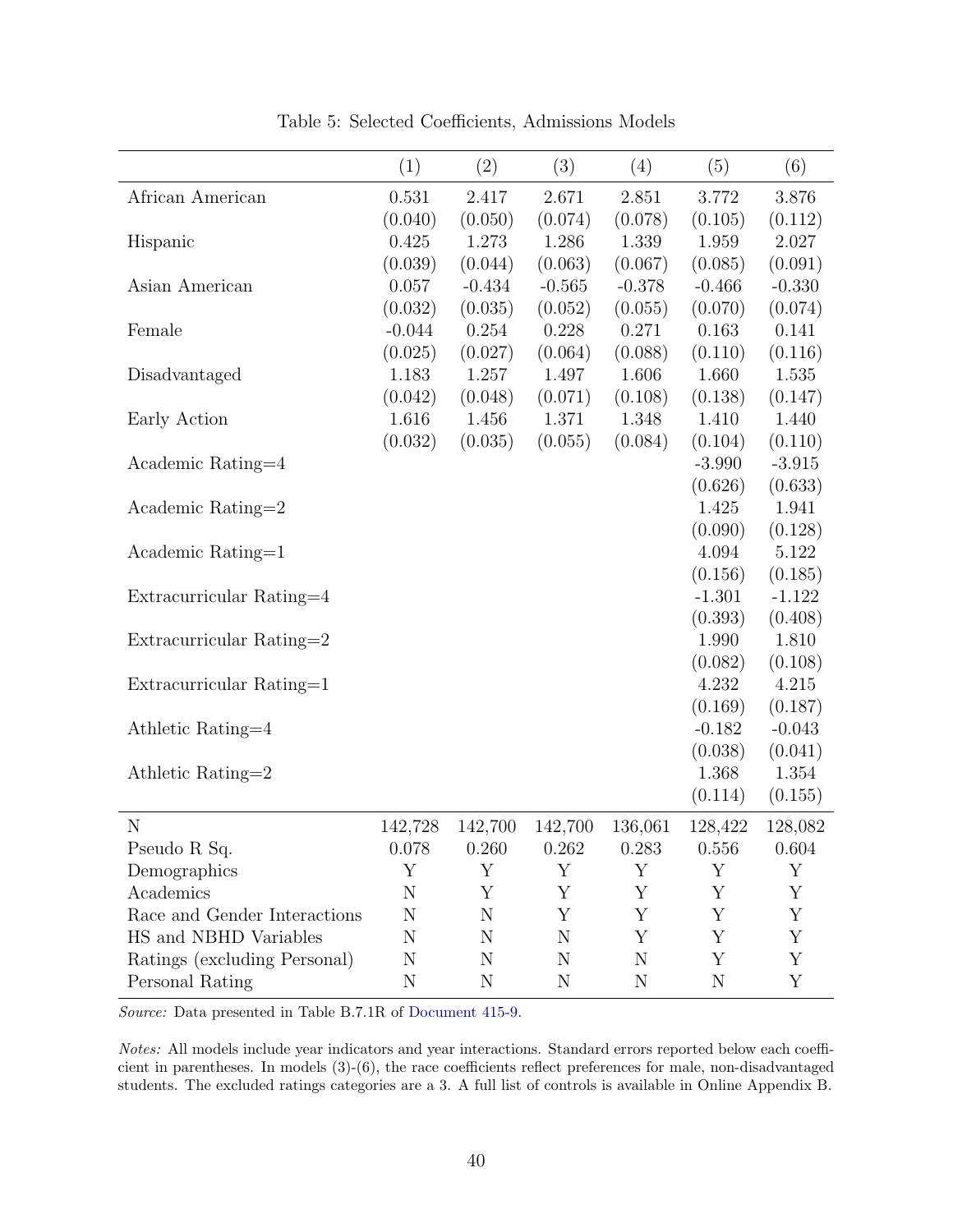|                                  | Baseline Probability $(\%)$ |      |       |       |  |
|----------------------------------|-----------------------------|------|-------|-------|--|
| Group                            | 1.00                        | 5.00 | 10.00 | 25.00 |  |
| Asian, male, not disadvantaged   | 1.58                        | 7.74 | 15.04 | 34.69 |  |
| Asian, female, not disadvantaged | 1.26                        | 6.25 | 12.34 | 29.70 |  |
| Asian, male, disadvantaged       | 1.37                        | 6.77 | 13.29 | 31.51 |  |
| Asian, female, disadvantaged     | 110                         | 5.46 | 10.87 | 26.78 |  |

<span id="page-40-2"></span><span id="page-40-0"></span>Table 6: Probability of Admission (%) for an Asian American if Treated Like a White Applicant

Source: Calculations based on coefficients listed in Table [5](#page-39-0) and formula given in Equation [\(1\)](#page-18-1).

Table 7: The Asian American Penalty at Different Admissions Deciles

<span id="page-40-1"></span>

| Admissions Index      | Marginal Effect                                  | Admission Prob.                           | Admission Prob.                         | Pct. Increase if                        |
|-----------------------|--------------------------------------------------|-------------------------------------------|-----------------------------------------|-----------------------------------------|
| Decile                |                                                  | $w/$ Penalty                              | no Penalty                              | Penalty Removed                         |
| 5 and Below<br>6<br>8 | $-0.02\%$<br>$-0.13\%$<br>$-0.31\%$<br>$-0.78\%$ | $0.04\%$<br>$0.32\%$<br>$0.77\%$<br>2.03% | $0.06\%$<br>$0.44\%$<br>1.08%<br>2.82\% | $40.24\%$<br>39.81%<br>39.98%<br>38.63% |
| 9                     | $-2.45\%$                                        | $7.01\%$                                  | $9.46\%$                                | 34.98%                                  |
| 10                    | $-6.19\%$                                        | 41.68%                                    | 47.87\%                                 | 14.84\%                                 |

Source: Table 9.1 of [Document 415-9.](#page-31-4)

Notes: Admissions index decile refers to the ranking of Asian-American applicants by their estimated admission index (i.e. the controls times their coefficients), absent admissions cycle.